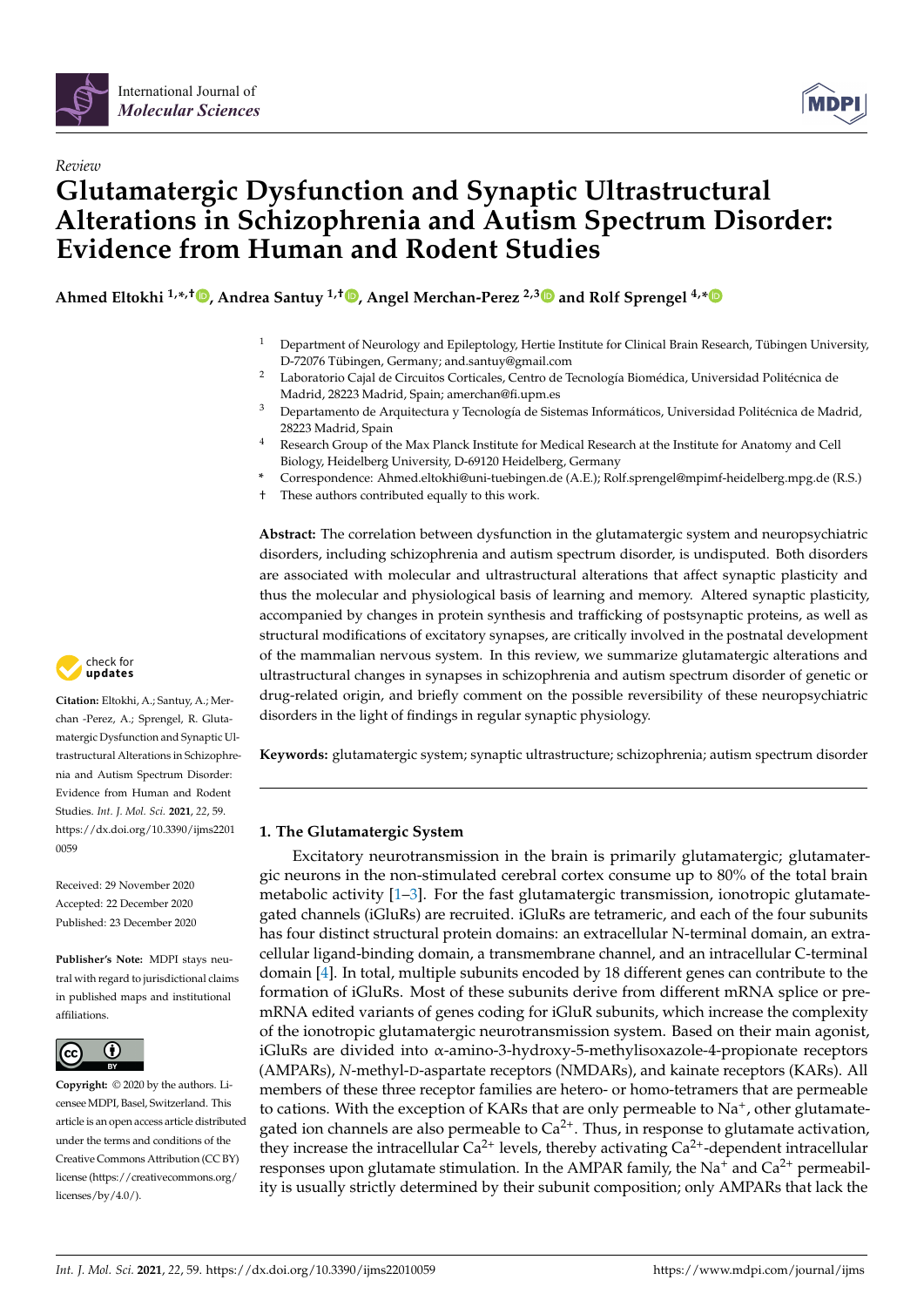GluA2 subunit are permeable to  $Ca^{2+}$  (CP+AMPARs). CP+AMPARs can contribute to some forms of synaptic plasticity. For the induction of activity-induced synaptic transmission, CP+AMPARs are translocated from extra-postsynaptic to postsynaptic sites in response to intense presynaptic glutamate stimulation. Subsequently, activity-induced incorporated (CP+AMPARs) are replaced by  $Ca^{2+}$ -impermeable AMPARs (CP-AMPARs) [\[5\]](#page-15-3). In NMDARs, the  $Ca^{2+}$  influx is blocked during regular glutamatergic signal transmission at resting membrane potential by a  $Mg^{2+}$  ion but is possible after repetitive stimulations that largely depolarize the synaptic membrane and displace the  $Mg^{2+}$  ion [\[6\]](#page-15-4).

The interplay of synaptic iGluR subtypes is thus specialized to regulate the activitydependent  $Ca^{2+}$  influx into the postsynapse, which can lead to either a transient or a long-term alteration of the synaptic efficacy. Glutamate sensing in the synaptic cleft is modified further by the presence of the G-protein-coupled metabotropic glutamate receptors (mGluRs), for slower responses to increased glutamate levels in the synaptic cleft. The mGluRs are classified into three groups based on the receptor structure and ligand sensitivity [\[7\]](#page-15-5). Group I (mGluR 1 and 5) is mainly postsynaptic, while groups II (mGluR 2 and 3) and III (mGluR 4, 6, 7, and 8) are primarily presynaptic and modulate the neurotransmitter release [\[2,](#page-15-6)[8\]](#page-15-7). Group I works through the activation of phospholipase C, while group II and III mainly operate by decreasing cyclic AMP levels [\[8\]](#page-15-7). Their functions are also different: group I potentiates presynaptic glutamate release and postsynaptic NMDAR currents, and groups II and III inhibit presynaptic glutamate release [\[7\]](#page-15-5).

This molecular complexity of the glutamate sensing system suggests that the glutamate receptors play a major role in the experience-dependent modulation of the CNS. This view was supported by the dependence of the expression of iGluRs and mGluRs on development. Thus, for example, the NMDAR subunit (GluN2A) reaches its adult expression level at postnatal day 12 (P12), while GluN2B mRNA levels fall after P12 in rats [\[9\]](#page-15-8); and in young mice, the hippocampal long-term potentiation (LTP), induced by  $1 \times 100$  Hz tetanic stimulation of CA3 to CA1 synapses, is in part independent of the AMPAR GluA1 subunit [\[10\]](#page-15-9), which is required for the induction of this LTP form in adult mice [\[11\]](#page-15-10). Similarly, the structural organization and numbers of synapses are modified postnatally, demonstrating that the maturation of synaptic transmission and plasticity is accompanied by a structural reorganization of synapses (see below). In this process, glutamatergic postsynaptic scaffolding proteins such as the SH3 and multiple ankyrin domain proteins (SHANKs) appear to play a central role. Similar to the complex glutamatergic receptor system, in mammals, the SHANKs form a huge family of scaffolding proteins encoded by three genes (*SHANK1*, *2*, and *3*) that can express multiple isoforms.

The glutamatergic system plays a central role in neurotransmission and synaptic plasticity and its modulation during development, and it is not surprising that over the past 25 years, substantial pharmacological, genetic, and experimental evidence using genetically modified mice has highlighted the importance of glutamate not only in learning and memory but also in neuropsychiatric disorders such as schizophrenia (SZ). In particular, the numerous iGluR and SHANK genes and their isoforms suggested that the sensitivity to fast signaling of extracellular glutamate is central in neurodevelopment and learning. Mutations introduced by gene targeting verified this hypothesis and provided strong experimental evidence that gene mutations in *Gria1* and the NMDAR subunit 1, *Grin1*, are associated with SZ phenotypes. Mutations that disturb this glutamate-gated NMDAR and AMPAR  $Ca^{2+}$  signaling ultimately lead to a dysfunction of neuron-to-neuron communication, neuronal network dynamics, and thus responses to environmental stimuli, as detailed below.

#### **2. The Glutamatergic System in Neuropsychiatric Disorders**

#### *2.1. Schizophrenia (SZ)*

In humans, SZ is a complex mental disorder characterized by a combination of symptoms including delusions, hallucinations, disorganized speech or behavior, lack of motivation, and cognitive deficits with a severe impact on patients' quality of life and so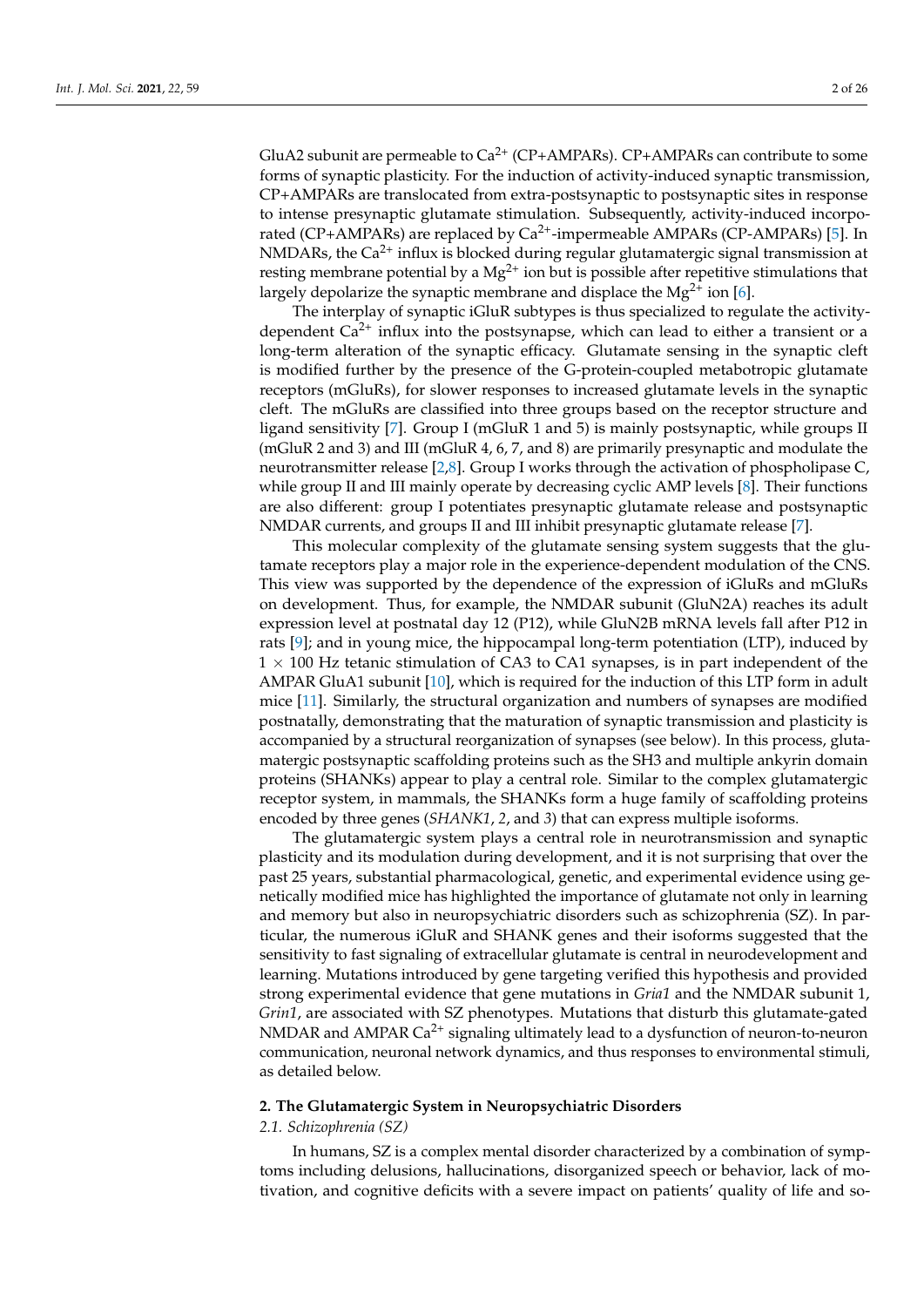ciability [\[12–](#page-15-11)[14\]](#page-15-12). The prevalence of SZ is approximately 1% of the population, and the heritability was calculated to be 79% [\[15\]](#page-15-13). As summarized in a recent review, several pharmacological, clinical, and genetic studies could correlate (i) glutamatergic dysfunction in SZ and NMDAR hypofunction in humans, (ii) the schizophrenia-like symptoms due to the autoimmune response against the extracellular domain of NMDARs, (iii) the exacerbation of SZ symptoms in patients administered with glutamatergic receptor antagonists, and (IV) *de novo* copy number variation (CNV) encoding NMDAR subunits and other proteins in the postsynaptic density (PSD) in patients with increased risk of SZ (for a review, see [\[15\]](#page-15-13)). As summarized in that review, a meta-analytic study reported a significant elevation of glutamate + glutamine (Glx) in glutamatergic transmission in the limbic system, but no significant difference in glutathione—a tripeptide synthesized from glutamate, cysteine, and glycine in proton magnetic resonance spectroscopic imaging (1H-MRSI) studies. Brain imaging and EEG recordings supported the involvement of the glutamatergic system, NMDARs in particular, in SZ (for a review, see [\[15\]](#page-15-13)). Several studies using postmortem brain tissues from SZ patients showed variable changes in mRNA and protein levels for iGluRs and mGluRs in different brain regions (for reviews, see [\[15](#page-15-13)[–17\]](#page-16-0)), and in 2012, a study of the Korean population identified *GRIA1* variants, the gene for the AMPAR subunit GluA1, as a SZ risk gene [\[18\]](#page-16-1).

This strong correlation between genetically based impairments of the fast glutamatergic system and SZ led to several neurocircuitry hypotheses. One main experimentally based hypothesis is that the hypofunction of NMDARs in cortical fast-spiking parvalbumin interneurons leads to changes in cortical network oscillations [\[19–](#page-16-2)[21\]](#page-16-3), pointing to a communication impairment in the inhibitory and excitatory systems as an underlying mechanism for neuropsychiatric disorders; this was experimentally verified for NMDAR hypomorphic, NMDAR knockout mice [\[22\]](#page-16-4) and conditional NMDAR mutant mice. In mice lacking the NMDAR, specifically in parvalbumin-expressing neurons, the hippocampal–prefrontal coherence was altered, indicating a disturbed excitatory-inhibitory balance [\[19,](#page-16-2)[23](#page-16-5)[,24\]](#page-16-6). In mice with genetic depleted CP+AMPARs, the SZ-like phenotype was consistently confirmed in several studies [\[25–](#page-16-7)[27\]](#page-16-8) and the SZ phenotype was correlated with the loss of NMDAR-dependent LTP in hippocampal CA1 cells in adults [\[11,](#page-15-10)[28\]](#page-16-9) (for a review of genetic SZ mouse models with glutamate receptor deficiencies, see [\[29\]](#page-16-10)).

In summary, data from clinical, pharmacological, and genetic studies strongly implicate the glutamatergic system, and in particular the  $Ca<sup>2+</sup>$  signaling of NMDARs and CP+AMPARs, as the site of many of the abnormalities of brain processes that typically occur in SZ.

#### *2.2. Autism Spectrum Disorder (ASD)*

Another prominent neuropsychiatric disorder that is genetically inherited or caused by a *de novo* gene variant is ASD. Unlike SZ, ASD has a clear neurodevelopmental component. The symptoms typically appear before 3 years of age and are characterized by reduced social interactions, limited interest in communication, and repetitive patterns of behavior [\[30\]](#page-16-11). ASD is usually associated with other neuropsychiatric disorders, including, but not limited to, intellectual disability, anxiety, and attention-deficit hyperactivity disorder [\[31\]](#page-16-12). The heritability is between 70–90%, with a prevalence of around 1.5% in developed countries [\[32–](#page-16-13)[34\]](#page-16-14). The high burden of ASD on society is further increased by the fact that its pathophysiology is largely unclear, and that effective therapies for the core symptoms of the disorder are not yet available [\[35\]](#page-16-15).

The dysfunction of the glutamatergic system has been central to studies of neurotransmitter involvement in ASD. Both hyper- and hypo-glutamate models have been proposed on the basis of a variety of factors, such as ASD phenotypes, patient populations, experimental methods, and the brain regions studied [\[36](#page-16-16)[–38\]](#page-16-17). The hyperglutamate theory was supported by the increased level of serum and plasma glutamate in children and adults with ASD [\[39–](#page-16-18)[46\]](#page-17-0) (for a review and meta-analysis, see [\[47](#page-17-1)[,48\]](#page-17-2)). Moreover, in the valproic acid (VPA)-induced ASD animal model, an upregulation of the GluN2A and GluN2B sub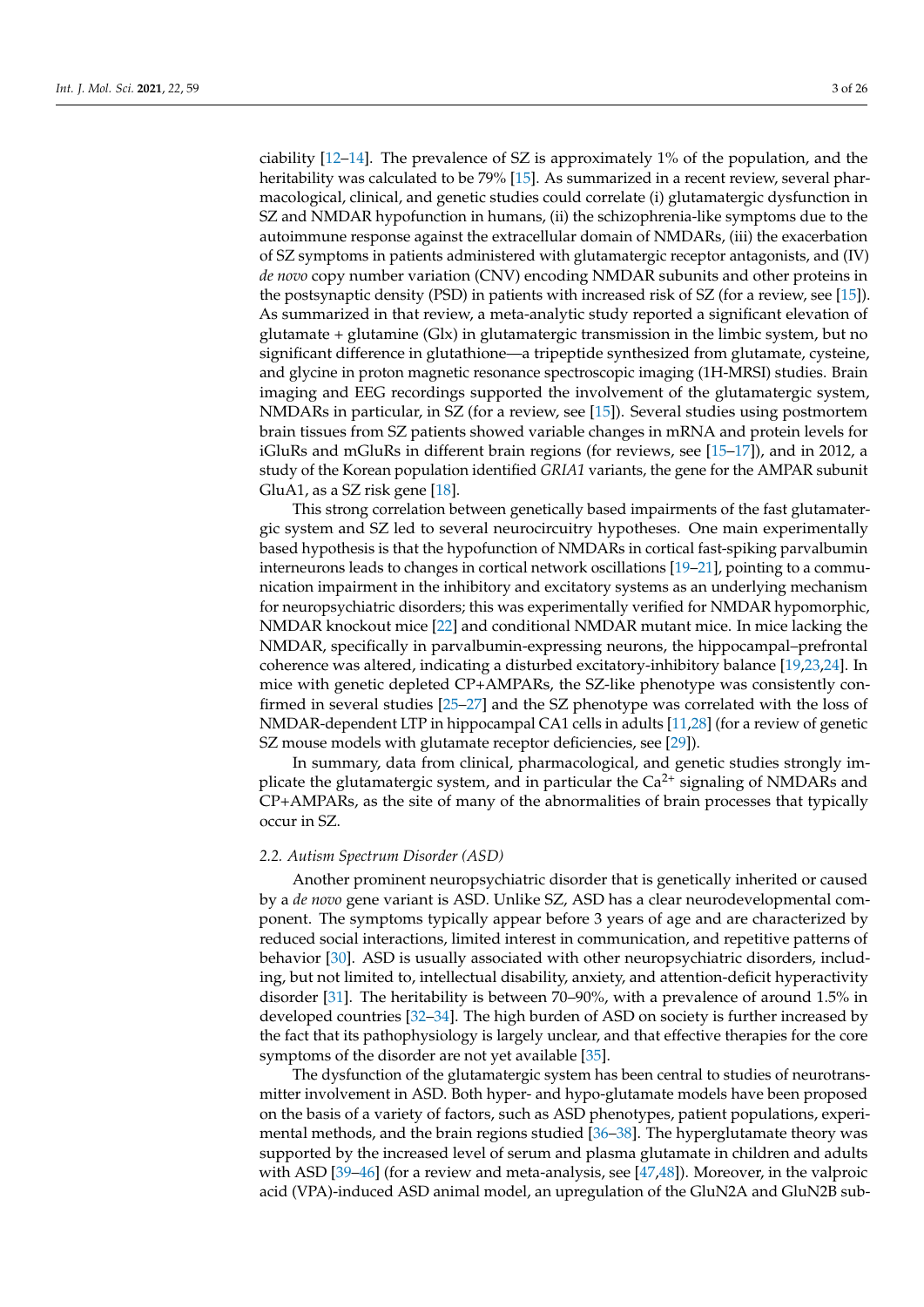units of the NMDARs was observed with a corresponding activity-dependent long-term enhancement of synaptic transmission (LTP) [\[49\]](#page-17-3), and an AMPAR antagonist restored the social behavior [\[50\]](#page-17-4). Several other studies confirmed the therapeutic effectiveness of iGluR antagonists, including topiramate (an antagonist of AMPARs/KARs) [\[51](#page-17-5)[,52\]](#page-17-6), memantine and amantadine (NMDAR antagonists) [\[53](#page-17-7)[–56\]](#page-17-8), and acamprosate (antagonist of NMDARs and mGluR5 [\[57](#page-17-9)[,58\]](#page-17-10)) in patients with ASD.

The alternative hypoglutamate theory was based on the dysfunction of the glutamate receptors in ASD and on the pharmacological effects of glutamatergic agonists in rescuing some ASD symptoms. Further evidence for a hypoglutamatergic state in ASD is provided by the therapeutic effects of piracetam, a positive AMPAR modulator [\[59\]](#page-17-11). Additionally, in several animal models of ASD, NMDAR signaling appears disrupted, mainly through a hypofunction mediated by the downregulation of the principal NMDAR subunit GluN1 (for a review, see [\[38\]](#page-16-17)). Interestingly, the NMDAR agonists, e.g., D-cycloserine, which is known to modulate glutamatergic transmission [\[60\]](#page-17-12), have been shown to improve sociability in patients with ASD [\[61–](#page-17-13)[63\]](#page-17-14) and in mouse models with an ASD-like phenotype [\[64](#page-17-15)[–68\]](#page-18-0). In addition to the rescue of social behavior, D-cycloserine was also reported to be effective in attenuating stereotypic symptoms in adolescents and young adults with ASD [\[69\]](#page-18-1). AMPARpositive allosteric modulators were able to rescue social impairment in *Cntnap2* knockout mice [\[50\]](#page-17-4). Various animal models of ASD have revealed alterations in the expression of glutamatergic receptors, along with their functions (for a review, see [\[38\]](#page-16-17)).

In patients with fragile X syndrome (FXR), a leading genetic cause of autism, a hypofunction of synaptic AMPARs is postulated to be responsible for the intellectual disability (ID) and social–affective symptomatology of FXR patients. Numerous studies of *Fmr1* mouse models showed that AMPAR trafficking to the synapse is impaired in the absence of fragile X mental retardation 1 protein in *Fmr1* KO mice (for reviews, see [\[70](#page-18-2)[,71\]](#page-18-3)).

Due to the low availability of postmortem human tissues, only a few postmortem studies investigated the expression of iGluRs and mGluRs in ASD patients. These studies revealed several alterations in the expression of glutamatergic receptors in multiple brain regions [\[72](#page-18-4)[–75\]](#page-18-5) (for a review, see [\[47\]](#page-17-1)). Genetic studies clearly implicate glutamate receptors in ASD, including NMDARs [\[76–](#page-18-6)[79\]](#page-18-7), KARs [\[80](#page-18-8)[–82\]](#page-18-9), AMPARs [\[83](#page-18-10)[,84\]](#page-18-11), and mGluRs [\[85\]](#page-18-12) (for a review, see [\[47\]](#page-17-1)). Many genes expressing molecular components related to the glutamatergic system have been associated with ASD, including *NRXN1*, *2*, and *3* [\[86–](#page-18-13)[89\]](#page-18-14), *NLGN1*, *3*, and *4* [\[90](#page-19-0)[–93\]](#page-19-1), *CNTNAP2* [\[94,](#page-19-2)[95\]](#page-19-3) and *SHANK1*, *2*, and *3* [\[88,](#page-18-15)[96–](#page-19-4)[100\]](#page-19-5) (for a review, see [\[101\]](#page-19-6)).

Concerning the glutamate level, several in vivo neuroimaging studies have revealed inconsistent alterations in the levels of glutamate and glutamine in various brain regions, including the cortex and basal ganglia of ASD patients [\[102](#page-19-7)[–110\]](#page-19-8). For example, in vivo single-voxel and 1H-MRSI detected hyperglutamatergia (increased glutamatergic metabolites) in the pregenual anterior cingulate cortex in children and adolescents with ASD [\[102\]](#page-19-7). 1H-MRSI studies of non-clinical samples found that an increased glutamate/GABA<sup>+</sup> ratio in the right hemisphere superior temporal region was correlated with a higher expression of the social disorganization, a shared phenotype within the autistic and schizotypal spectrum [\[111\]](#page-19-9). On the other hand, patients with ASD showed significantly lower glutamate concentration in the right anterior cingulate cortex (ACC) [\[103\]](#page-19-10). Additionally, translational 1H-MRSI showed a reduced glutamate concentration in the striatum of ASD patients, which was correlated with the severity of social dysfunction, implying that this endophenotype is clinically significant [\[35\]](#page-16-15). This reduction was also found in a VPA mouse model of ASD and mice and rats carrying *Nlgn3* mutations, but not in other ASD rodent models [\[35\]](#page-16-15). These translational data support the involvement of glutamatergic dysfunction in the corticostriatal pathway in the pathophysiology of ASD.

In summary, studies on humans and rodent models indicate that the glutamatergic system dysfunction via alterations in glutamatergic receptor expression, trafficking, and their synaptic/extrasynaptic localization leads to imbalanced excitatory transmission and alterations in both NMDAR-mediated synaptic development and plasticity and mGluR-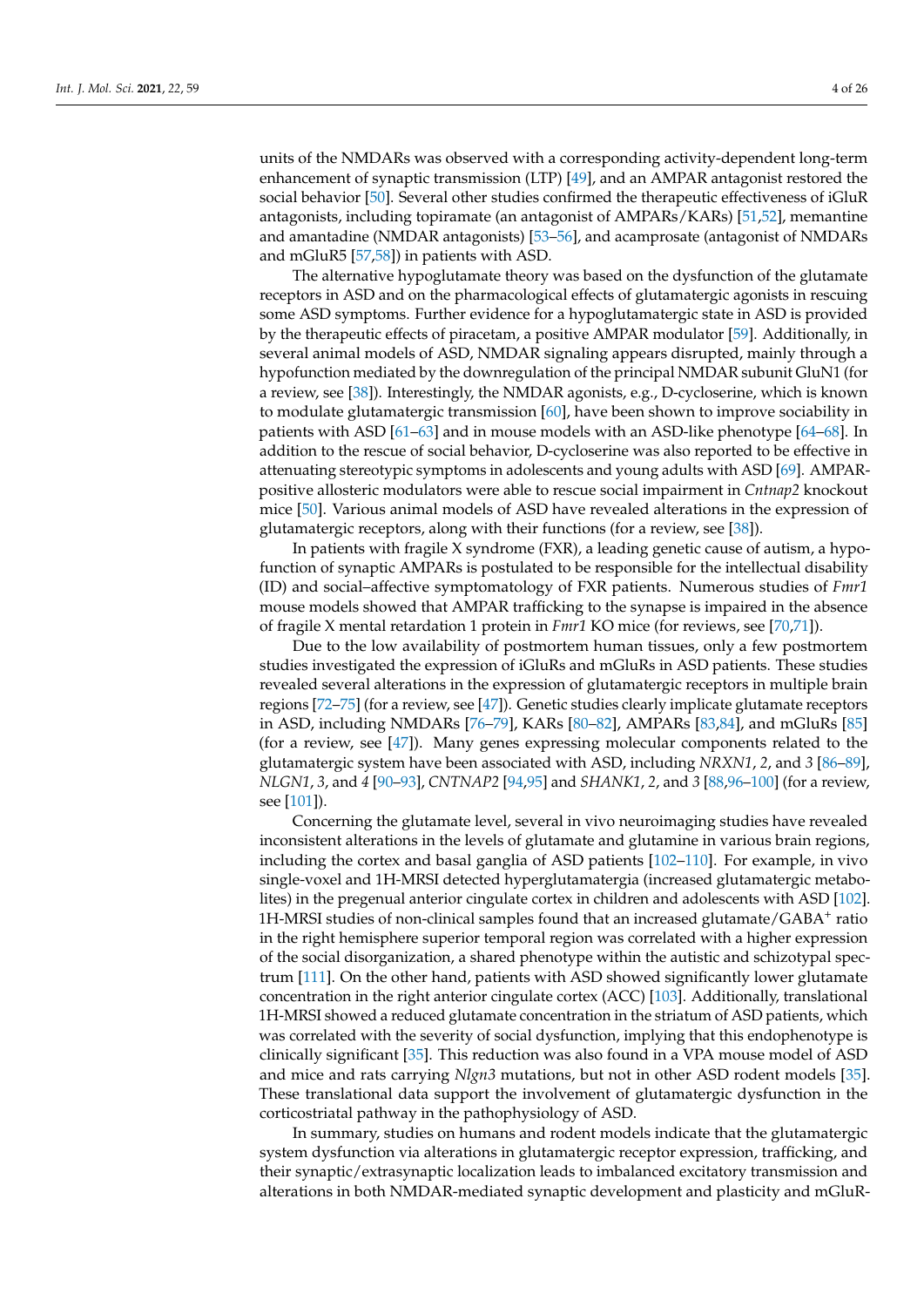mediated signal transduction. All these amendments appear to play a significant role in the pathophysiology of ASD [\[112\]](#page-19-11).

## **3. Activity-Induced Modulation of Synaptic Ultrastructure**

The study of neurotransmission has led to the conclusion that physiological properties can have a structural correlate, and that different morphological parameters modify the synaptic signal. The main physiological factors altering the structure of synaptic transmission are synaptic plasticity (for reviews, see [\[113](#page-20-0)[,114\]](#page-20-1)), development [\[115](#page-20-2)[,116\]](#page-20-3) (for reviews, see [\[117–](#page-20-4)[119\]](#page-20-5)), and aging [\[120,](#page-20-6)[121\]](#page-20-7), but other elements such as drug administration have also been shown to affect the synaptic structure [\[122\]](#page-20-8) (Figure [1\)](#page-4-0). The morphological changes can be directly related to synapses, such as modifications in their density and structure, or affect other organelles involved in synaptic transmission such as mitochondria and the endoplasmic reticulum. Here, we will focus on the changes happening at the level of synapses, briefly describing the changes occurring in the presynaptic side, and focusing on the postsynaptic modifications of the glutamatergic system as well as on the density of synapses. Later, we will describe the relevance of mitochondria in synaptic transmission.

<span id="page-4-0"></span>

Figure 1. Factors affecting synaptic transmission. Physiological factors that affect synaptic transmission such as synaptic plasticity, development, and aging, and other non-physiological factors such as drug administration, have a synaptic purplementary, and the purple, and the state that purplementaries can be and shape of synapses, or affect organelles ultrastructural correlate. Morphological changes include the density, size and shape of synapses, or affe involved in synaptic transmision such as mitochondria. The proteins affected in the different animal models that are discussed in this review are colored according to the disorder, yellow for schizophrenia (see Table [1\)](#page-5-0), and blue for autism  $\begin{array}{ccc} \text{or} & \text{if} & \text{if} & \text{if} & \text{if} & \text{if} & \text{if} & \text{if} & \text{if} & \text{if} & \text{if} & \text{if} & \text{if} & \text{if} & \text{if} & \text{if} & \text{if} & \text{if} & \text{if} & \text{if} & \text{if} & \text{if} & \text{if} & \text{if} & \text{if} & \text{if} & \text{if} & \text{if} & \text{if} & \text{if} & \text{if} & \text{if} & \text{if} & \text{if} & \text{if} & \text{$ spectrum disorder (see Table [2\)](#page-6-0). Important key players in ASD and SZ are encircled in purple.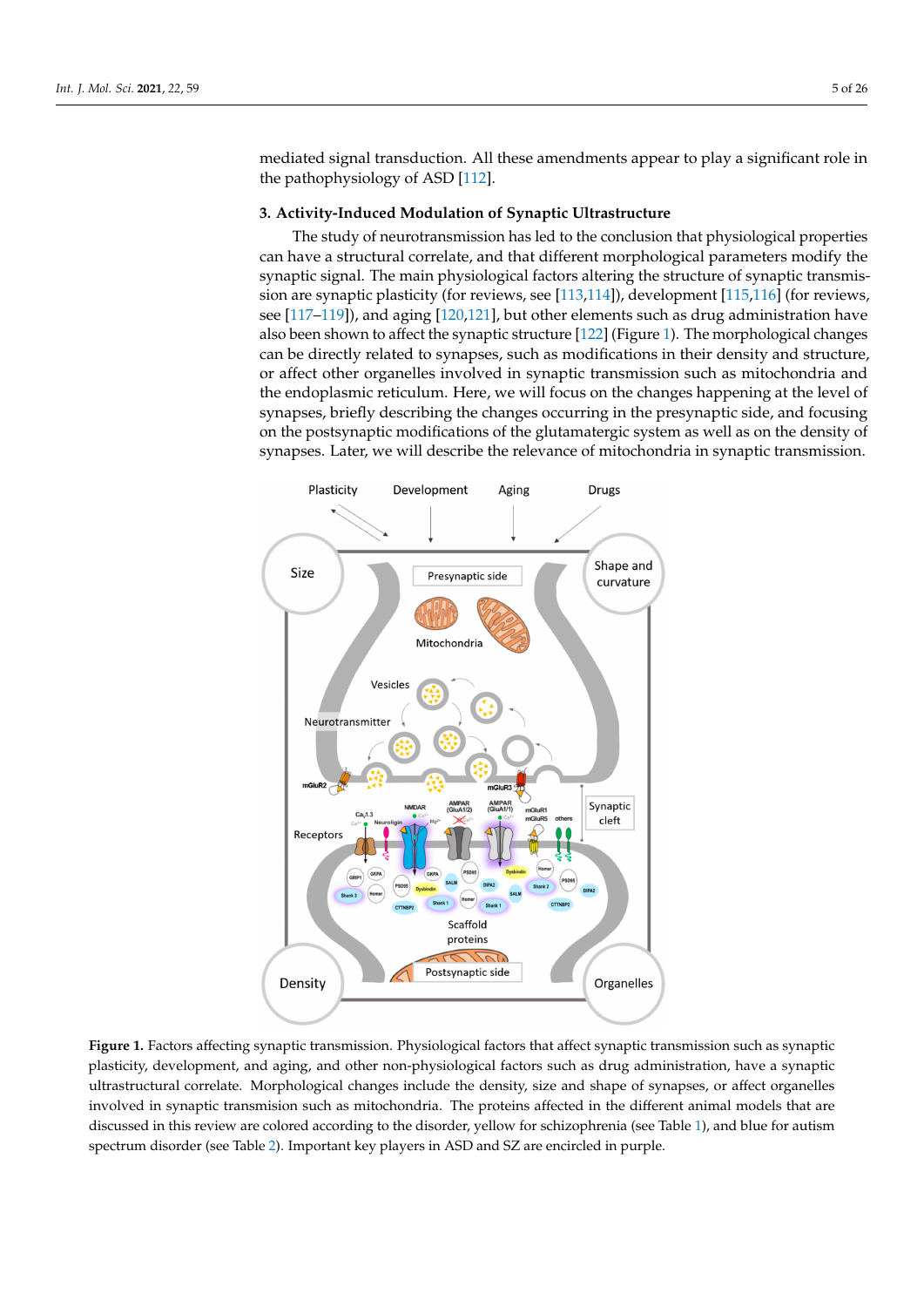<span id="page-5-0"></span>**Table 1.** Synaptic ultrastructural alterations in schizophrenia. Different studies have assessed the synaptic ultrastructural changes of synaptic transmission in schizophrenia in postmortem human tissues and rodent models (either chemical or genetic). The affected proteins are shown in Figure [1.](#page-4-0) ↑ stands for increased, ↓ stands for decreased. CA1: Cornu ammonis area 1, CA3: Cornu ammonis area 3, PSD: postsynaptic density.

| Schizophrenia             |                                                                                                                                          |
|---------------------------|------------------------------------------------------------------------------------------------------------------------------------------|
| <b>Humans</b>             |                                                                                                                                          |
| <b>Brain Region</b>       | <b>Ultrastructure Modifications</b>                                                                                                      |
| Anterior cingulate cortex | $\downarrow$ density of axospinous synapses and axonal<br>mitochondria [123].                                                            |
| Anterior limbic cortex    | $\uparrow$ density of axospinous and convex synapses;<br>$\downarrow$ density of synapses on shafts, flat and concave<br>synapses [124]. |
| Hippocampus CA3           | $\downarrow$ density of axospinous synapses [125,126].                                                                                   |
| Caudate and putamen       | $\uparrow$ density of in axospinous synapses the caudate<br>matrix and putamen patches [127-129].                                        |
| Nucleus accumbens         | $\uparrow$ density and $\downarrow$ size of axospinous synapses in<br>the core $[130]$ .                                                 |
| Rodents                   |                                                                                                                                          |
| <b>Rodent Models</b>      | <b>Ultrastructure Modifications</b>                                                                                                      |
| Ketamine                  | In posterior cingulate cortex,<br>$\uparrow$ thickness and curvature of the synaptic<br>interface;<br>↑ synaptic cleft width [131].      |
| $Dtnbp1^{-/-}$            | In $CA1$ .<br>↑ vesicle size and thickness of PSD;<br>$\downarrow$ vesicles of reserve pool and width of synaptic<br>cleft [132].        |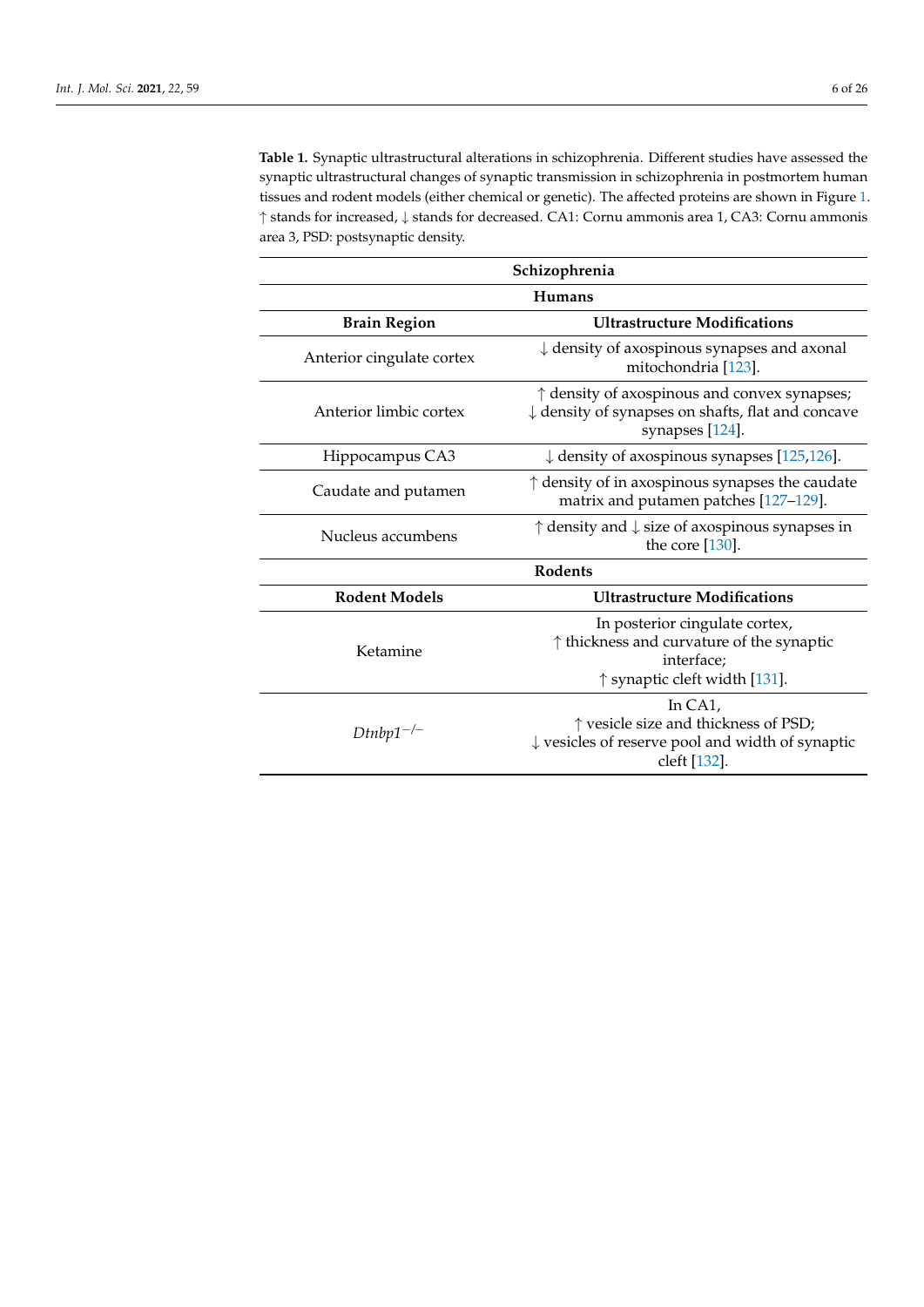<span id="page-6-0"></span>**Table 2.** Synaptic ultrastructural alterations in autism spectrum disorder. Different studies have assessed the synaptic ultrastructural changes of synaptic transmission in autism spectrum disorder. Only one has been done in postmortem human tissue. Rodent models are either chemical or genetic. The affected proteins are shown in Figure [1.](#page-4-0) ↑stands for increased, ↓stands for decreased. Full names of brain regions, genes, proteins, and drugs are as in the main text and abbreviation list. Cx: cortex, HC: hippocampus, MPFC: medial prefrontal cortex, CA1: Cornu ammonis area 1, PSD: postsynaptic density.

| <b>Autism Spectrum Disorder</b> |                                                                                                                                                                                                                                                                                                                                                                       |  |
|---------------------------------|-----------------------------------------------------------------------------------------------------------------------------------------------------------------------------------------------------------------------------------------------------------------------------------------------------------------------------------------------------------------------|--|
| Humans                          |                                                                                                                                                                                                                                                                                                                                                                       |  |
| <b>Brain Region</b>             | <b>Ultrastructure Modifications</b>                                                                                                                                                                                                                                                                                                                                   |  |
| Anterior cingulate<br>cortex    | $\uparrow$ large axons in deep white matter,<br>$\uparrow$ small axons in superficial white matter [133].                                                                                                                                                                                                                                                             |  |
| Rodents                         |                                                                                                                                                                                                                                                                                                                                                                       |  |
| <b>Rodent Model</b>             | <b>Ultrastructure Modifications</b>                                                                                                                                                                                                                                                                                                                                   |  |
| <b>VPA</b>                      | In Cx and HC,<br>blurred and thickened synaptic cleft;<br>$\downarrow$ synaptic vesicles; altered mitochondrial morphology [134].                                                                                                                                                                                                                                     |  |
| Propionic acid                  | In CA1,<br>few atypically enlarged presynaptic terminals;<br>$\downarrow$ density of synaptic vesicles and short active zone [135].                                                                                                                                                                                                                                   |  |
| 15q11-13 duplication            | In somatosensory Cx,<br>↓ size of PSD, spine head volume<br>width, spine neck width<br>↓ density of shaft synapses and mushroom spines;<br>$\uparrow$ density of axospinous synapses and filopodial spines [136].                                                                                                                                                     |  |
| $Shank1^{-/-}$                  | In CA1,<br>$\downarrow$ smaller spines and thinner PSD [137].                                                                                                                                                                                                                                                                                                         |  |
| $Shank3B^{-/-}$                 | In striatum,<br>$\downarrow$ thickness and length of PSD and spine density [138].                                                                                                                                                                                                                                                                                     |  |
| $Lrfn2^{-/-}$                   | In CA1,<br>↑ perforated synapses and synaptic cleft width;<br>↓PSD length; oddly shaped and spinule-like spines [139].                                                                                                                                                                                                                                                |  |
| $Cttnbp2^{-/-}$                 | In dorsal HC,<br>↓PSD length and thickness and synaptic vesicle count [140].                                                                                                                                                                                                                                                                                          |  |
| $Dip2a^{-/-}$                   | In Cx,<br>a stubby postsynaptic structure and flattened PSD; defect in spine morphology [141].                                                                                                                                                                                                                                                                        |  |
| $Clstn2^{-/-}$                  | In MPFC,<br>↑ density of inhibitory synapses, ↑ negative curved PSD.<br>In ADD,<br>↑ size of perforated PSD; ↑ density of synaptic vesicles.<br>In HC,<br>$\downarrow$ density of synaptic vesicles [142].                                                                                                                                                            |  |
| $Vrk3^{-/-}$                    | In $CA1$ ,<br>$\downarrow$ PSD length and thickness [143].                                                                                                                                                                                                                                                                                                            |  |
| $Fmr1^{-/-}$                    | For a review reporting the spine phenotypes in different brain regions, see [144].<br>In CA1,<br>$\uparrow$ diameter of secondary dendrites and dendritic spine density; $\uparrow$ mature dendritic spines and<br>$\uparrow$ mature postsynaptic densities [145].<br>In the primary motor Cx, normal density but $\uparrow$ turnover rate of dendritic spines [146]. |  |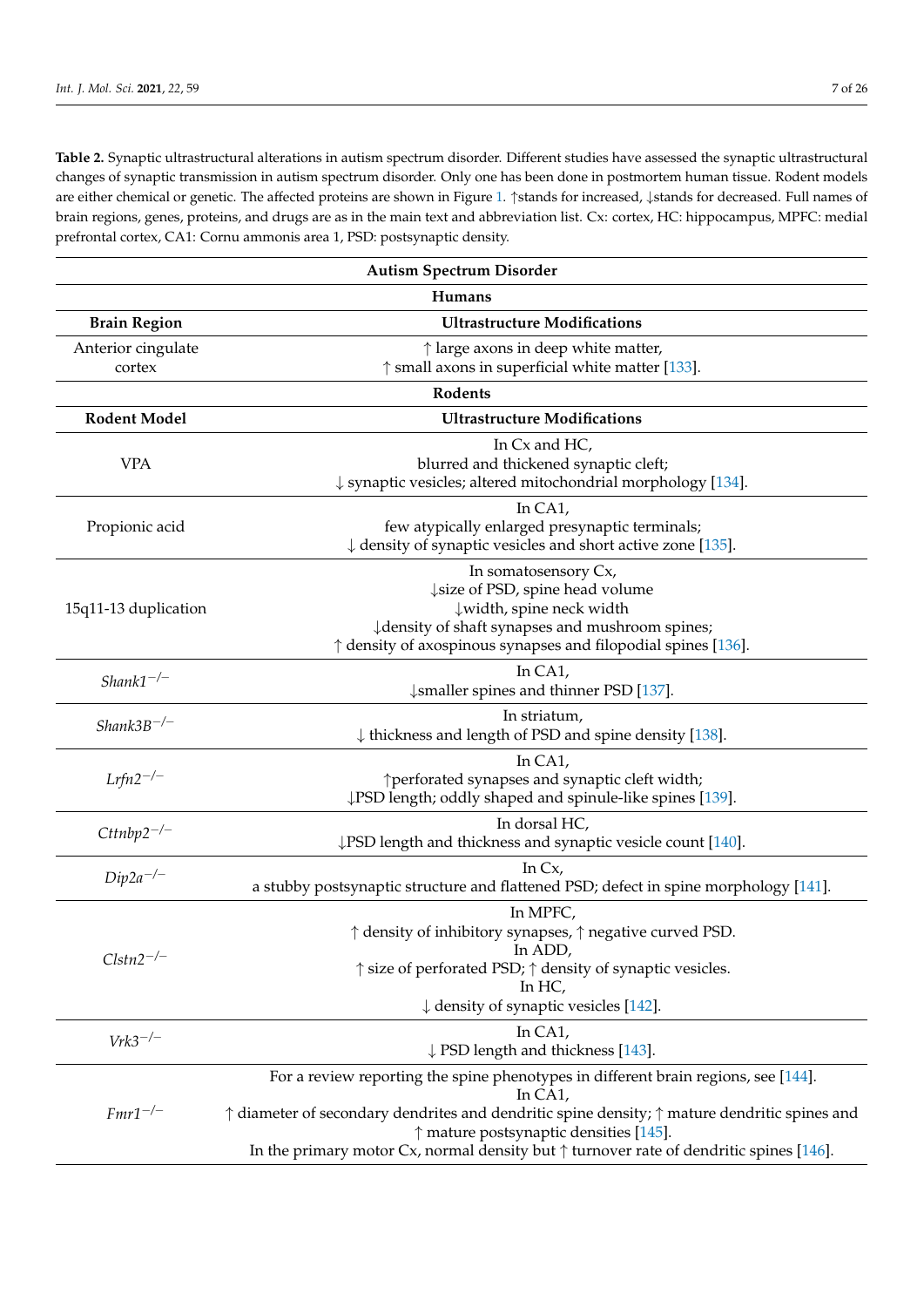#### *3.1. The Presynapse*

Regarding the presynaptic ultrastructure, it was shown in early studies on *Aplysia* that the presynaptic compartment of synapses could be remodeled, leading to an increase in the number, size, and vesicle complement of the active zones during long-term memory formation [\[147\]](#page-21-7). Later studies have revealed similar mechanisms in other species, such as *Drosophila*, where the readily releasable pool of vesicles can be dynamically modulated during plasticity [\[148](#page-21-8)[,149\]](#page-21-9), or in rodents, where the regulation of presynaptic scaffold proteins affects the availability of vesicles [\[150\]](#page-21-10), and these can be replenished at different rates [\[151\]](#page-21-11).

#### *3.2. The Synaptic Cleft*

It has been proposed, based on computer simulations, that changes in the width of the synaptic cleft alter synaptic function [\[152\]](#page-21-12). However, very little experimental research has been done to date on this matter. Glebov et al. (2016) showed a slight reduction in the width of the synaptic cleft after silencing neurons [\[153\]](#page-21-13), and similar changes have been described in a disease model in which synaptic function is altered [\[132\]](#page-20-17). On the other hand, other models of synaptic malfunction exhibited opposite effects [\[131,](#page-20-16)[139\]](#page-20-24), and further research is needed.

#### *3.3. The Postsynapse*

Structural changes have been widely described in mammalian postsynapses, mainly in the glutamatergic system, in both the neocortex and hippocampus.

#### 3.3.1. Synaptic Size

The size of the synaptic junction has been described as a structural correlate of its function. The amplitude of synaptic currents correlates with the volume of dendritic spines [\[154,](#page-21-14)[155\]](#page-21-15). In turn, dendritic spine volume strongly correlates with synaptic size [\[156\]](#page-21-16). Release probability also scales with synaptic size [\[157\]](#page-21-17), as well as synapse stability over time, thus, larger synapses survive longer than smaller ones irrespective of synaptic activity [\[158\]](#page-21-18). It has been proposed that large synapses represent physical traces of long-term memory, while smaller synapses would be preferential sites for LTP induction [\[159,](#page-21-19)[160\]](#page-21-20), which has been also supported by simulation studies [\[160,](#page-21-20)[161\]](#page-21-21). However, the size of synapses undergoes significant spontaneous changes [\[162\]](#page-21-22), challenging the notion that they could be stable traces. Thus, new theories have arisen moving the focus of memory storage from individual synapses to network connections [\[163](#page-21-23)[,164\]](#page-21-24). In fact, synapses are not distributed in two groups with clearly different sizes. Instead, the sizes of synaptic junctions follow a continuous distribution with a single peak and a long tail to the right, which fits a log-normal distribution both in the neocortex and hippocampus [\[165](#page-21-25)[–168\]](#page-21-26). If, as commented above, different functions are performed by synapses of different sizes, there would be a continuous transition between the two types. It is interesting to note that other synaptic parameters, such as the amplitude of unitary excitatory postsynaptic potentials (EPSPs) [\[169,](#page-22-0)[170\]](#page-22-1) and spike transmission probability [\[171\]](#page-22-2), also follow log-normal distributions (for a review, see [\[172\]](#page-22-3)). Model experiments also suggest that larger synapses would not only evoke larger responses but would also be more homogeneous and reliable than smaller ones (i.e., their stochastic variability is reduced when compared to smaller synapses) [\[173,](#page-22-4)[174\]](#page-22-5).

In any case, the amplitude of postsynaptic response does not depend only on the size of the synapse but also the morphology of dendritic spines [\[175](#page-22-6)[,176\]](#page-22-7), as well as the geometry of postsynaptic dendrites [\[177](#page-22-8)[,178\]](#page-22-9). Another important factor is the concentration of postsynaptic receptors. In the somatosensory cortex of rats, synapses of different sizes express a constant density of AMPARs, so the larger the surface of the PSD, the higher the absolute number of AMPARs [\[179\]](#page-22-10). In the hippocampus, however, different types of synapses have different AMPAR content, and the number of AMPARs scales with the synaptic size with different slopes [\[180\]](#page-22-11). The fact that NMDARs tend to be more concentrated in smaller synapses [\[179,](#page-22-10)[181\]](#page-22-12) increases the complexity of the relationship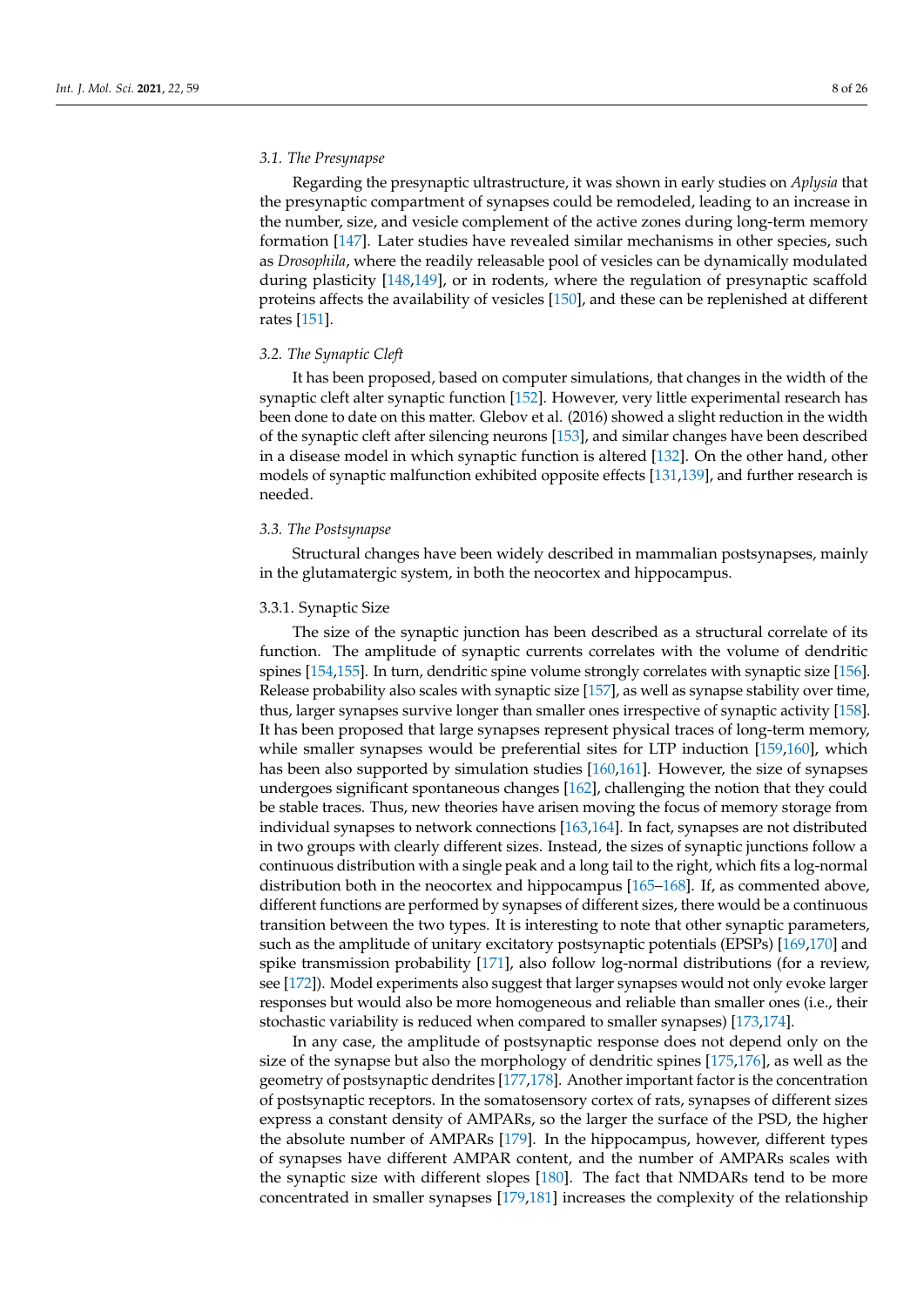between synaptic size and function. Therefore, although it is clear that the synaptic size plays an important role in synaptic behavior, other factors, including dendritic spine volume, the geometry of the postsynaptic element, or the density of postsynaptic receptors, must also be considered.

#### 3.3.2. Shape of Synapses

Another morphological trace related to synaptic transmission is the shape of the synaptic junctions. Synapses can show a wide range of morphologies that have been classified into four main types: macular (when they are disk-shaped), perforated (with one or more holes in the PSD), horseshoe (when the perimeter is tortuous and horseshoeshaped with an indentation), and fragmented (when the PSD is divided into two or more fragments) [\[182–](#page-22-13)[185\]](#page-22-14). The different shapes also imply differences in the size of synapses: macular synapses have a smaller mean area than more complex morphologies, although their distributions greatly overlap [\[168\]](#page-21-26).

The role that the shape of synapses plays in synaptic transmission is still under debate. Some findings support the notion that complex morphologies correspond to more active synapses; for example, it has been shown that in the hippocampus, there is an increase in the proportion of fragmented synapses after the induction of LTP [\[186](#page-22-15)[,187\]](#page-22-16). It has also been shown that the shape of synapses might affect the proportion of postsynaptic receptors; for example, in the stratum radiatum of the hippocampal CA1 of adult rats, perforated synapses show a higher amount of AMPARs and NMDARs than nonperforated ones. This suggests that perforated synapses may evoke larger postsynaptic responses, and hence contribute to the enhancement of synaptic transmission associated with some forms of synaptic plasticity [\[188\]](#page-22-17). However, these differences may only correspond to the different sizes and might be independent of the shape of the synaptic junction.

#### 3.3.3. Curvature of the Synaptic Apposition Surfaces

In the early 1980s, synapses were classified, based on the curvature of their synaptic junction, as positive (when it was curved into the presynaptic terminal, in posterior studies referred to as convex), flat, and negative (when it was curved towards the postsynaptic side—later referred to as concave) [\[189\]](#page-22-18). This study described a shift towards more positive junctions as an indication of the increasing maturity of the synapses, but they also related the degree of curvature to the use of the synapse: junctions with pronounced negative curvatures would be non-functional, while flat synapses would be more active [\[189\]](#page-22-18). This theory was supported by the fact that the administration of barbiturates changed the curvature of synapses towards more curved shapes [\[190\]](#page-22-19). Later studies have shown that not only a variety of anesthetics [\[191\]](#page-22-20) but also other parameters influence the curvature of synapses in healthy individuals, such as age [\[185](#page-22-14)[,192\]](#page-22-21) and nutrition [\[193\]](#page-22-22), making it difficult to draw a conclusion about its relevance. The latest studies performed in rodent hippocampus suggested that changes in synaptic curvature may influence synaptic efficacy associated with long-term depression and LTP [\[194\]](#page-22-23). These changes could be due to the increased fusion of vesicles that would result in a growth of the postsynaptic membrane, or to changes in the cytoskeleton caused by the  $Ca^{2+}$  influx (for a detailed description of the possible mechanisms responsible for the changes in curvature, see [\[195\]](#page-22-24)). Furthermore, another study showed that synaptic stimulation increased the curvature of the PSD, making it more convex [\[196\]](#page-23-0), however, the characterization of synaptic curvature in this study (as in [\[189](#page-22-18)[,190](#page-22-19)[,193\]](#page-22-22)) was performed in single sections instead of 3D reconstructions, which could be misleading, since the curvature of a single synapse can change from one section to another [\[195\]](#page-22-24).

#### *3.4. Synaptic Density*

In the cortex, most synapses (90–98%) are established in the neuropil [\[197\]](#page-23-1), which is composed of dendrites, axons, and glial processes. Of these, most are excitatory synapses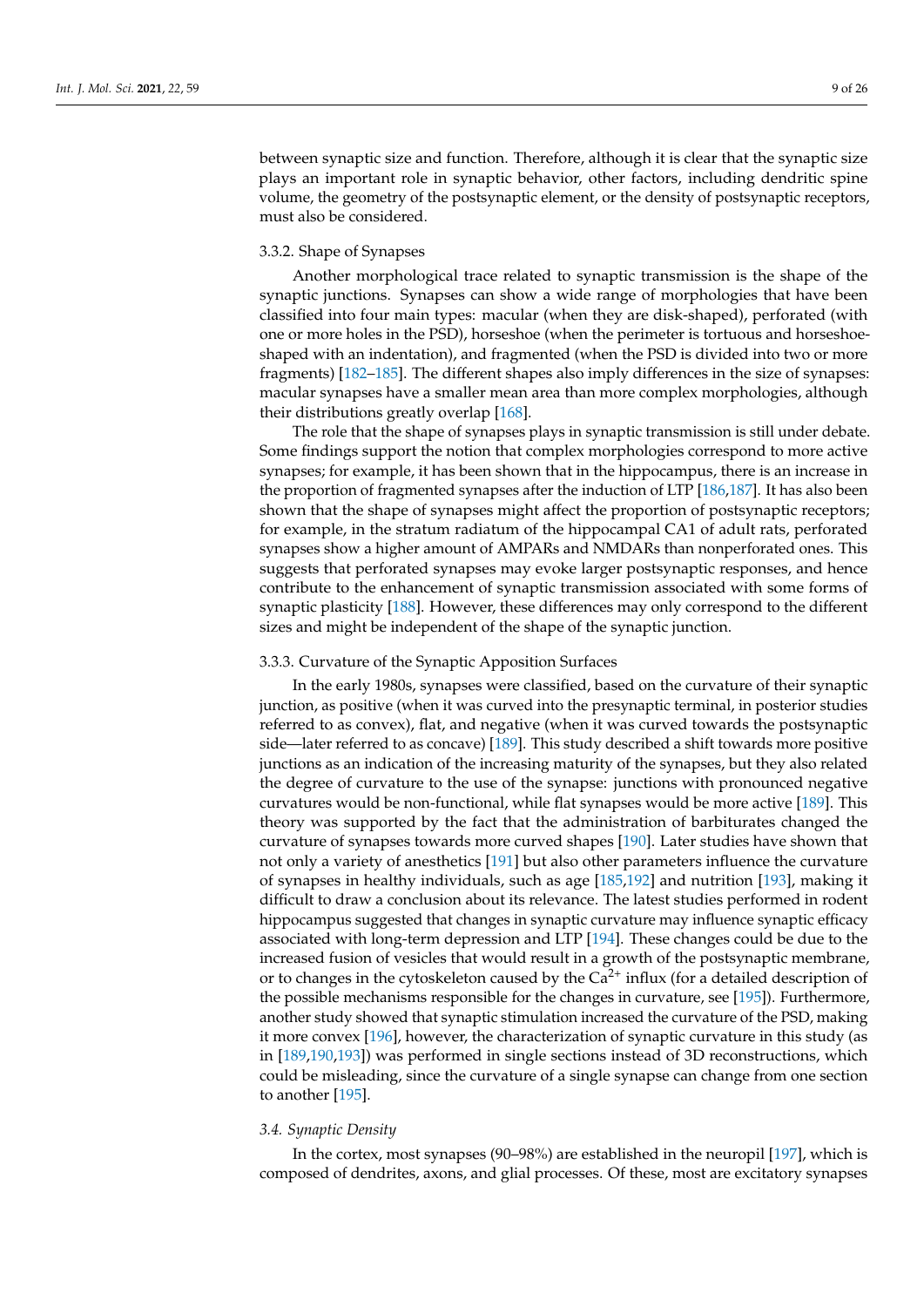mainly located on dendritic spines, while the rest correspond to inhibitory synapses, mainly established on the dendritic shafts [\[167](#page-21-27)[,198](#page-23-2)[,199\]](#page-23-3).

The general view is that each spine establishes one synapse. However, some spines present multiple synapses [\[167,](#page-21-27)[200–](#page-23-4)[203\]](#page-23-5), while others show a clear lack of them [\[204\]](#page-23-6). The presence of multiple synapses per dendritic spine [\[205](#page-23-7)[–207\]](#page-23-8), as well as a general increase in the total number of synapses [\[201\]](#page-23-9), has been proposed to be linked to long-term memory formation. The fact that analyzing spines is much easier, due to their larger size, than studying synapses, and the correspondence between the volume of spines and excitatory synaptic strength have led to spines being considered a good structural criterion for excitatory synapses. Different studies have shown an increase in spine number in a variety of conditions, for example, in the mammalian cortex after the exposure to an enriched environment [\[208\]](#page-23-10); in the hippocampus after spatial training [\[209\]](#page-23-11), running [\[210\]](#page-23-12), and learning [\[211\]](#page-23-13); and in the brain of chicks after passive avoidance training [\[212\]](#page-23-14). Although an increase in spine density seems to be a trend after brain stimulation, its significance for activity must be considered carefully since, as stated above, changes in spines do not necessarily reflect changes in synapses.

#### *3.5. Mitochondria*

Mitochondria play an important role in synaptic transmission by providing most of the energy required by neurons and by acting as  $Ca^{2+}$  buffers [\[213–](#page-23-15)[216\]](#page-23-16). The ATP provided by mitochondria at the synapse is used for maintaining the resting membrane potential, reversing the ion gradient after action and postsynaptic potentials, and for Gprotein signaling, neurotransmitter recycling, and vesicle cycling [\[217\]](#page-23-17). Mitochondria are closely associated with synapses [\[218\]](#page-23-18) and are transported along dendrites and axons to the regions of the cell that require a high energetic supply [\[219](#page-23-19)[–225\]](#page-24-0). In the somatosensory cortex, the volume fraction of mitochondria located in axons and dendrites correlates with the local density of synapses, while the volume fraction of mitochondria located in non-synaptic processes does not [\[226\]](#page-24-1). The highest density of synapses is found in layer IV, a recipient of thalamic afferents [\[167\]](#page-21-27). Interestingly, layer IV also shows the highest density of mitochondria [\[226\]](#page-24-1), which is associated with the synaptic vesicle pools to ensure the efficacy of the thalamic transmission [\[227\]](#page-24-2). This recruitment occurs through variations in the ADP/ATP ratio, but also other factors such as the activation of glutamate receptors [\[228\]](#page-24-3) and changes in the concentration of  $Ca^{2+}$  affect mitochondrial mobility [\[214,](#page-23-20)[215,](#page-23-21)[222\]](#page-23-22). As  $Ca<sup>2+</sup>$  buffers, mitochondria play a fundamental role in protecting the terminals by taking up cytosolic Ca<sup>2+</sup> during repetitive stimulation [\[229,](#page-24-4)[230\]](#page-24-5). Synapses and mitochondria are connected even further since there are proteins that regulate the mitochondrial distribution and also influence the formation and maintenance of spines and synapses, e.g., B-cell lymphoma extra large (Bcl-xL), which leads to more mitochondria at synapses and an increase in the synapse number and size when overexpressed [\[231\]](#page-24-6) (for a review, see [\[216\]](#page-23-16)).

#### **4. Excitatory Synaptic Ultrastructure Alterations in Neuropsychiatric Disorders**

The ultrastructural plastic organization of synapses affects the transmission, thus determining the mechanisms of adaptive or pathological behavior [\[124\]](#page-20-10). For example, as discussed before, the size of the active zone and the form of synaptic contacts correlate with the functional activity and maturity of the synapse. Therefore, the analysis of the synaptic ultrastructural alterations is important for the assessment of the functional state of synapses in different neuropsychiatric disorders.

#### *4.1. Schizophrenia*

Several studies identified synaptic ultrastructural alterations as evidence for glutamatergic dysfunctions in SZ patients (Table [1](#page-5-0) and Figure [1\)](#page-4-0) (for a recent review, see [\[232\]](#page-24-7)). These alterations may depend on differences in the stage of illness, medication status, and brain regions. In the ACC, which plays a vital role in attention, executive functions and cognitive tasks [\[233\]](#page-24-8), response conflict [\[234](#page-24-9)[,235\]](#page-24-10), error rate [\[236](#page-24-11)[,237\]](#page-24-12), and emotional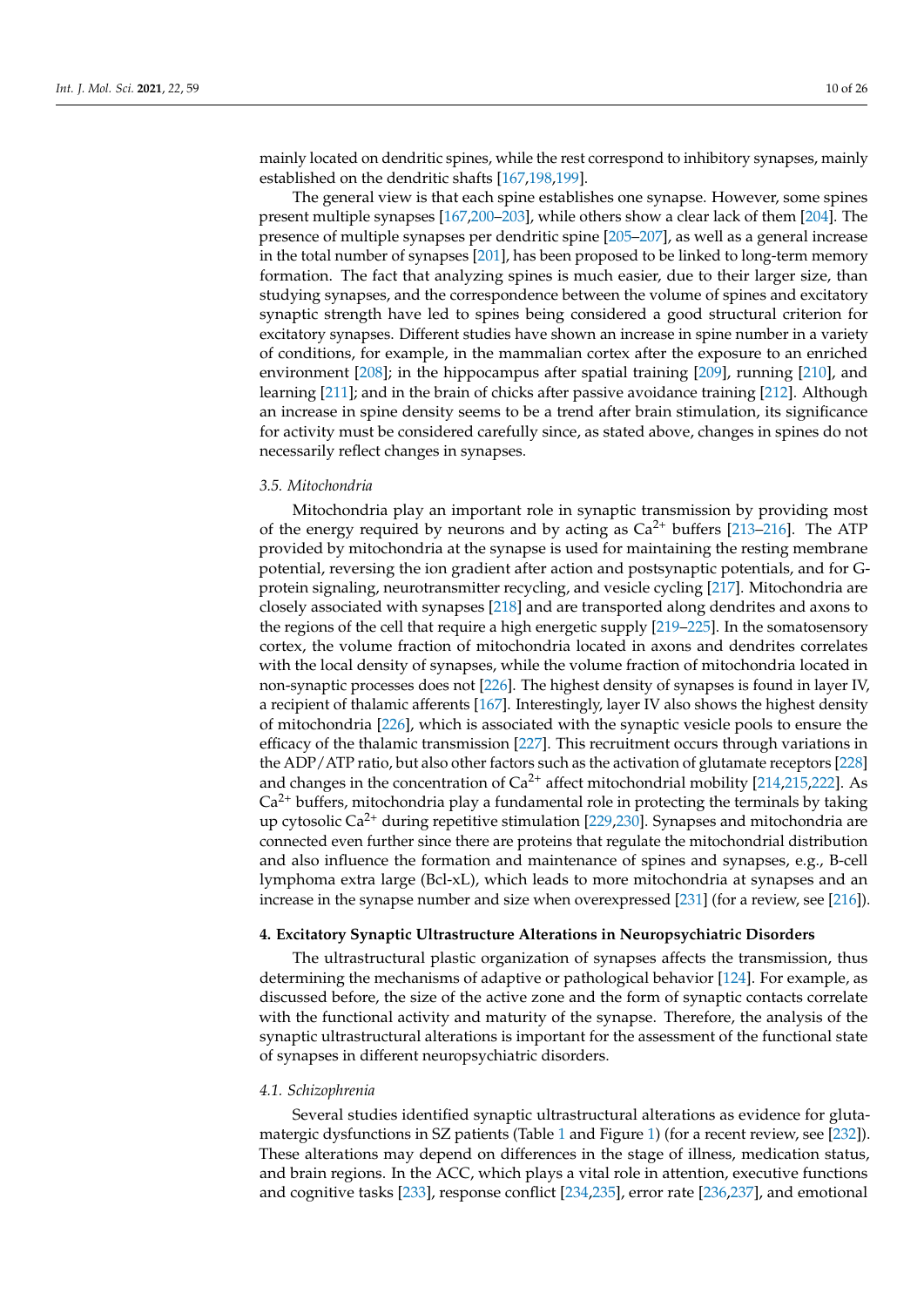processing [\[238\]](#page-24-13), the total synaptic density was found to be decreased by 28% in individuals with SZ compared to healthy controls [\[123\]](#page-20-9). However, different types of synapses showed different alterations. The density of the glutamatergic axospinous synapses was reduced by 30%, while synapses on shafts showed no difference in SZ patients. The same study also revealed a selective decrease in the density of mitochondria in axon terminals forming excitatory axospinous synapses, specifically in layer III of the ACC [\[123\]](#page-20-9), suggesting a decrease in cortical synaptic efficiency which can impact the cognitive functions controlled by the ACC activity.

In layer II of the anterior limbic cortex, a 128% increase in the density of total axospinous synapses and a decrease of 40% of synapses on the dendritic shaft were identified in SZ subjects without determining whether the decreased numbers are in excitatory or inhibitory synapses. These results suggest a disruption in the formation of connections in the neuronal assemblages of the anterior limbic cortex or a defective elimination of synapses during early adolescence, when synaptic pruning occurs by discarding weak and redundant synaptic connections, and strengthening the remaining synapses [\[239](#page-24-14)[,240\]](#page-24-15). Regarding the structure of synapses, the same study revealed an increase of 14% in the convex synapses in SZ cases with a decrease in flat and concave synapses by 11% and 3%, respectively [\[124\]](#page-20-10).

In the hippocampus, two electron microscopy (EM) studies morphometric studies reported a decreased number of glutamatergic axospinous synapses between the mossy fiber axon terminals and branched dendritic spines of pyramidal neurons in the CA3 region in SZ subjects. These results reflect a decrease in the efficacy of mossy fiber synapses in the CA3 hippocampal region, which can impair cognitive maintenance [\[125](#page-20-11)[,126\]](#page-20-12).

In the caudate nucleus and putamen, as parts of the dorsal striatum that process motor, cognitive, and limbic functions, a selective increase in the glutamatergic synaptic density was reported in SZ patients, suggesting an enhanced cortical excitatory input, as the striatum receives mainly excitatory inputs from the cortex and shows major GABAergic output [\[127\]](#page-20-13). The caudate nucleus and putamen are composed of patches embedded in a larger matrix [\[241\]](#page-24-16). The matrix compartment preferentially receives inputs from the motor and somatosensory cortices [\[242\]](#page-24-17), as well as from the dorsolateral prefrontal cortex [\[243\]](#page-24-18) which processes cognition, including working memory [\[244\]](#page-24-19). On the other hand, the patch compartment receives input from the limbic system [\[128\]](#page-20-25).

The glutamatergic axospinous synaptic density was elevated in both the caudate matrix and the putamen patches in SZ cases on typical antipsychotic drugs [\[128\]](#page-20-25). However, the increase in total and excitatory synapses in the patch (but not the matrix) was confined to the treatment-resistant group, while the treatment respondent group had normal levels of synapses except for an increase in the density of glutamatergic axodendritic synapses in both the patch and matrix [\[129\]](#page-20-14). There is therefore evidence of altered glutamatergic activity in SZ with an association between striatal function, structure, and treatment response.

The nucleus accumbens acts as a central hub for integrating signals from several regions associated with SZ, including the prefrontal cortex, hippocampus, amygdala, and thalamus [\[245\]](#page-24-20). It can be divided into the core and shell. In SZ patients, the core showed an increased density of excitatory axospinous synapses, although they have smaller PSDs. In contrast, the shell did not present any difference from healthy brains. Similarly, mitochondrial density in the nucleus accumbens did not show any alterations in SZ. The frequency of large elaborate multi-perforated synapses was equally found in axospinous synapses and synapses on dendritic shafts and was not altered in SZ [\[130\]](#page-20-15). These large synapses play a role in the complex interconnectivity of the nucleus accumbens, which makes it a unique feature of the human brain [\[130](#page-20-15)[,232\]](#page-24-7).

Despite the presence of genetic rodent models with iGluR or mGluR depletions or mutations described as having an SZ-like phenotype, these studies mainly focused on the electrophysiological alterations (for a review, see [\[246\]](#page-24-21)) with no synaptic ultrastructural details available except for one pharmacological and one genetic-induced rodent model of SZ. In a ketamine-induced SZ rat model, a reduction in the thickness and curvature of the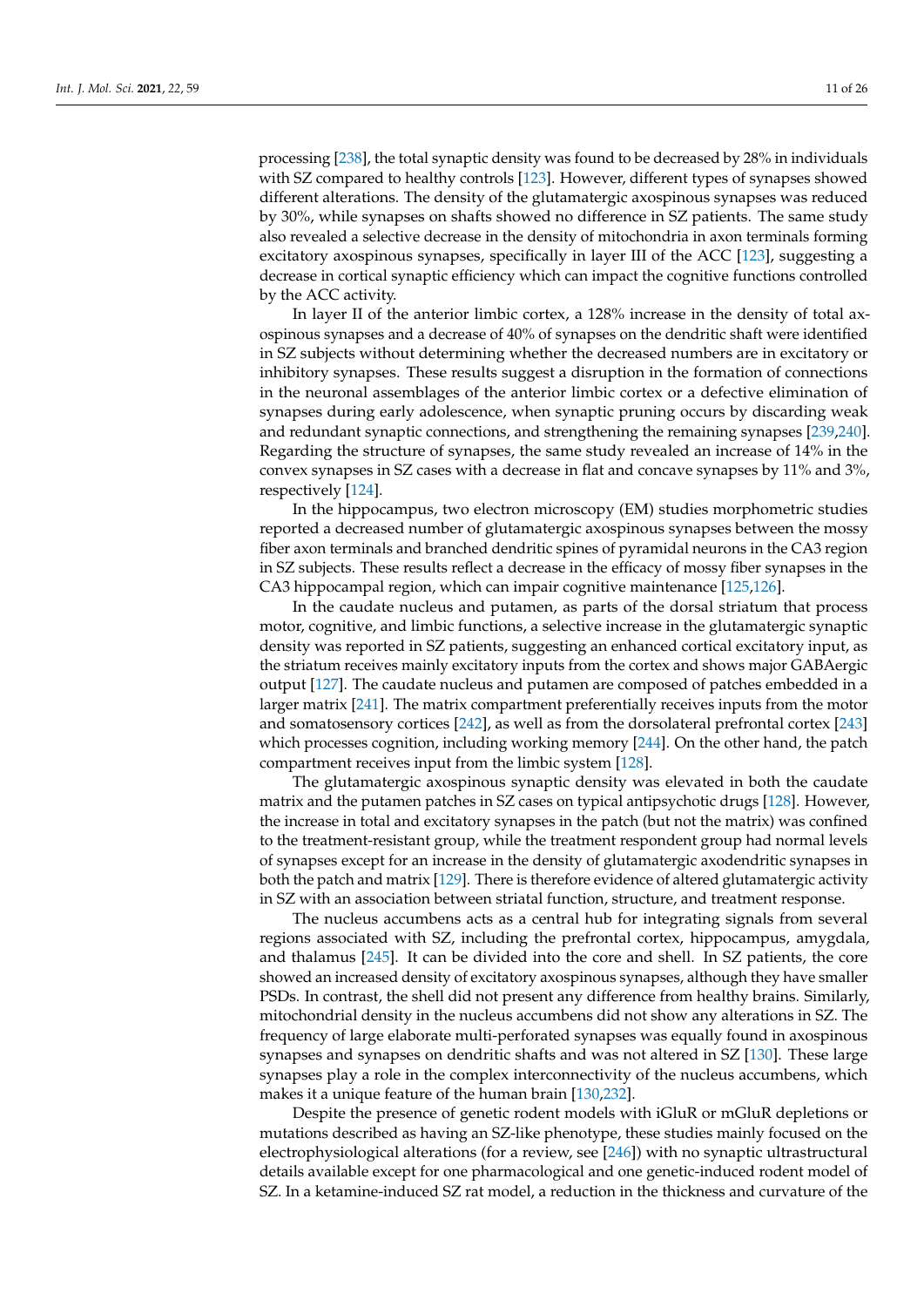synaptic interface and an increase in the synaptic cleft width in the posterior cingulate cortex were found, which could be rescued by the administration of vinpocetine, a nootropic phosphodiesterase-1 inhibitor [\[131\]](#page-20-16). In the sandy mouse line that harbors a spontaneously occurring deletion in the *Dtnbp1* gene and expresses no dysbindin protein, although the overall appearance of presynaptic terminals and spines in the hippocampal CA1 glutamatergic synapses was normal, quantitative analysis revealed a shift of the vesicle distribution to a ~10% larger size, with a normal count of docked vesicles, a reduced count of reserve pool vesicles, and a decreased width of the synaptic cleft [\[132\]](#page-20-17). The glutamatergic synapses in sandy mice also exhibited an increase in the thickness of PSDs.

The inconsistent synaptic ultrastructural alterations between human patients and rodent models as well as between the different rodent models of SZ point to the severe heterogeneity of this complex disorder. Moreover, it may indicate the limitation of the rodents to modulate such complex disorders. Indeed, on the behavioral level, some of the symptoms of SZ, such as auditory hallucinations and delusions, have not yet been modeled due to the difficulty of finding a correlate in animals. In contrast, deficits in sensory processing have proven more amenable to modeling in rodents, including sensorimotor gating. Therefore, face validity is vital to signify that a rodent model can recapitulate important anatomical, biochemical, neuropathological, or behavioral features of a neuropsychiatric disorder. Additionally, before generating a new rodent model, it is important to achieve a construct validation by recreating the same mutation in the gene that was found in the patient to dissect the heterogeneous state of these disorders.

In summary, human postmortem and rodent studies have revealed several glutamatergic synaptic ultrastructural alterations related to SZ, confirming the notion of synaptic involvement in SZ (for a summary of synaptic ultrastructural alterations in SZ, see Table [1](#page-5-0) and Figure [1\)](#page-4-0).

#### *4.2. Autism Spectrum Disorder*

In ASD, efforts to carry out comparative postmortem brain studies in patients were hindered by poor tissue preservation and small sample sizes. To our knowledge, only one EM study investigating the brains of ASD patients was performed, with a small sample size of adult brains from five ASD patients and four controls. This study did not investigate the synaptic structure but rather focused on the connectivity of myelinated axons in the prefrontal cortex, revealing significantly fewer large axons in the deep white matter below the ACC and much smaller axons in the superficial white matter of the same region, suggesting increased local connectivity and decreased long-range connectivity [\[133\]](#page-20-18).

Data on synaptic ultrastructure changes are available only for several pharmacological and genetic-induced rodent models of ASD, which document the heterogeneity of ASD (Table [2](#page-6-0) and Figure [1\)](#page-4-0). The synaptic ultrastructural alterations in two examples of the pharmacologically induced rodent models of ASD will be described in detail. An ASD rat model of prenatal exposure to VPA exhibited a blurred and thickened structure of the synaptic cleft without clearly marked pre-and postsynaptic membranes. Synaptic vesicles were found to be greatly reduced or completely absent in the presynaptic terminals in the cerebral cortex and hippocampus, with altered mitochondrial shapes and fused mitochondrial cristae and membrane [\[134\]](#page-20-19). In a propionic acid mouse model of ASD, multiple synaptic alterations were observed in the CA1 region of the hippocampus, including the presence of some atypically enlarged presynaptic terminals with a reduced density of synaptic vesicles and short active zones [\[135\]](#page-20-20).

For the genetic-associated ASD rodent models, studying a mouse model with a human 15q11-13 chromosomal duplication revealed that the size of the PSD, the spine head volume, and spine head and spine neck widths were reduced in layer II/III of the somatosensory cortex, indicating a poor maturation of spines. The reported tendencies towards the increased density of spine synapses, reduced densities of shaft synapses with a trend towards increased fractions of filopodia, thin spines, and reduced fractions of mushroom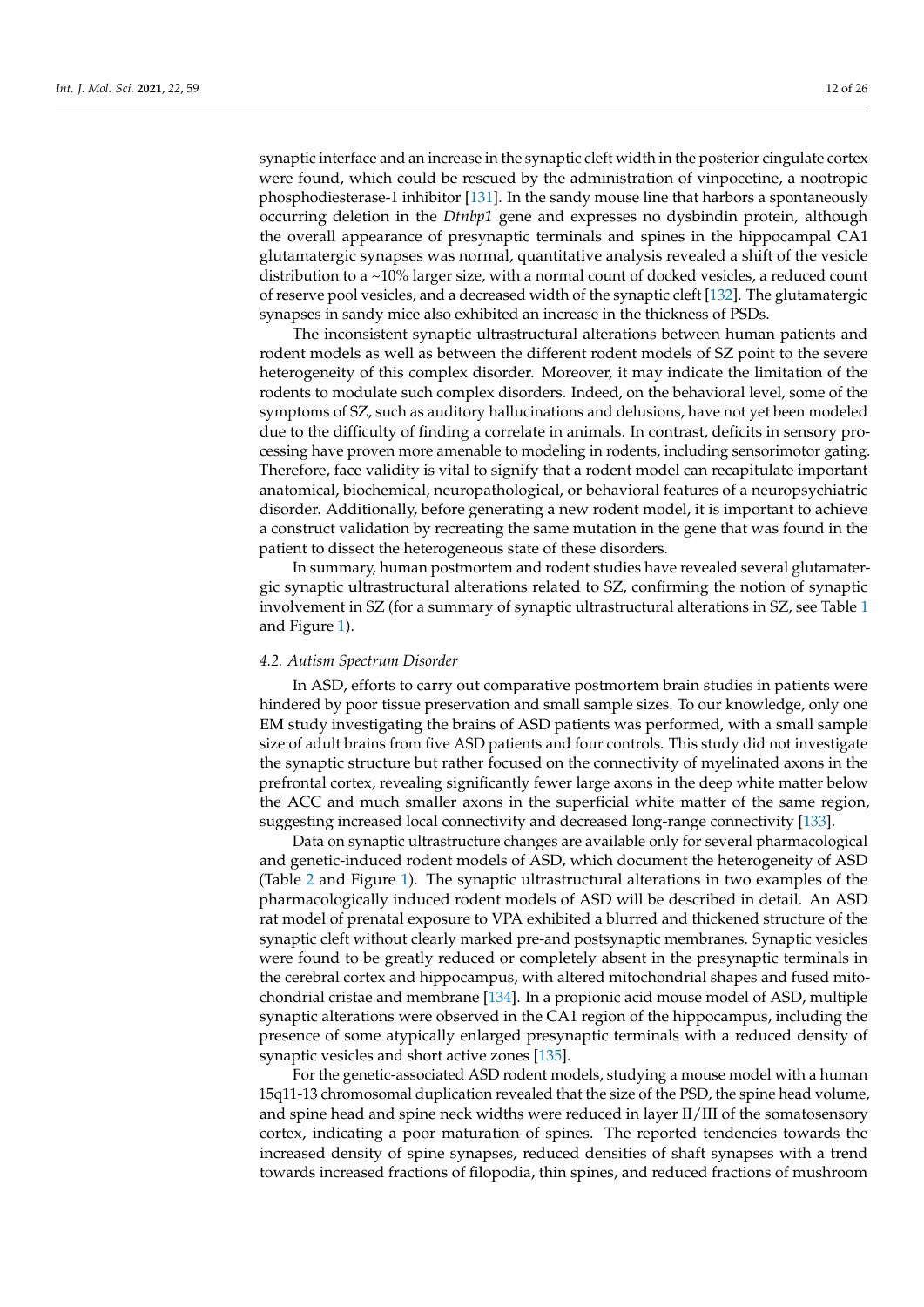spines support the idea of an altered balance between excitatory and inhibitory synapses in this model [\[136\]](#page-20-21).

The SHANK protein family comprises a group of postsynaptic scaffolding proteins that play a vital role in the formation, organization, and signaling of glutamatergic synapses [\[64\]](#page-17-15), acting as the central organizer of the postsynaptic proteins. Since mutations of all three members of the *SHANK* gene family are associated with ASD, the ultrastructural alteration in *Shank* mutant mice was expected to give information on the functional impairment of the network and to provide a link to the alterations found in SZ, in particular *SHANK2* variants associated with SZ [\[247\]](#page-24-22). The deletion of *Shank1* in mice displaying an ASD-like phenotype leads to smaller spines, thinner PSDs, and a weak synaptic transmission in the hippocampal CA1 region [\[137\]](#page-20-22). In *Shank3B*−*/*<sup>−</sup> mice revealing an ASDlike phenotype, the thickness and length of the PSD in the striatum were decreased, with a reduction in the spine density accompanied by a reduced excitatory synaptic transmission, pointing to the disruption of glutamatergic signaling [\[138\]](#page-20-23). In another ultrastructural study in the hippocampal CA1 field in *Shank3*-deficient mice, the presence of synaptic pathology at different developmental stages (5 weeks and 3 months of age) was assessed. *Shank3+/–* heterozygote mice had significantly more perforated synapses at 5 weeks than at 3 months of age and significantly more than 5-week-old controls, indicating that the ultrastructural morphological alterations affecting synaptic structure may occur in an age-dependent manner in *Shank3*-deficient mice [\[248\]](#page-24-23).

LRFN2/SALM1 is a PSD-95-interacting synapse adhesion molecule [\[249\]](#page-24-24). In the *Lrfn2* deficient mouse model of ASD, the CA1 stratum radiatum of the dorsal hippocampus revealed an increased ratio of perforated synapses to total excitatory synapses. Moreover, the synapses had a shorter PSD length but a similar thickness and a wider synaptic cleft. Furthermore, an unstable spine structure was suggested by the presence of oddly shaped, spinule-like spines and perforated PSDs [\[139\]](#page-20-24).

The ASD-associated cortactin binding protein 2 (CTTNBP2) is known to regulate the subcellular distribution of synaptic proteins, such as cortactin, thereby controlling dendritic spine formation and maintenance [\[250\]](#page-24-25). In the *Cttnbp2*−*/*<sup>−</sup> mouse model of ASD, in all regions of the dorsal hippocampus, these mice showed a reduction in the length and thickness of PSDs, the count of presynaptic vesicles, and the ratio of vesicle number to PSD length [\[140\]](#page-21-0).

The ASD candidate gene *DIP2A* (disconnected-interacting protein homolog 2 A) encodes for a protein that is localized to dendritic spines in excitatory neurons [\[141\]](#page-21-1). The deletion of *Dip2a* in mice exhibited a postsynaptic structure with a stubby appearance and flattened PSD compared to an enlarged postsynaptic terminal with a distinct neck and abundant PSDs in control mice [\[141\]](#page-21-1). These results were accompanied by a defect in spine morphology and synaptic transmission, which may be mediated by PSD size and glutamate receptor dysfunction.

Calsyntenin-2 (CLSTN2) is a synaptic protein that belongs to the superfamily of cadherins and has an important function in learning and memory [\[251\]](#page-25-0). In the *Clstn2*−*/*<sup>−</sup> mouse model of ASD, the synaptic ultrastructural analysis revealed a reduction in the density of inhibitory synapses both in the medial prefrontal cortex (MPFC) and the hippocampus, as well as a general increase in negatively curved PSDs. The MPFC also showed a reduction in the length of perforated synapses as well as in the width of the synaptic cleft PSD, presenting a surprisingly increased number of synaptic vesicles. In contrast, the presynaptic area of the hippocampal neurons was not changed in *Clstn2* knockout mice, but the number of synaptic vesicles was significantly reduced [\[142\]](#page-21-2).

In addition to the aforementioned synaptic proteins, nuclear proteins associated with ASD can also affect the synaptic ultrastructure, e.g., vaccinia-related kinases (VRKs) that play a major role in cell signaling, cell cycle progression, apoptosis, and neuronal development. In the hippocampal CA1 region of a VRK3-deficient mouse model of ASD, prominent reductions in PSD length and thickness were revealed [\[143\]](#page-21-3).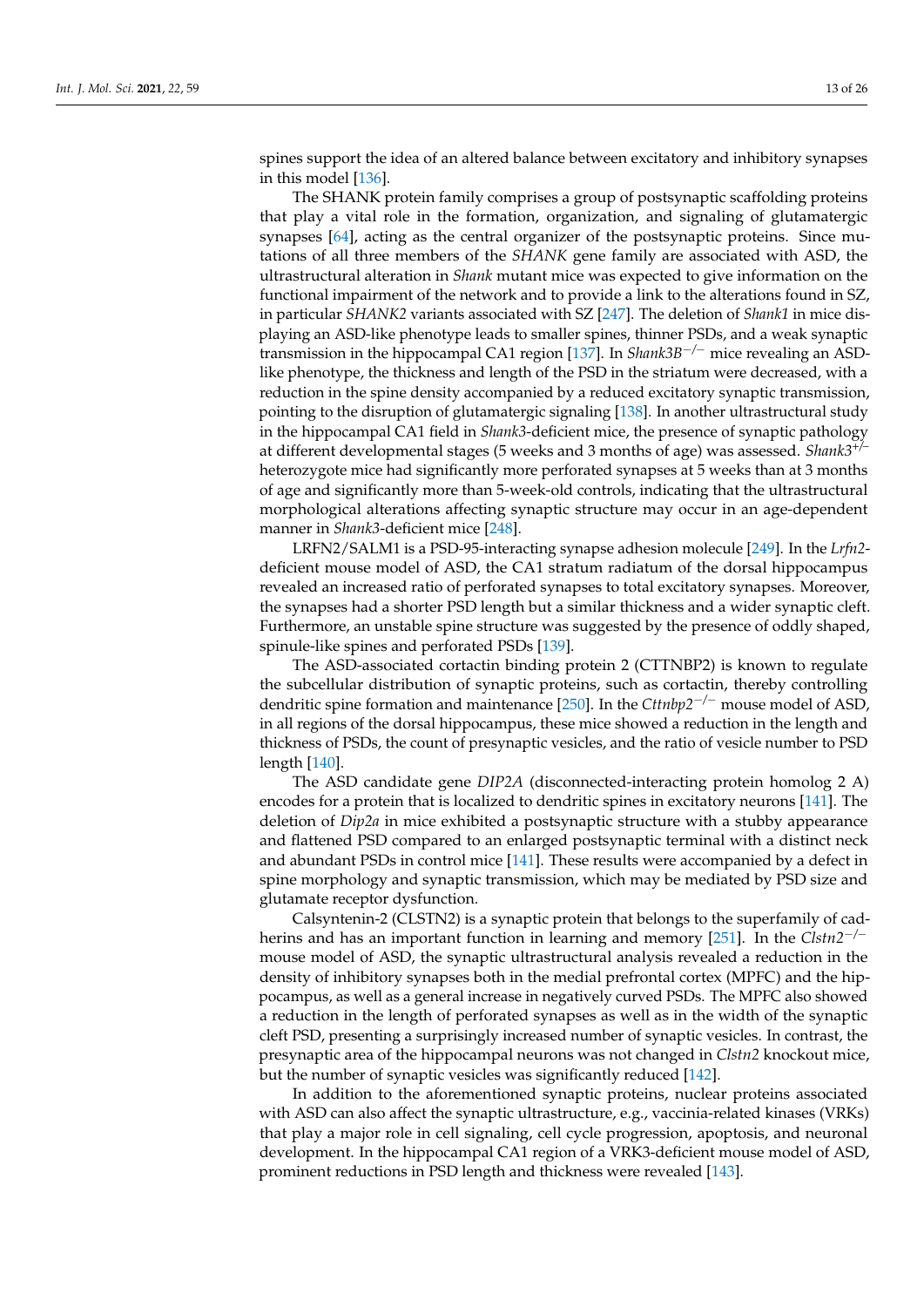Adding another layer of complexity, a mouse model of Phelan–McDermid syndrome causing autistic phenotypes with a deficiency of mitogen-activated protein kinase 8 interacting protein 2 (MAPK8IP2/IB2), which plays an important role in regulating the ratio of AMPARs to NMDARs at glutamate synapses, revealed no synaptic ultrastructure alterations of cerebellar glutamatergic synapses and featured normal synaptic clefts and postsynaptic densities and abundant presynaptic vesicles [\[252\]](#page-25-1). However, despite the normal ultrastructure, a larger NMDAR-mediated current and enhanced intrinsic excitability and LTP were revealed in this mouse model [\[253\]](#page-25-2).

Although altered dendritic spine morphology is a hallmark of FXS, the degree of spine abnormalities observed in the *Fmr1* KO mouse model is variable (for a review reporting the spine phenotypes in different brain regions of *Fmr1* KO, see [\[144\]](#page-21-4)). Additionally, in more recent studies, a significant increase in the diameter of secondary dendrites, an increase in dendritic spine density, a decrease in mature dendritic spines and less mature postsynaptic densities were revealed in the hippocampal CA1 region of adult *Fmr1*−/<sup>−</sup> mice [\[145\]](#page-21-5). In the primary motor cortex of *Fmr1*−*/*<sup>−</sup> mice, a normal density but higher turnover rate of dendritic spines were shown [\[146\]](#page-21-6).

In summary, several pieces of evidence from rodent studies have revealed heterogeneous synaptic ultrastructural alterations related to ASD, supporting the hypothesis that ASD is, in part, the consequence of a developmental synaptopathy (for a summary of synaptic ultrastructural alterations in ASD, see Table [2](#page-6-0) and Figure [1\)](#page-4-0). Improving the quality of postmortem tissue preparation from ASD patients by the development of advanced methods can confirm the synaptic ultrastructural changes revealed in rodent models of ASD and pave the way for dissecting the heterogeneity of the disorder. Moreover, it will facilitate finding ultrastructural alterations that are common with other neuropsychiatric disorders and contribute to their pathophysiology.

#### **5. Conclusions**

Numerous experimental and EM-imaging methods have shown that in genetically and pharmacologically caused SZ and ASD, glutamate concentration, glutamatergic receptor expression, and the ultrastructure of glutamatergic synapses are differentially affected in different brain regions, leading to alterations in synaptic signal transmission. Various molecular, physiological, and structural changes of synapses have already been shown to occur during brain development or learning. Those studies identified the glutamatergic neurotransmission as an essential mechanism for an activity-dependent modulation of synapses and the formation (learning) or stabilization (memory) of neural networks. For those network changes, the  $Ca^{2+}$  influx at postsynaptic NMDARs and AMPARs and the release of intracellular  $Ca^{2+}$  at the activated synapse are essential to initiate the required modification of the synapses that experienced activation through depolarization of the postsynaptic membrane. If the intracellular  $Ca^{2+}$  level rises too far, neuronal death will result [\[254\]](#page-25-3). Thus, the amount and type of  $Ca^{2+}$  increase after glutamate stimulation determines whether and which molecular changes will be activated in the neuron. This could be associated with structural changes in the synapse(s) and increased/decreased excitability. In SZ and ASD, the glutamatergic signal transduction in neuronal networks that controls social and other behaviors is dysregulated. These structural alterations can have a clear impact on synaptic neurotransmission and plasticity, which lead to neuronal circuit defects. The maintenance of cognition and normal behaviors is heavily dependent on the precise formation of mature neuronal circuits. For example, the increase in glutamatergic synaptic density can cause hyper-excitability of cortical circuits consistent with multiple lines of evidence that implicate imbalances in excitatory and inhibitory activity as a shared pathophysiological mechanism in SZ and ASD. Additionally, as synaptic size and shape can have an effect on the number of AMPARs and NMDARs, key components of learning and memory, the alteration of these factors can explain the cognition impairment and memory dysfunction in these neuropsychiatric disorders. However, to understand the different features of both neuropsychiatric disorders and their individual heterogeneity,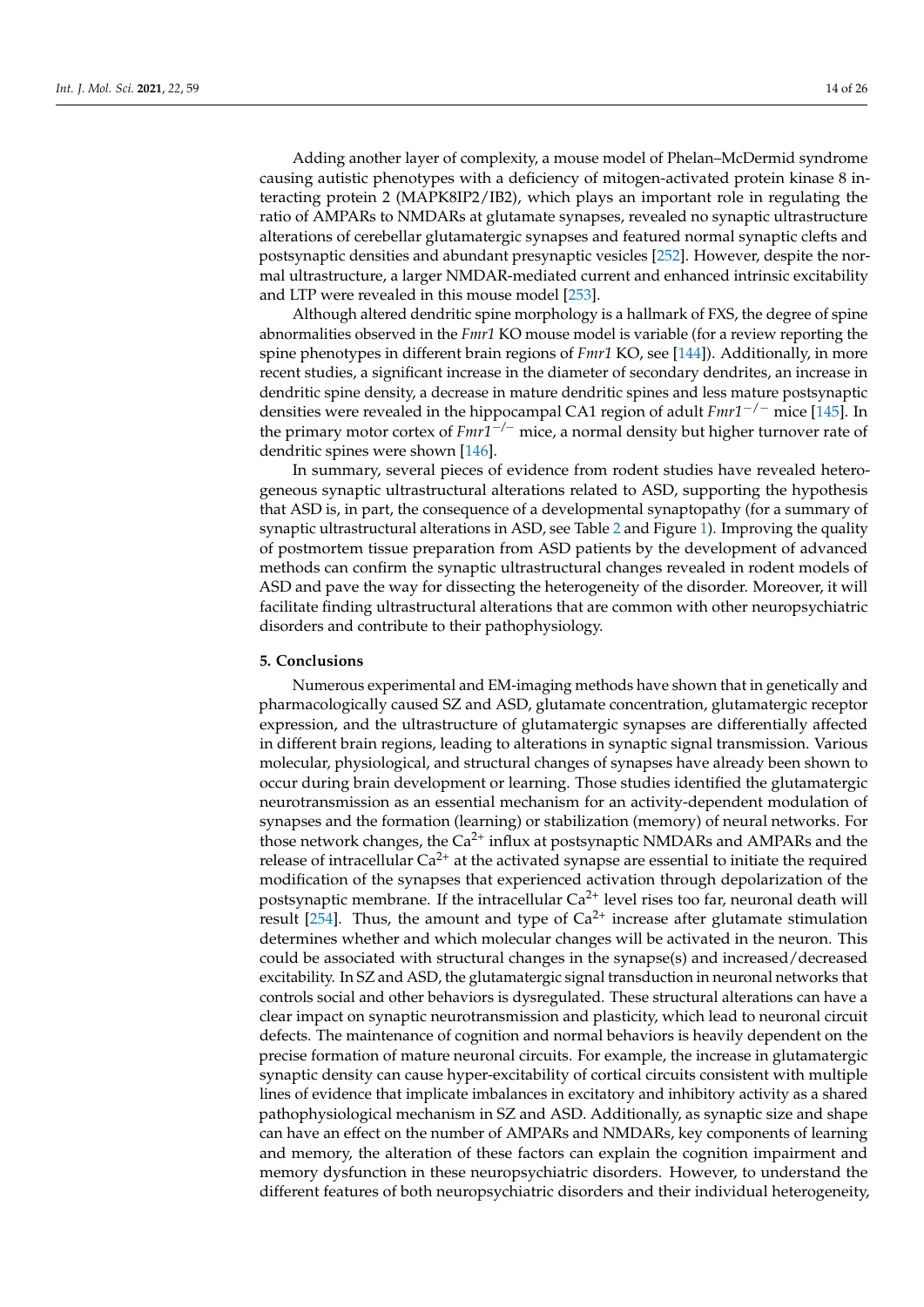a more detailed picture of the neuronal network and more comparative ultrastructural information are required. Importantly, structural and functional studies on SZ and ASD also show that the glutamatergic synapses do not appear to lose their plasticity during maturation and learning. In rodent models and human patients, the impaired glutamatergic synaptic plasticity and social behavior can be at least partially normalized genetically or by compensatory medication, as indicated by the rescue of the social impairment via restoration of Shank3 expression in adult *Shank3* KO mice [\[255\]](#page-25-4) and by the treatment of adult *Shank2* KO mice with an NMDAR agonist, D-cycloserine [\[65\]](#page-17-16). Additionally, both experimental and medical interventions were associated with normalized social behavior but also improved learning abilities in adult animals and patients. Detailed synaptic ultrastructural analysis of AMPAR and NMDAR KO mice are necessary to demonstrate that changes in synaptic structures are associated with SZ and ASD phenotypes recognized in AMPAR and NMDAR KO mice, as noticed in patients and the other mouse models for ASD and SZ; in particular, the loss of NMDAR in hippocampal CA3 to CA1 synapses and GluA1 receptor plasticity is associated with impairments in decision making, which depends on the recognition and correct evaluation of environmental stimuli but is not involved in the long-term memory formation [\[256,](#page-25-5)[257\]](#page-25-6).

Since astrocytes in tripartite synapses also influence synaptic transmission and react to inflowing and intracellularly released  $Ca<sup>2+</sup>$  signals, the role of astrocytes and their mitochondria in neuropsychiatric diseases should be investigated.

**Author Contributions:** A.E. conceptualized the idea of the review. A.E., A.S., A.M.-P., and R.S. wrote the review. A.E. and A.S. prepared the figure and tables. R.S. provided the receptor cartoons for Figure [1.](#page-4-0) All authors have read and agreed to the published version of the manuscript.

**Funding:** A.E. was supported by the German Research Foundation (DFG, Research Unit FOR-2715, grant HE8155/1-1). A.S. received support from the Alexander von Humboldt Foundation, and R.S. received support from the Ingeborg Ständer Foundation.

**Institutional Review Board Statement:** Not applicable.

**Informed Consent Statement:** Not applicable.

**Data Availability Statement:** Not applicable.

**Acknowledgments:** We would like to sincerely thank John Wray for his critical proofreading, Ulrike Hedrich for her comments on the manuscript, and Shaimaa Madbouly for her constant support.

**Conflicts of Interest:** The authors declare no conflict of interest.

#### **Abbreviations**

**1-H-MRSI**, Proton magnetic resonance spectroscopic imaging; **ACC**, Anterior cingulate cortex; **AM-PAR**, α-amino-3-hydroxy-5-methylisoxazole-4-propionate receptor; **ASD**, Autism spectrum disorder; **Bcl-xL**, B-cell lymphoma extra large; **CA1**, Cornu ammonis area 1; **CA2**, Cornu ammonis area 2; **CA3**, Cornu ammonis area 3; *Clstn2*, Mouse gene for calsyntenin-2; **CNV**, Copy number variation; *CNTNAP2*, Human gene for contactin-associated protein-like 2; **CP-AMPAR**, Ca2+-impermeable AMPA receptors; **CP+AMPAR**, Ca2+-permeable AMPA receptors; **CTTNBP2**, Cortactin-binding protein 2; **Cx**, Cortex; **DIP2A**, Disconnected-interacting protein homolog 2A; *DIP2A* Human gene for disconnected-interacting protein homolog 2 A; **EPSP**, Excitatory postsynaptic potential; **FXR**, Fragile X syndrome; **GluA1**, Glutamate receptor GluA1 receptor subunit 1; **GluN1**, Glutamate receptor NMDA receptor subunit 1; **GluN2A**,**B**,**C**,**D**, Glutamate receptor NMDA receptor subunit 2A,B,C,D; **GluA1**,**2**,**3**,**4**, Glutamate receptor AMPA receptor subunit A,B,C,D; *Gria1*, Mouse gene for GluA1; *Grin1*, Mouse gene for GluN1; **iGluR**, Ionotropic glutamate-gated receptor; **ID**, Intellectual disability; **HC**, Hippocampus; **KAR**− Kainate receptor; *LRFN2/SALM1*, Synaptic adhesion-like molecule/leucine-rich repeat and fibronectin type III domain containing; **LTP**, Long-term potentiation; **mGluR**, Metabotropic glutamate receptor; **MMRRC**, Mutant Mouse Resource and Research Centers by NIH; **MPFC**, Medial prefrontal cortex; *NLGN*, Human gene for neurolegin; *NMDAR*, *N*-methyl-D-aspartate receptor; *NRXN*, Human gene for neurexin; **P12**, Postnatal day 12; **PSD**, Postsynaptic density; **SH3**, Src-homology domain; **SHANKs**, SH3 and multiple ankyrin domain proteins; *SHANK1*, *2*, *3*, Human SHANK1, 2, and 3 genes; *Shank1*, *2*, *3*, Mouse genes for SHANK1, 2, and 3 proteins; **SZ**, Schizophrenia; **VPA**, Valproic acid; **VRK**, Vaccinia-related kinase.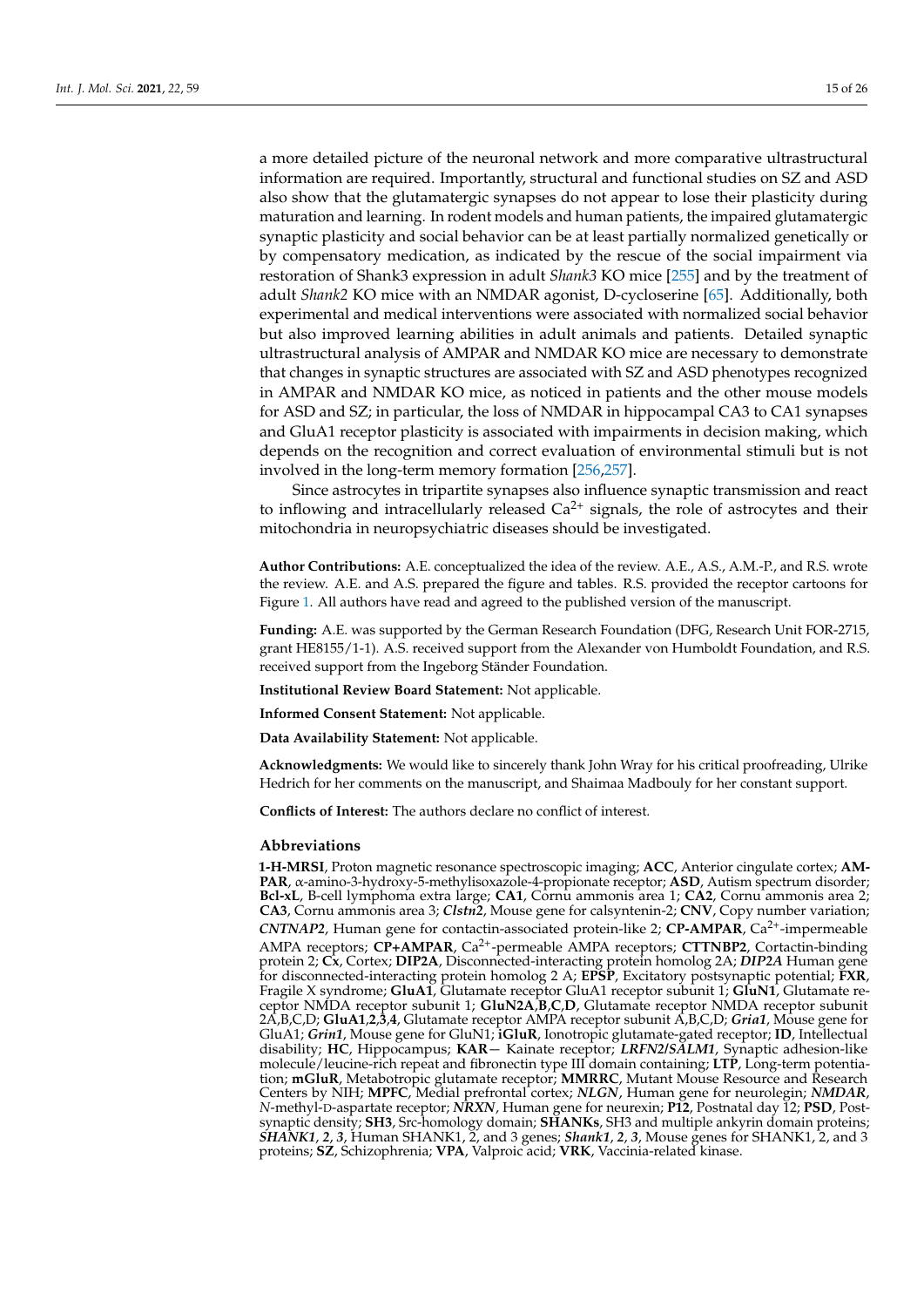# **Mouse lines**

*Clstn2*−*/*−, global depletion Clstn2—not listed—a CRISPR-Cas9-edited KO mouse line is available at MMRRC: Clstn2em1(IMPC)J (MGI:5766210);

*Cttnbp2*−*/*−, global depletion of Cttnbp2—not listed—a CRISPR-Cas9-edited KO mouse line is available: Cttnbp2<sup>tm1a(KOMP)Wtsi</sup> (MGI:4455588);

*Dip2a<sup>-/-</sup>*, global depletion of Dip3a—not listed—a CRISPR-Cas9-edited KO mouse line is available: Dip2aem#Ywz (MGI:5787957);

*Dtnbp1<sup>-/-</sup>*, DtnbP1 (floxed mice B6(Cg)-Dtnbp1tm1c(EUCOMM)Hmgu/DtlJ are available at Jackson labs Stock 030840);

*Fmr<sup>−/−</sup>*, global Fmr depletion: Fmr1<sup>tm1Cgr</sup> (MGI:1857169) or Fmr1<sup>tm2Cgr</sup> (MGI:245108); *Gria1<sup>-/−</sup>*, global GluA1 depletion: Gria1<sup>tm1Rsp</sup> (MGI:2178057);

*Grin1neo/neo*, hypomorophic GluN1 expression: Grin1tm1Bhk (MGI:1928280);

*Grin1<sup>f|f</sup>*/PV-Cre<sup>−/−</sup>, GluN1 depletion in parvalbumin-positive neurons: Grin1<sup>tm1Rsp</sup> (MGI:3611337)/Pva (MGI:3590684);

*IB2<sup>-/-</sup>*, global depletion of Mapk81P/Ib2: Mapk8ip2<sup>tm1.1Gol</sup> (MGI:4867721);

*Lrfn2*−*/*−, global depletion of Lrfn2/Salami—not listed—a similar 2lox mouse strain is available from Jackson labs: B6J(Cg)-Lrfn2tm1.2Csbd / Mmjax (MMRRC Stock No: 50502-JAX);

*Shank1*−*/*−, global Shank1 depletion: Shank1tm1Shng (MGI:3762757); *Shank3B*−*/*−, global depletion of the Shank3B isoform: Shank3<sup>tm2Gfng</sup> (MGI:4949738);

*Vrk3<sup>-/-</sup>*, global depletion of Vrk3—not listed—a CRISPR-Cas9-edited KO mouse line is available at MMRRC: VRK3em1(IMPC)MBP/MmUCD (MGI: 63152674).

## **References**

- <span id="page-15-0"></span>1. Rothman, D.L.; Behar, K.L.; Hyder, F.; Shulman, R.G. In vivo NMR studies of the glutamate neurotransmitter flux and neuroenergetics: Implications for brain function. *Annu. Rev. Physiol.* **2003**, *65*, 401–427. [\[CrossRef\]](http://dx.doi.org/10.1146/annurev.physiol.65.092101.142131) [\[PubMed\]](http://www.ncbi.nlm.nih.gov/pubmed/12524459)
- <span id="page-15-6"></span>2. Howes, O.; McCutcheon, R.; Stone, J. Glutamate and dopamine in schizophrenia: An update for the 21st century. *J. Psychopharmacol.* **2015**, *29*, 97–115. [\[CrossRef\]](http://dx.doi.org/10.1177/0269881114563634) [\[PubMed\]](http://www.ncbi.nlm.nih.gov/pubmed/25586400)
- <span id="page-15-1"></span>3. Stone, J.M. Glutamatergic antipsychotic drugs: A new dawn in the treatment of schizophrenia? *Ther. Adv. Psychopharmacol.* **2011**, *1*, 5–18. [\[CrossRef\]](http://dx.doi.org/10.1177/2045125311400779) [\[PubMed\]](http://www.ncbi.nlm.nih.gov/pubmed/23983922)
- <span id="page-15-2"></span>4. Traynelis, S.F.; Wollmuth, L.P.; McBain, C.J.; Menniti, F.S.; Vance, K.M.; Ogden, K.K.; Hansen, K.B.; Yuan, H.; Myers, S.J.; Dingledine, R. Glutamate receptor ion channels: Structure, regulation, and function. *Pharmacol. Rev.* **2010**, *62*, 405–496. [\[CrossRef\]](http://dx.doi.org/10.1124/pr.109.002451)
- <span id="page-15-3"></span>5. Park, P.; Kang, H.; Sanderson, T.M.; Bortolotto, Z.A.; Georgiou, J.; Zhuo, M.; Kaang, B.-K.; Collingridge, G.L. On the Role of Calcium-Permeable AMPARs in Long-Term Potentiation and Synaptic Tagging in the Rodent Hippocampus. *Front. Synaptic Neurosci.* **2019**, *11*. [\[CrossRef\]](http://dx.doi.org/10.3389/fnsyn.2019.00004)
- <span id="page-15-4"></span>6. Nicoll, R.A.; Malenka, R.C. Contrasting properties of two forms of long-term potentiation in the hippocampus. *Nature* **1995**, *377*, 115–118. [\[CrossRef\]](http://dx.doi.org/10.1038/377115a0)
- <span id="page-15-5"></span>7. Niswender, C.M.; Conn, P.J. Metabotropic glutamate receptors: Physiology, pharmacology, and disease. *Annu. Rev. Pharmacol. Toxicol.* **2010**, *50*, 295–322. [\[CrossRef\]](http://dx.doi.org/10.1146/annurev.pharmtox.011008.145533)
- <span id="page-15-7"></span>8. Kew, J.N.; Kemp, J.A. Ionotropic and metabotropic glutamate receptor structure and pharmacology. *Psychopharmacology* **2005**, *179*, 4–29. [\[CrossRef\]](http://dx.doi.org/10.1007/s00213-005-2200-z)
- <span id="page-15-8"></span>9. Monyer, H.; Burnashev, N.; Laurie, D.J.; Sakmann, B.; Seeburg, P.H. Developmental and regional expression in the rat brain and functional properties of four NMDA receptors. *Neuron* **1994**, *12*, 529–540. [\[CrossRef\]](http://dx.doi.org/10.1016/0896-6273(94)90210-0)
- <span id="page-15-9"></span>10. Jensen, V.; Kaiser, K.M.; Borchardt, T.; Adelmann, G.; Rozov, A.; Burnashev, N.; Brix, C.; Frotscher, M.; Andersen, P.; Hvalby, O.; et al. A juvenile form of postsynaptic hippocampal long-term potentiation in mice deficient for the AMPA receptor subunit GluR-A. *J. Physiol.* **2003**, *553*, 843–856. [\[CrossRef\]](http://dx.doi.org/10.1113/jphysiol.2003.053637)
- <span id="page-15-10"></span>11. Zamanillo, D.; Sprengel, R.; Hvalby, O.; Jensen, V.; Burnashev, N.; Rozov, A.; Kaiser, K.M.; Köster, H.J.; Borchardt, T.; Worley, P.; et al. Importance of AMPA receptors for hippocampal synaptic plasticity but not for spatial learning. *Science* **1999**, *284*, 1805–1811. [\[CrossRef\]](http://dx.doi.org/10.1126/science.284.5421.1805) [\[PubMed\]](http://www.ncbi.nlm.nih.gov/pubmed/10364547)
- <span id="page-15-11"></span>12. Barch, D.M.; Ceaser, A. Cognition in schizophrenia: Core psychological and neural mechanisms. *Trends Cogn. Sci.* **2012**, *16*, 27–34. [\[CrossRef\]](http://dx.doi.org/10.1016/j.tics.2011.11.015) [\[PubMed\]](http://www.ncbi.nlm.nih.gov/pubmed/22169777)
- 13. Insel, T.; Cuthbert, B.; Garvey, M.; Heinssen, R.; Pine, D.S.; Quinn, K.; Sanislow, C.; Wang, P. Research domain criteria (RDoC): Toward a new classification framework for research on mental disorders. *Am. J. Psychiatry* **2010**, *167*, 748–751. [\[CrossRef\]](http://dx.doi.org/10.1176/appi.ajp.2010.09091379) [\[PubMed\]](http://www.ncbi.nlm.nih.gov/pubmed/20595427)
- <span id="page-15-12"></span>14. Scoriels, L.; Barnett, J.H.; Soma, P.K.; Sahakian, B.J.; Jones, P.B. Effects of modafinil on cognitive functions in first episode psychosis. *Psychopharmacology* **2012**, *220*, 249–258. [\[CrossRef\]](http://dx.doi.org/10.1007/s00213-011-2472-4)
- <span id="page-15-13"></span>15. Uno, Y.; Coyle, J.T. Glutamate hypothesis in schizophrenia. *Psychiatry Clin. Neurosci.* **2019**, *73*, 204–215. [\[CrossRef\]](http://dx.doi.org/10.1111/pcn.12823)
- 16. Catts, V.S.; Lai, Y.L.; Weickert, C.S.; Weickert, T.W.; Catts, S.V. A quantitative review of the postmortem evidence for decreased cortical *N*-methyl-D-aspartate receptor expression levels in schizophrenia: How can we link molecular abnormalities to mismatch negativity deficits? *Biol. Psychol.* **2016**, *116*, 57–67. [\[CrossRef\]](http://dx.doi.org/10.1016/j.biopsycho.2015.10.013)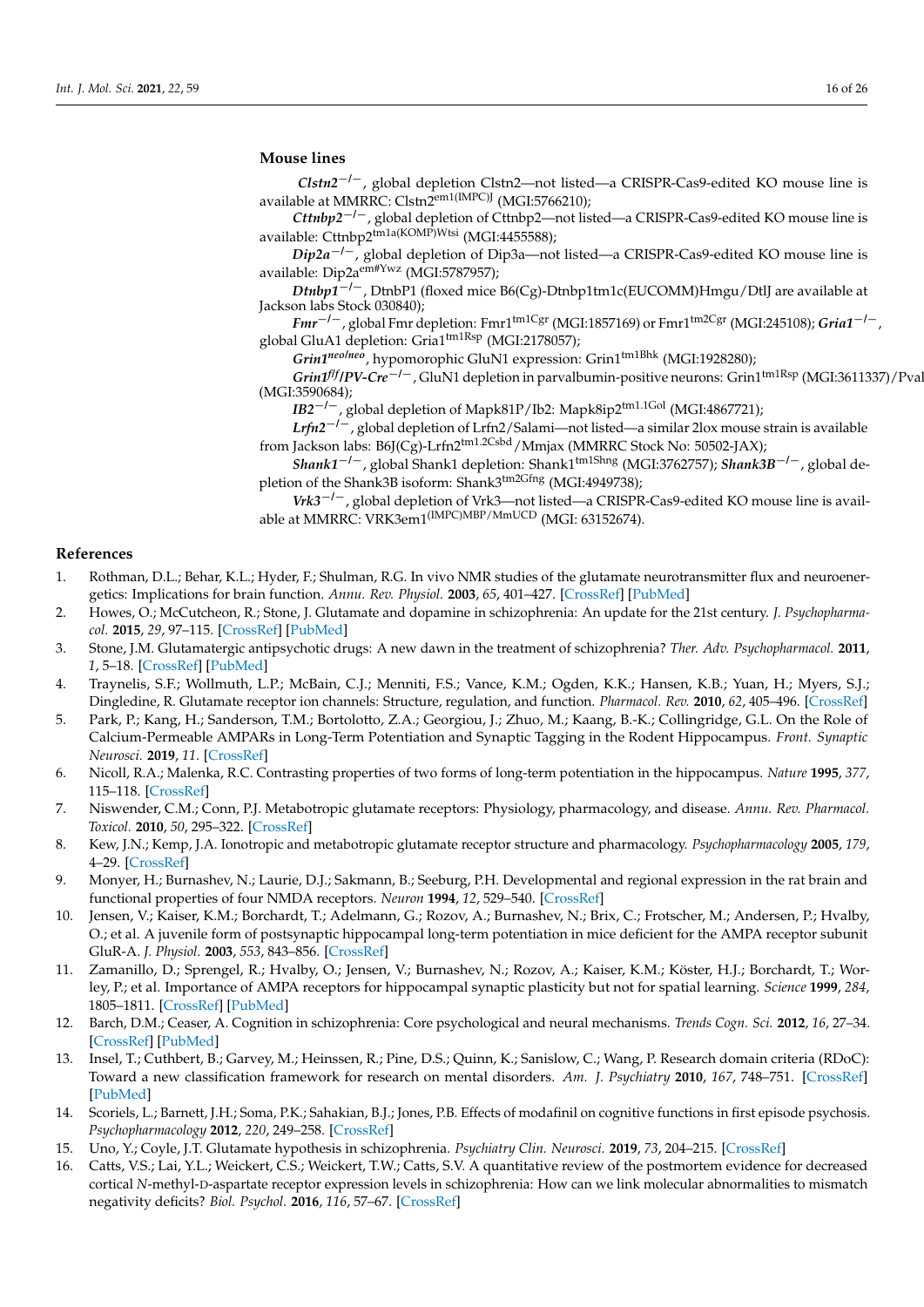- <span id="page-16-0"></span>17. Kristiansen, L.V.; Huerta, I.; Beneyto, M.; Meador-Woodruff, J.H. NMDA receptors and schizophrenia. *Curr. Opin. Pharmacol.* **2007**, *7*, 48–55. [\[CrossRef\]](http://dx.doi.org/10.1016/j.coph.2006.08.013)
- <span id="page-16-1"></span>18. Kang, W.S.; Park, J.K.; Kim, S.K.; Park, H.J.; Lee, S.M.; Song, J.Y.; Chung, J.H.; Kim, J.W. Genetic variants of GRIA1 are associated with susceptibility to schizophrenia in Korean population. *Mol. Biol. Rep.* **2012**, *39*, 10697–10703. [\[CrossRef\]](http://dx.doi.org/10.1007/s11033-012-1960-x)
- <span id="page-16-2"></span>19. Jadi, M.P.; Behrens, M.M.; Sejnowski, T.J. Abnormal Gamma Oscillations in *N*-methyl-D-aspartate Receptor Hypofunction Models of Schizophrenia. *Biol. Psychiatry* **2016**, *79*, 716–726. [\[CrossRef\]](http://dx.doi.org/10.1016/j.biopsych.2015.07.005)
- 20. Lisman, J.E.; Coyle, J.T.; Green, R.W.; Javitt, D.C.; Benes, F.M.; Heckers, S.; Grace, A.A. Circuit-based framework for understanding neurotransmitter and risk gene interactions in schizophrenia. *Trends Neurosci.* **2008**, *31*, 234–242. [\[CrossRef\]](http://dx.doi.org/10.1016/j.tins.2008.02.005)
- <span id="page-16-3"></span>21. Uhlhaas, P.J.; Singer, W. High-frequency oscillations and the neurobiology of schizophrenia. *Dialogues Clin. Neurosci.* **2013**, *15*, 301–313. [\[CrossRef\]](http://dx.doi.org/10.31887/DCNS.2013.15.3/puhlhaas) [\[PubMed\]](http://www.ncbi.nlm.nih.gov/pubmed/24174902)
- <span id="page-16-4"></span>22. Mohn, A.R.; Gainetdinov, R.R.; Caron, M.G.; Koller, B.H. Mice with reduced NMDA receptor expression display behaviors related to schizophrenia. *Cell* **1999**, *98*, 427–436. [\[CrossRef\]](http://dx.doi.org/10.1016/S0092-8674(00)81972-8)
- <span id="page-16-5"></span>23. Bygrave, A.M.; Kilonzo, K.; Kullmann, D.M.; Bannerman, D.M.; Kätzel, D. Can *N*-methyl-D-aspartate Receptor Hypofunction in Schizophrenia Be Localized to an Individual Cell Type? *Front. Psychiatry* **2019**, *10*. [\[CrossRef\]](http://dx.doi.org/10.3389/fpsyt.2019.00835) [\[PubMed\]](http://www.ncbi.nlm.nih.gov/pubmed/31824347)
- <span id="page-16-6"></span>24. Bygrave, A.M.; Masiulis, S.; Nicholson, E.; Berkemann, M.; Barkus, C.; Sprengel, R.; Harrison, P.J.; Kullmann, D.M.; Bannerman, D.M.; Kätzel, D. Knockout of NMDA-receptors from parvalbumin interneurons sensitizes to schizophrenia-related deficits induced by MK-801. *Transl. Psychiatry* **2016**, *6*, e778. [\[CrossRef\]](http://dx.doi.org/10.1038/tp.2016.44) [\[PubMed\]](http://www.ncbi.nlm.nih.gov/pubmed/27070406)
- <span id="page-16-7"></span>25. Fitzgerald, P.; Barkus, C.; Feyder, M.; Wiedholz, L.; Chen, Y.-C.; Karlsson, R.-M.; Machado-Vieira, R.; Graybeal, C.; Sharp, T.; Zarate, C.; et al. Does gene deletion of AMPA GluA1 phenocopy features of schizoaffective disorder? *Neurobiol. Dis.* **2010**, *40*, 608–621. [\[CrossRef\]](http://dx.doi.org/10.1016/j.nbd.2010.08.005) [\[PubMed\]](http://www.ncbi.nlm.nih.gov/pubmed/20699120)
- 26. Barkus, C.; Feyder, M.; Graybeal, C.; Wright, T.; Wiedholz, L.; Izquierdo, A.; Kiselycznyk, C.; Schmitt, W.; Sanderson, D.J.; Rawlins, J.N.; et al. Do GluA1 knockout mice exhibit behavioral abnormalities relevant to the negative or cognitive symptoms of schizophrenia and schizoaffective disorder? *Neuropharmacology* **2012**, *62*, 1263–1272. [\[CrossRef\]](http://dx.doi.org/10.1016/j.neuropharm.2011.06.005) [\[PubMed\]](http://www.ncbi.nlm.nih.gov/pubmed/21693126)
- <span id="page-16-8"></span>27. Sanderson, D.J.; Lee, A.; Sprengel, R.; Seeburg, P.H.; Harrison, P.J.; Bannerman, D.M. Altered balance of excitatory and inhibitory learning in a genetically modified mouse model of glutamatergic dysfunction relevant to schizophrenia. *Sci. Rep.* **2017**, *7*, 1765. [\[CrossRef\]](http://dx.doi.org/10.1038/s41598-017-01925-8)
- <span id="page-16-9"></span>28. Wiedholz, L.M.; Owens, W.A.; Horton, R.E.; Feyder, M.; Karlsson, R.M.; Hefner, K.; Sprengel, R.; Celikel, T.; Daws, L.C.; Holmes, A. Mice lacking the AMPA GluR1 receptor exhibit striatal hyperdopaminergia and 'schizophrenia-related' behaviors. *Mol. Psychiatry* **2008**, *13*, 631–640. [\[CrossRef\]](http://dx.doi.org/10.1038/sj.mp.4002056)
- <span id="page-16-10"></span>29. Inta, D.; Monyer, H.; Sprengel, R.; Meyer-Lindenberg, A.; Gass, P. Mice with genetically altered glutamate receptors as models of schizophrenia: A comprehensive review. *Neurosci. Biobehav. Rev.* **2009**, *34*, 285–294. [\[CrossRef\]](http://dx.doi.org/10.1016/j.neubiorev.2009.07.010)
- <span id="page-16-11"></span>30. Lehman, J.F. *The Diagnostic and Statistical Manual of Mental Disorders*; American Psychiatric Association: Washington, DC, USA, 2000.
- <span id="page-16-12"></span>31. Fernell, E. Further studies of GABA and Glutamate imbalances in autism are important challenges for future research. *Acta Paediatr.* **2019**, *108*, 200–201. [\[CrossRef\]](http://dx.doi.org/10.1111/apa.14589)
- <span id="page-16-13"></span>32. Bailey, A.; Le Couteur, A.; Gottesman, I.; Bolton, P.; Simonoff, E.; Yuzda, E.; Rutter, M. Autism as a strongly genetic disorder: Evidence from a British twin study. *Psychol. Med.* **1995**, *25*, 63–77. [\[CrossRef\]](http://dx.doi.org/10.1017/S0033291700028099) [\[PubMed\]](http://www.ncbi.nlm.nih.gov/pubmed/7792363)
- 33. Prevalence of autism spectrum disorder among children aged 8 years—Autism and developmental disabilities monitoring network, 11 sites, United States, 2010. *MMWR Surveill. Summ.* **2014**, *63*, 1–21.
- <span id="page-16-14"></span>34. Lyall, K.; Croen, L.; Daniels, J.; Fallin, M.D.; Ladd-Acosta, C.; Lee, B.K.; Park, B.Y.; Snyder, N.W.; Schendel, D.; Volk, H.; et al. The Changing Epidemiology of Autism Spectrum Disorders. *Annu. Rev. Public Health* **2017**, *38*, 81–102. [\[CrossRef\]](http://dx.doi.org/10.1146/annurev-publhealth-031816-044318)
- <span id="page-16-15"></span>35. Horder, J.; Petrinovic, M.M.; Mendez, M.A.; Bruns, A.; Takumi, T.; Spooren, W.; Barker, G.J.; Künnecke, B.; Murphy, D.G. Glutamate and GABA in autism spectrum disorder-a translational magnetic resonance spectroscopy study in man and rodent models. *Transl. Psychiatry.* **2018**, *25*, 106. [\[CrossRef\]](http://dx.doi.org/10.1038/s41398-018-0155-1)
- <span id="page-16-16"></span>36. Carlsson, M.L. Hypothesis: Is infantile autism a hypoglutamatergic disorder? Relevance of glutamate—Serotonin interactions for pharmacotherapy. *J. Neural. Transm.* **1998**, *105*, 525–535. [\[CrossRef\]](http://dx.doi.org/10.1007/s007020050076)
- 37. Fatemi, S.H. The hyperglutamatergic hypothesis of autism. *Prog. Neuropsychopharmacol. Biol. Psychiatry* **2008**, *32*, 911. [\[CrossRef\]](http://dx.doi.org/10.1016/j.pnpbp.2007.11.004)
- <span id="page-16-17"></span>38. Uzunova, G.; Hollander, E.; Shepherd, J. The role of ionotropic glutamate receptors in childhood neurodevelopmental disorders: Autism spectrum disorders and fragile x syndrome. *Curr. Neuropharmacol.* **2014**, *12*, 71–98. [\[CrossRef\]](http://dx.doi.org/10.2174/1570159X113116660046)
- <span id="page-16-18"></span>39. Moreno, H.; Borjas, L.; Arrieta, A.; Saez, L.; Prassad, A.; Estevez, J.; Bonilla, E. Clinical heterogeneity of the autistic syndrome: A study of 60 families. *Investig. Clin.* **1992**, *33*, 13–31.
- 40. Moreno-Fuenmayor, H.; Borjas, L.; Arrieta, A.; Valera, V.; Socorro-Candanoza, L. Plasma excitatory amino acids in autism. *Investig. Clin.* **1996**, *37*, 113–128.
- 41. Aldred, S.; Moore, K.M.; Fitzgerald, M.; Waring, R.H. Plasma amino acid levels in children with autism and their families. *J. Autism Dev. Disord.* **2003**, *33*, 93–97. [\[CrossRef\]](http://dx.doi.org/10.1023/A:1022238706604)
- 42. Shinohe, A.; Hashimoto, K.; Nakamura, K.; Tsujii, M.; Iwata, Y.; Tsuchiya, K.J.; Sekine, Y.; Suda, S.; Suzuki, K.; Sugihara, G.; et al. Increased serum levels of glutamate in adult patients with autism. *Prog. Neuropsychopharmacol. Biol. Psychiatry* **2006**, *30*, 1472–1477. [\[CrossRef\]](http://dx.doi.org/10.1016/j.pnpbp.2006.06.013) [\[PubMed\]](http://www.ncbi.nlm.nih.gov/pubmed/16863675)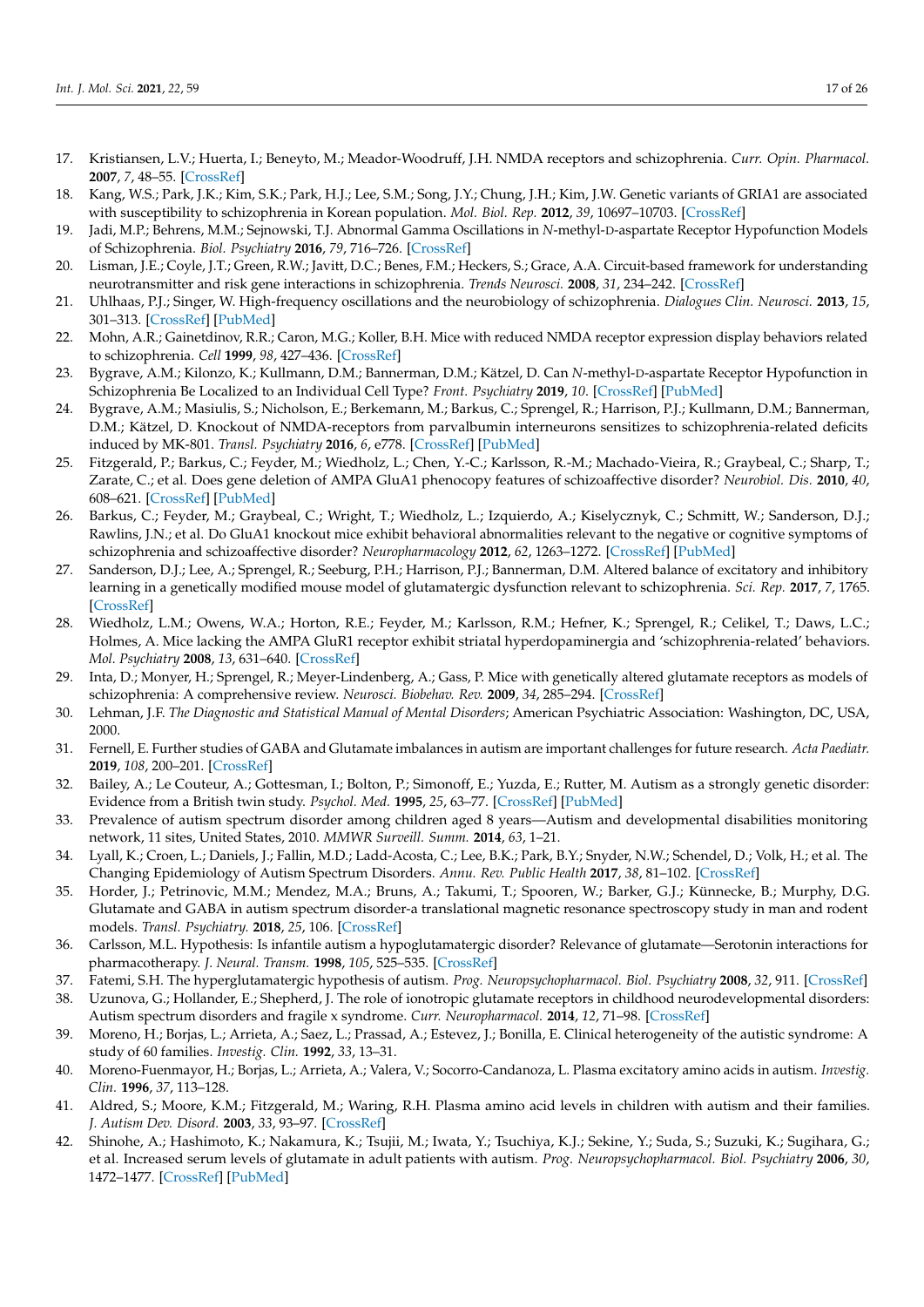- 43. Tirouvanziam, R.; Obukhanych, T.V.; Laval, J.; Aronov, P.A.; Libove, R.; Banerjee, A.G.; Parker, K.J.; O'Hara, R.; Herzenberg, L.A.; Herzenberg, L.A.; et al. Distinct plasma profile of polar neutral amino acids, leucine, and glutamate in children with Autism Spectrum Disorders. *J. Autism Dev. Disord.* **2012**, *42*, 827–836. [\[CrossRef\]](http://dx.doi.org/10.1007/s10803-011-1314-x) [\[PubMed\]](http://www.ncbi.nlm.nih.gov/pubmed/21713591)
- 44. Shimmura, C.; Suda, S.; Tsuchiya, K.J.; Hashimoto, K.; Ohno, K.; Matsuzaki, H.; Iwata, K.; Matsumoto, K.; Wakuda, T.; Kameno, Y.; et al. Alteration of plasma glutamate and glutamine levels in children with high-functioning autism. *PLoS ONE* **2011**, *6*, e25340. [\[CrossRef\]](http://dx.doi.org/10.1371/journal.pone.0025340) [\[PubMed\]](http://www.ncbi.nlm.nih.gov/pubmed/21998651)
- 45. Hassan, T.H.; Abdelrahman, H.M.; Abdel Fattah, N.R.; El-Masry, N.M.; Hashim, H.M.; El-Gerby, K.M.; Abdel Fattah, N.R. Blood and brain glutamate levels in children with autistic disorder. *Res. Autism Spectr. Disord.* **2013**, *7*, 541–548. [\[CrossRef\]](http://dx.doi.org/10.1016/j.rasd.2012.12.005)
- <span id="page-17-0"></span>46. Khalifa, D.; Shahin, O.; Salem, D.; Raafat, O. Serum glutamate was elevated in children aged 3–10 years with autism spectrum disorders when they were compared with controls. *Acta Paediatr.* **2019**, *108*, 295–299. [\[CrossRef\]](http://dx.doi.org/10.1111/apa.14477)
- <span id="page-17-1"></span>47. Rojas, D.C. The role of glutamate and its receptors in autism and the use of glutamate receptor antagonists in treatment. *J. Neural. Transm.* **2014**, *121*, 891–905. [\[CrossRef\]](http://dx.doi.org/10.1007/s00702-014-1216-0)
- <span id="page-17-2"></span>48. Zheng, Z.; Zhu, T.; Qu, Y.; Mu, D. Blood Glutamate Levels in Autism Spectrum Disorder: A Systematic Review and Meta-Analysis. *PLoS ONE* **2016**, *11*, e0158688. [\[CrossRef\]](http://dx.doi.org/10.1371/journal.pone.0158688)
- <span id="page-17-3"></span>49. Rinaldi, T.; Kulangara, K.; Antoniello, K.; Markram, H. Elevated NMDA receptor levels and enhanced postsynaptic long-term potentiation induced by prenatal exposure to valproic acid. *Proc. Natl. Acad. Sci. USA* **2007**, *104*, 13501–13506. [\[CrossRef\]](http://dx.doi.org/10.1073/pnas.0704391104)
- <span id="page-17-4"></span>50. Kim, J.W.; Park, K.; Kang, R.J.; Gonzales, E.L.T.; Kim, D.G.; Oh, H.A.; Seung, H.; Ko, M.J.; Kwon, K.J.; Kim, K.C.; et al. Pharmacological modulation of AMPA receptor rescues social impairments in animal models of autism. *Neuropsychopharmacology* **2019**, *44*, 314–323. [\[CrossRef\]](http://dx.doi.org/10.1038/s41386-018-0098-5)
- <span id="page-17-5"></span>51. Rezaei, V.; Mohammadi, M.R.; Ghanizadeh, A.; Sahraian, A.; Tabrizi, M.; Rezazadeh, S.A.; Akhondzadeh, S. Double-blind, placebo-controlled trial of risperidone plus topiramate in children with autistic disorder. *Prog. Neuropsychopharmacol. Biol. Psychiatry* **2010**, *34*, 1269–1272. [\[CrossRef\]](http://dx.doi.org/10.1016/j.pnpbp.2010.07.005)
- <span id="page-17-6"></span>52. Doyle, C.A.; McDougle, C.J. Pharmacologic treatments for the behavioral symptoms associated with autism spectrum disorders across the lifespan. *Dialogues Clin. Neurosci.* **2012**, *14*, 263–279.
- <span id="page-17-7"></span>53. Erickson, C.A.; Posey, D.J.; Stigler, K.A.; Mullett, J.; Katschke, A.R.; McDougle, C.J. A retrospective study of memantine in children and adolescents with pervasive developmental disorders. *Psychopharmacology* **2007**, *191*, 141–147. [\[CrossRef\]](http://dx.doi.org/10.1007/s00213-006-0518-9) [\[PubMed\]](http://www.ncbi.nlm.nih.gov/pubmed/17016714)
- 54. Owley, T.; Salt, J.; Guter, S.; Grieve, A.; Walton, L.; Ayuyao, N.; Leventhal, B.L.; Cook, E.H., Jr. A prospective, open-label trial of memantine in the treatment of cognitive, behavioral, and memory dysfunction in pervasive developmental disorders. *J. Child. Adolesc. Psychopharmacol.* **2006**, *16*, 517–524. [\[CrossRef\]](http://dx.doi.org/10.1089/cap.2006.16.517) [\[PubMed\]](http://www.ncbi.nlm.nih.gov/pubmed/17069541)
- 55. Chez, M.G.; Burton, Q.; Dowling, T.; Chang, M.; Khanna, P.; Kramer, C. Memantine as adjunctive therapy in children diagnosed with autistic spectrum disorders: An observation of initial clinical response and maintenance tolerability. *J. Child. Neurol.* **2007**, *22*, 574–579. [\[CrossRef\]](http://dx.doi.org/10.1177/0883073807302611) [\[PubMed\]](http://www.ncbi.nlm.nih.gov/pubmed/17690064)
- <span id="page-17-8"></span>56. King, B.H.; Wright, D.M.; Handen, B.L.; Sikich, L.; Zimmerman, A.W.; McMahon, W.; Cantwell, E.; Davanzo, P.A.; Dourish, C. T.; Dykens, E.M.; et al. Double-blind, placebo-controlled study of amantadine hydrochloride in the treatment of children with autistic disorder. *J. Am. Acad. Child. Adolesc. Psychiatry* **2001**, *40*, 658–665. [\[CrossRef\]](http://dx.doi.org/10.1097/00004583-200106000-00010) [\[PubMed\]](http://www.ncbi.nlm.nih.gov/pubmed/11392343)
- <span id="page-17-9"></span>57. Erickson, C.A.; Early, M.; Stigler, K.A.; Wink, L.K.; Mullett, J.E.; McDougle, C.J. An open-label naturalistic pilot study of acamprosate in youth with autistic disorder. *J. Child. Adolesc. Psychopharmacol.* **2011**, *21*, 565–569. [\[CrossRef\]](http://dx.doi.org/10.1089/cap.2011.0034) [\[PubMed\]](http://www.ncbi.nlm.nih.gov/pubmed/22136091)
- <span id="page-17-10"></span>58. Erickson, C.A.; Wink, L.K.; Ray, B.; Early, M.C.; Stiegelmeyer, E.; Mathieu-Frasier, L.; Patrick, V.; Lahiri, D.K.; McDougle, C.J. Impact of acamprosate on behavior and brain-derived neurotrophic factor: An open-label study in youth with fragile X syndrome. *Psychopharmacology* **2013**, *228*, 75–84. [\[CrossRef\]](http://dx.doi.org/10.1007/s00213-013-3022-z)
- <span id="page-17-11"></span>59. Akhondzadeh, S.; Tajdar, H.; Mohammadi, M.R.; Mohammadi, M.; Nouroozinejad, G.H.; Shabstari, O.L.; Ghelichnia, H.A. A double-blind placebo controlled trial of piracetam added to risperidone in patients with autistic disorder. *Child. Psychiatry Hum. Dev.* **2008**, *39*, 237–245. [\[CrossRef\]](http://dx.doi.org/10.1007/s10578-007-0084-3)
- <span id="page-17-12"></span>60. Henter, I.D.; de Sousa, R.T.; Zarate, C.A., Jr. Glutamatergic Modulators in Depression. *Harv Rev. Psychiatry* **2018**, *26*, 307–319. [\[CrossRef\]](http://dx.doi.org/10.1097/HRP.0000000000000183)
- <span id="page-17-13"></span>61. Posey, D.J.; Kem, D.L.; Swiezy, N.B.; Sweeten, T.L.; Wiegand, R.E.; McDougle, C.J. A Pilot Study of d-Cycloserine in Subjects With Autistic Disorder. *Am. J. Psychiatry* **2004**, *161*, 2115–2117. [\[CrossRef\]](http://dx.doi.org/10.1176/appi.ajp.161.11.2115)
- 62. Urbano, M.; Okwara, L.; Manser, P.; Hartmann, K.; Deutsch, S.I. A trial of d-cycloserine to treat the social deficit in older adolescents and young adults with autism spectrum disorders. *J. Neuropsychiatry Clin. Neurosci.* **2015**, *27*, 133–138. [\[CrossRef\]](http://dx.doi.org/10.1176/appi.neuropsych.13070155)
- <span id="page-17-14"></span>63. Wink, L.K.; Minshawi, N.F.; Shaffer, R.C.; Plawecki, M.H.; Posey, D.J.; Horn, P.S.; Adams, R.; Pedapati, E.V.; Schaefer, T.L.; McDougle, C.J.; et al. d-Cycloserine enhances durability of social skills training in autism spectrum disorder. *Mol. Autism.* **2017**, *8*, 2. [\[CrossRef\]](http://dx.doi.org/10.1186/s13229-017-0116-1) [\[PubMed\]](http://www.ncbi.nlm.nih.gov/pubmed/28138381)
- <span id="page-17-15"></span>64. Eltokhi, A.; Rappold, G.; Sprengel, R. Distinct Phenotypes of Shank2 Mouse Models Reflect Neuropsychiatric Spectrum Disorders of Human Patients With SHANK2 Variants. *Front. Mol. Neurosci.* **2018**, *11*. [\[CrossRef\]](http://dx.doi.org/10.3389/fnmol.2018.00240) [\[PubMed\]](http://www.ncbi.nlm.nih.gov/pubmed/30072871)
- <span id="page-17-16"></span>65. Won, H.; Lee, H.R.; Gee, H.Y.; Mah, W.; Kim, J.I.; Lee, J.; Ha, S.; Chung, C.; Jung, E.S.; Cho, Y.S.; et al. Autistic-like social behaviour in Shank2-mutant mice improved by restoring NMDA receptor function. *Nature* **2012**, *486*, 261–265. [\[CrossRef\]](http://dx.doi.org/10.1038/nature11208)
- 66. Burket, J.A.; Benson, A.D.; Tang, A.H.; Deutsch, S.I. D-Cycloserine improves sociability in the BTBR T+ Itpr3tf/J mouse model of autism spectrum disorders with altered Ras/Raf/ERK1/2 signaling. *Brain Res. Bull.* **2013**, *96*, 62–70. [\[CrossRef\]](http://dx.doi.org/10.1016/j.brainresbull.2013.05.003)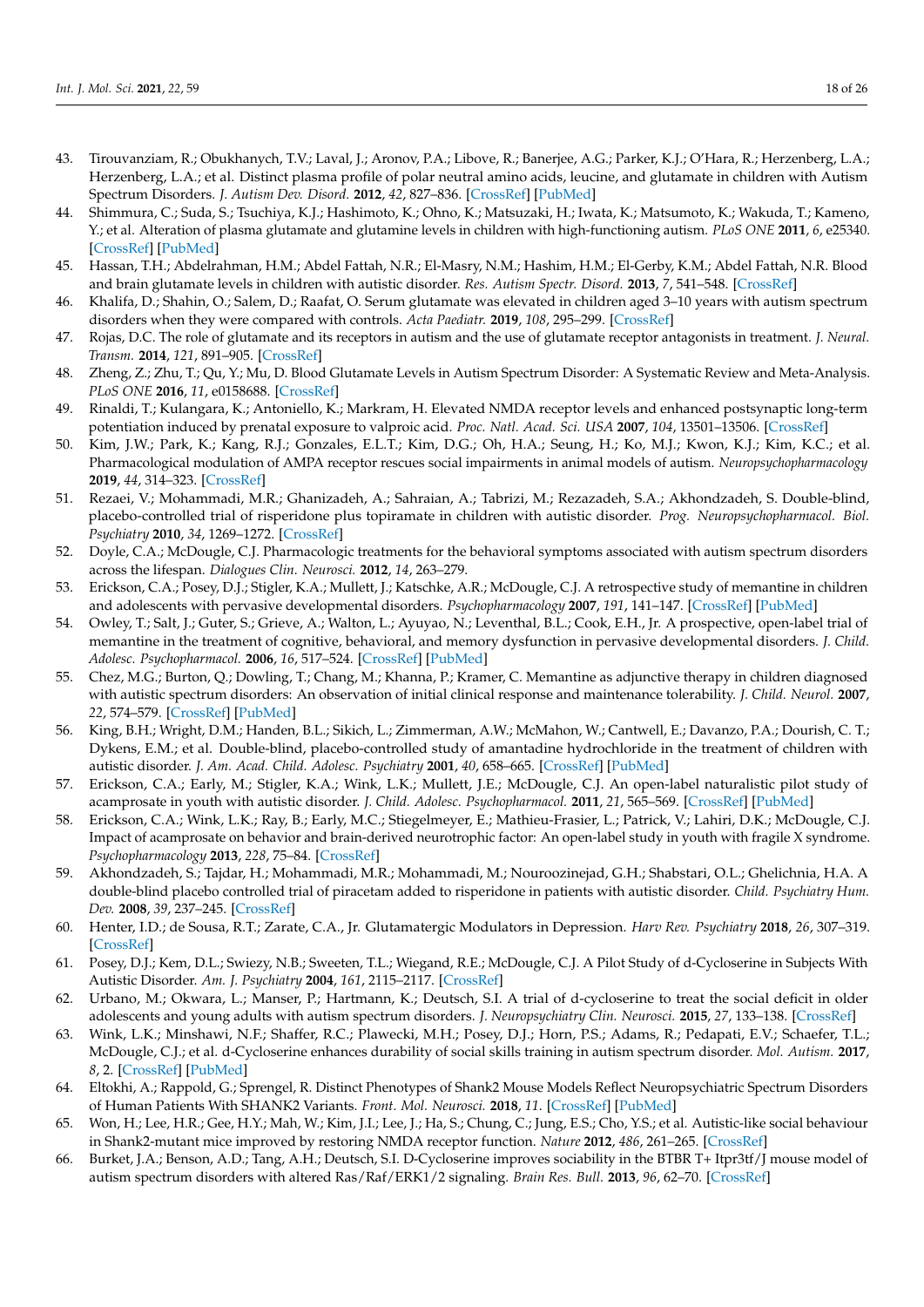- 67. Um, S.M.; Ha, S.; Lee, H.; Kim, J.; Kim, K.; Shin, W.; Cho, Y.S.; Roh, J.D.; Kang, J.; Yoo, T.; et al. NGL-2 Deletion Leads to Autistic-like Behaviors Responsive to NMDAR Modulation. *Cell Rep.* **2018**, *23*, 3839–3851. [\[CrossRef\]](http://dx.doi.org/10.1016/j.celrep.2018.05.087)
- <span id="page-18-0"></span>68. Schoch, H.; Kreibich, A.S.; Ferri, S.L.; White, R.S.; Bohorquez, D.; Banerjee, A.; Port, R.G.; Dow, H.C.; Cordero, L.; Pallathra, A.A.; et al. Sociability Deficits and Altered Amygdala Circuits in Mice Lacking Pcdh10, an Autism Associated Gene. *Biol. Psychiatry* **2017**, *81*, 193–202. [\[CrossRef\]](http://dx.doi.org/10.1016/j.biopsych.2016.06.008)
- <span id="page-18-1"></span>69. Urbano, M.; Okwara, L.; Manser, P.; Hartmann, K.; Herndon, A.; Deutsch, S.I. A trial of D-cycloserine to treat stereotypies in older adolescents and young adults with autism spectrum disorder. *Clin. Neuropharmacol.* **2014**, *37*, 69–72. [\[CrossRef\]](http://dx.doi.org/10.1097/WNF.0000000000000033)
- <span id="page-18-2"></span>70. Sidorov, M.S.; Auerbach, B.D.; Bear, M.F. Fragile X mental retardation protein and synaptic plasticity. *Mol. Brain* **2013**, *6*, 15. [\[CrossRef\]](http://dx.doi.org/10.1186/1756-6606-6-15)
- <span id="page-18-3"></span>71. Cheng, G.R.; Li, X.Y.; Xiang, Y.D.; Liu, D.; McClintock, S.M.; Zeng, Y. The implication of AMPA receptor in synaptic plasticity impairment and intellectual disability in fragile X syndrome. *Physiol. Res.* **2017**, *66*, 715–727. [\[CrossRef\]](http://dx.doi.org/10.33549/physiolres.933473)
- <span id="page-18-4"></span>72. Purcell, A.E.; Jeon, O.H.; Zimmerman, A.W.; Blue, M.E.; Pevsner, J. Postmortem brain abnormalities of the glutamate neurotransmitter system in autism. *Neurology* **2001**, *57*, 1618–1628. [\[CrossRef\]](http://dx.doi.org/10.1212/WNL.57.9.1618) [\[PubMed\]](http://www.ncbi.nlm.nih.gov/pubmed/11706102)
- 73. Fatemi, S.H.; Folsom, T.D.; Kneeland, R.E.; Liesch, S.B. Metabotropic glutamate receptor 5 upregulation in children with autism is associated with underexpression of both Fragile X mental retardation protein and GABAA receptor beta 3 in adults with autism. *Anat. Rec.* **2011**, *294*, 1635–1645. [\[CrossRef\]](http://dx.doi.org/10.1002/ar.21299)
- 74. Lohith, T.G.; Osterweil, E.K.; Fujita, M.; Jenko, K.J.; Bear, M.F.; Innis, R.B. Is metabotropic glutamate receptor 5 upregulated in prefrontal cortex in fragile X syndrome? *Mol. Autism* **2013**, *4*, 15. [\[CrossRef\]](http://dx.doi.org/10.1186/2040-2392-4-15) [\[PubMed\]](http://www.ncbi.nlm.nih.gov/pubmed/23706040)
- <span id="page-18-5"></span>75. Blatt, G.J.; Fitzgerald, C.M.; Guptill, J.T.; Booker, A.B.; Kemper, T.L.; Bauman, M.L. Density and distribution of hippocampal neurotransmitter receptors in autism: An autoradiographic study. *J. Autism Dev. Disord.* **2001**, *31*, 537–543. [\[CrossRef\]](http://dx.doi.org/10.1023/A:1013238809666) [\[PubMed\]](http://www.ncbi.nlm.nih.gov/pubmed/11814263)
- <span id="page-18-6"></span>76. Tarabeux, J.; Kebir, O.; Gauthier, J.; Hamdan, F.F.; Xiong, L.; Piton, A.; Spiegelman, D.; Henrion, E.; Millet, B.; S2D team; et al. Rare mutations in *N*-methyl-D-aspartate glutamate receptors in autism spectrum disorders and schizophrenia. *Transl. Psychiatry* **2011**, *1*, e55. [\[CrossRef\]](http://dx.doi.org/10.1038/tp.2011.52) [\[PubMed\]](http://www.ncbi.nlm.nih.gov/pubmed/22833210)
- 77. Yoo, H.J.; Cho, I.H.; Park, M.; Yang, S.Y.; Kim, S.A. Family based association of GRIN2A and GRIN2B with Korean autism spectrum disorders. *Neurosci. Lett.* **2012**, *512*, 89–93. [\[CrossRef\]](http://dx.doi.org/10.1016/j.neulet.2012.01.061) [\[PubMed\]](http://www.ncbi.nlm.nih.gov/pubmed/22326929)
- 78. O'Roak, B.J.; Vives, L.; Girirajan, S.; Karakoc, E.; Krumm, N.; Coe, B.P.; Levy, R.; Ko, A.; Lee, C.; Smith, J.D.; et al. Sporadic autism exomes reveal a highly interconnected protein network of de novo mutations. *Nature* **2012**, *485*, 246–250. [\[CrossRef\]](http://dx.doi.org/10.1038/nature10989)
- <span id="page-18-7"></span>79. Barnby, G.; Abbott, A.; Sykes, N.; Morris, A.; Weeks, D.E.; Mott, R.; Lamb, J.; Bailey, A.J.; Monaco, A.P. Candidate-gene screening and association analysis at the autism-susceptibility locus on chromosome 16p: Evidence of association at GRIN2A and ABAT. *Am. J. Hum. Genet.* **2005**, *76*, 950–966. [\[CrossRef\]](http://dx.doi.org/10.1086/430454)
- <span id="page-18-8"></span>80. Jamain, S.; Betancur, C.; Quach, H.; Philippe, A.; Fellous, M.; Giros, B.; Gillberg, C.; Leboyer, M.; Bourgeron, T.; Paris Autism Research International Sibpair, S. Linkage and association of the glutamate receptor 6 gene with autism. *Mol. Psychiatry* **2002**, *7*, 302–310. [\[CrossRef\]](http://dx.doi.org/10.1038/sj.mp.4000979)
- 81. Shuang, M.; Liu, J.; Jia, M.X.; Yang, J.Z.; Wu, S.P.; Gong, X.H.; Ling, Y.S.; Ruan, Y.; Yang, X.L.; Zhang, D. Family-based association study between autism and glutamate receptor 6 gene in Chinese Han trios. *Am. J. Med. Genet. B Neuropsychiatr. Genet.* **2004**, *131*, 48–50. [\[CrossRef\]](http://dx.doi.org/10.1002/ajmg.b.30025)
- <span id="page-18-9"></span>82. Strutz-Seebohm, N.; Korniychuk, G.; Schwarz, R.; Baltaev, R.; Ursu, O.; Mack, A.; Ma-Högemeier, Z.; Hollmann, M.; Lang, F.; Seebohm, G. Functional Significance of the Kainate Receptor GluR6(M836I) Mutation that is Linked to Autism. *Cell Physiol. Biochem.* **2006**, *18*, 287–294. [\[CrossRef\]](http://dx.doi.org/10.1159/000097675) [\[PubMed\]](http://www.ncbi.nlm.nih.gov/pubmed/17167233)
- <span id="page-18-10"></span>83. Yonan, A.L.; Alarcon, M.; Cheng, R.; Magnusson, P.K.; Spence, S.J.; Palmer, A.A.; Grunn, A.; Juo, S.H.; Terwilliger, J.D.; Liu, J.; et al. A genomewide screen of 345 families for autism-susceptibility loci. *Am. J. Hum. Genet.* **2003**, *73*, 886–897. [\[CrossRef\]](http://dx.doi.org/10.1086/378778) [\[PubMed\]](http://www.ncbi.nlm.nih.gov/pubmed/13680528)
- <span id="page-18-11"></span>84. Ramanathan, S.; Woodroffe, A.; Flodman, P.L.; Mays, L.Z.; Hanouni, M.; Modahl, C.B.; Steinberg-Epstein, R.; Bocian, M.E.; Spence, M.A.; Smith, M. A case of autism with an interstitial deletion on 4q leading to hemizygosity for genes encoding for glutamine and glycine neurotransmitter receptor sub-units (AMPA 2, GLRA3, GLRB) and neuropeptide receptors NPY1R, NPY5R. *BMC Med. Genet.* **2004**, *5*, 10. [\[CrossRef\]](http://dx.doi.org/10.1186/1471-2350-5-10) [\[PubMed\]](http://www.ncbi.nlm.nih.gov/pubmed/15090072)
- <span id="page-18-12"></span>85. Serajee, F.J.; Zhong, H.; Nabi, R.; Huq, A.H. The metabotropic glutamate receptor 8 gene at 7q31: Partial duplication and possible association with autism. *J. Med. Genet.* **2003**, *40*, e42. [\[CrossRef\]](http://dx.doi.org/10.1136/jmg.40.4.e42) [\[PubMed\]](http://www.ncbi.nlm.nih.gov/pubmed/12676915)
- <span id="page-18-13"></span>86. Autism Genome Project, C.; Szatmari, P.; Paterson, A.D.; Zwaigenbaum, L.; Roberts, W.; Brian, J.; Liu, X.Q.; Vincent, J.B.; Skaug, J.L.; Thompson, A.P.; et al. Mapping autism risk loci using genetic linkage and chromosomal rearrangements. *Nat. Genet.* **2007**, *39*, 319–328. [\[CrossRef\]](http://dx.doi.org/10.1038/ng1985)
- 87. Bremer, A.; Giacobini, M.; Eriksson, M.; Gustavsson, P.; Nordin, V.; Fernell, E.; Gillberg, C.; Nordgren, A.; Uppstromer, A.; Anderlid, B.M.; et al. Copy number variation characteristics in subpopulations of patients with autism spectrum disorders. *Am. J. Med. Genet. B Neuropsychiatr. Genet.* **2011**, *156*, 115–124. [\[CrossRef\]](http://dx.doi.org/10.1002/ajmg.b.31142)
- <span id="page-18-15"></span>88. Pinto, D.; Pagnamenta, A.T.; Klei, L.; Anney, R.; Merico, D.; Regan, R.; Conroy, J.; Magalhaes, T.R.; Correia, C.; Abrahams, B.S.; et al. Functional impact of global rare copy number variation in autism spectrum disorders. *Nature* **2010**, *466*, 368–372. [\[CrossRef\]](http://dx.doi.org/10.1038/nature09146)
- <span id="page-18-14"></span>89. Gauthier, J.; Siddiqui, T.J.; Huashan, P.; Yokomaku, D.; Hamdan, F.F.; Champagne, N.; Lapointe, M.; Spiegelman, D.; Noreau, A.; Lafreniere, R.G.; et al. Truncating mutations in NRXN2 and NRXN1 in autism spectrum disorders and schizophrenia. *Hum. Genet.* **2011**, *130*, 563–573. [\[CrossRef\]](http://dx.doi.org/10.1007/s00439-011-0975-z)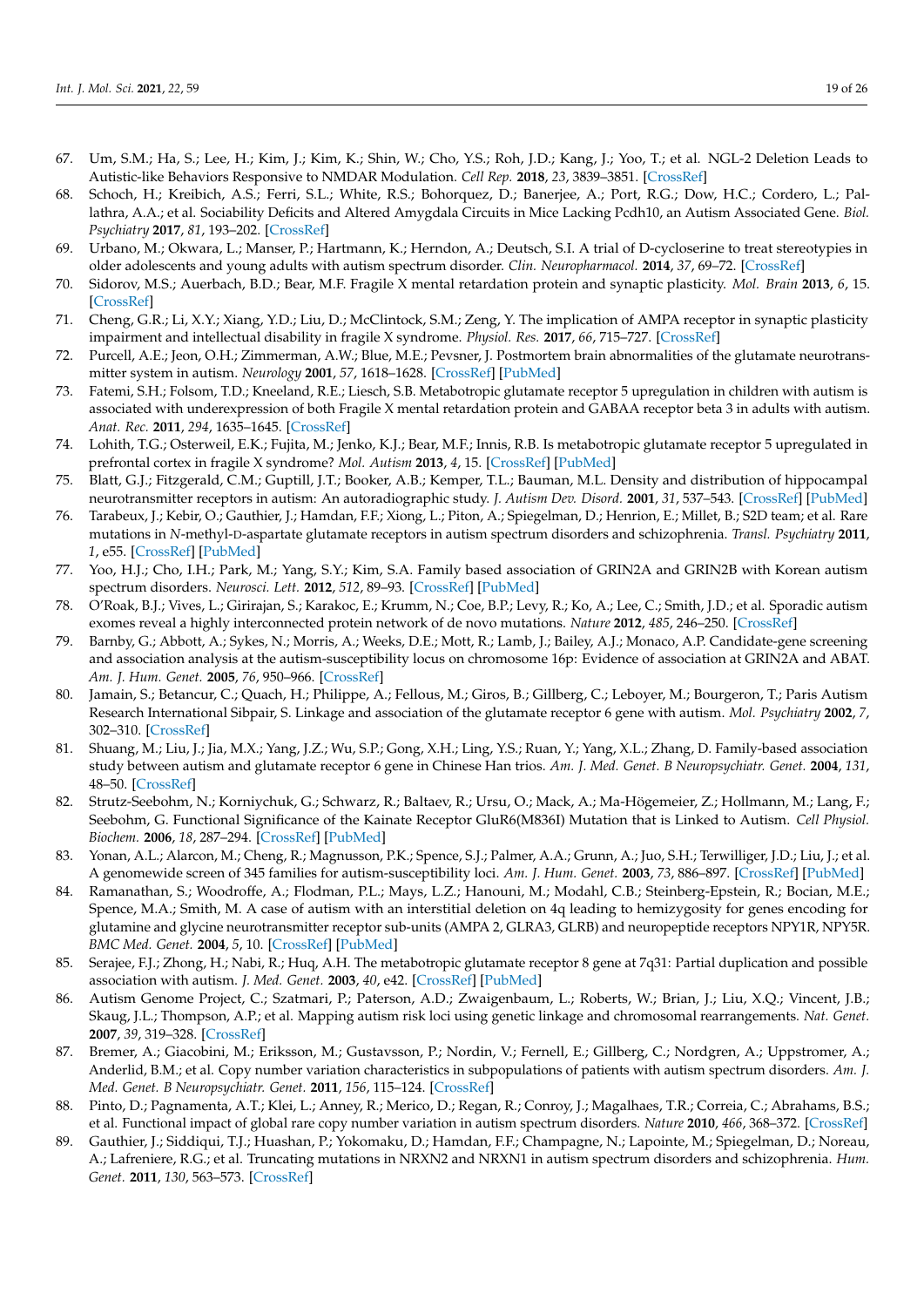- <span id="page-19-0"></span>90. Talebizadeh, Z.; Bittel, D.C.; Veatch, O.J.; Butler, M.G.; Takahashi, T.N.; Miles, J.H. Do known mutations in neuroligin genes (NLGN3 and NLGN4) cause autism? *J. Autism Dev. Disord.* **2004**, *34*, 735–736. [\[CrossRef\]](http://dx.doi.org/10.1007/s10803-004-5295-x)
- 91. Foldy, C.; Malenka, R.C.; Sudhof, T.C. Autism-associated neuroligin-3 mutations commonly disrupt tonic endocannabinoid signaling. *Neuron* **2013**, *78*, 498–509. [\[CrossRef\]](http://dx.doi.org/10.1016/j.neuron.2013.02.036)
- 92. Jamain, S.; Quach, H.; Betancur, C.; Rastam, M.; Colineaux, C.; Gillberg, I.C.; Soderstrom, H.; Giros, B.; Leboyer, M.; Gillberg, C.; et al. Mutations of the X-linked genes encoding neuroligins NLGN3 and NLGN4 are associated with autism. *Nat. Genet.* **2003**, *34*, 27–29. [\[CrossRef\]](http://dx.doi.org/10.1038/ng1136) [\[PubMed\]](http://www.ncbi.nlm.nih.gov/pubmed/12669065)
- <span id="page-19-1"></span>93. Laumonnier, F.; Bonnet-Brilhault, F.; Gomot, M.; Blanc, R.; David, A.; Moizard, M.P.; Raynaud, M.; Ronce, N.; Lemonnier, E.; Calvas, P.; et al. X-linked mental retardation and autism are associated with a mutation in the NLGN4 gene, a member of the neuroligin family. *Am. J. Hum. Genet.* **2004**, *74*, 552–557. [\[CrossRef\]](http://dx.doi.org/10.1086/382137) [\[PubMed\]](http://www.ncbi.nlm.nih.gov/pubmed/14963808)
- <span id="page-19-2"></span>94. Alarcon, M.; Abrahams, B.S.; Stone, J.L.; Duvall, J.A.; Perederiy, J.V.; Bomar, J.M.; Sebat, J.; Wigler, M.; Martin, C.L.; Ledbetter, D.H.; et al. Linkage, association, and gene-expression analyses identify CNTNAP2 as an autism-susceptibility gene. *Am. J. Hum. Genet.* **2008**, *82*, 150–159. [\[CrossRef\]](http://dx.doi.org/10.1016/j.ajhg.2007.09.005) [\[PubMed\]](http://www.ncbi.nlm.nih.gov/pubmed/18179893)
- <span id="page-19-3"></span>95. Sampath, S.; Bhat, S.; Gupta, S.; O'Connor, A.; West, A.B.; Arking, D.E.; Chakravarti, A. Defining the contribution of CNTNAP2 to autism susceptibility. *PLoS ONE* **2013**, *8*, e77906. [\[CrossRef\]](http://dx.doi.org/10.1371/annotation/b4552fc7-285e-42e8-b126-d498eaf9f73a)
- <span id="page-19-4"></span>96. Gauthier, J.; Spiegelman, D.; Piton, A.; Lafreniere, R.G.; Laurent, S.; St-Onge, J.; Lapointe, L.; Hamdan, F.F.; Cossette, P.; Mottron, L.; et al. Novel de novo SHANK3 mutation in autistic patients. *Am. J. Med. Genet. B Neuropsychiatr. Genet.* **2009**, *150B*, 421–424. [\[CrossRef\]](http://dx.doi.org/10.1002/ajmg.b.30822)
- 97. Gauthier, J.; Champagne, N.; Lafreniere, R.G.; Xiong, L.; Spiegelman, D.; Brustein, E.; Lapointe, M.; Peng, H.; Cote, M.; Noreau, A.; et al. De novo mutations in the gene encoding the synaptic scaffolding protein SHANK3 in patients ascertained for schizophrenia. *Proc. Natl. Acad. Sci. USA* **2010**, *107*, 7863–7868. [\[CrossRef\]](http://dx.doi.org/10.1073/pnas.0906232107)
- 98. Durand, C.M.; Betancur, C.; Boeckers, T.M.; Bockmann, J.; Chaste, P.; Fauchereau, F.; Nygren, G.; Rastam, M.; Gillberg, I.C.; Anckarsater, H.; et al. Mutations in the gene encoding the synaptic scaffolding protein SHANK3 are associated with autism spectrum disorders. *Nat. Genet.* **2007**, *39*, 25–27. [\[CrossRef\]](http://dx.doi.org/10.1038/ng1933)
- 99. Sato, D.; Lionel, A.C.; Leblond, C.S.; Prasad, A.; Pinto, D.; Walker, S.; O'Connor, I.; Russell, C.; Drmic, I.E.; Hamdan, F.F.; et al. SHANK1 Deletions in Males with Autism Spectrum Disorder. *Am. J. Hum. Genet.* **2012**, *90*, 879–887. [\[CrossRef\]](http://dx.doi.org/10.1016/j.ajhg.2012.03.017)
- <span id="page-19-5"></span>100. Guilmatre, A.; Huguet, G.; Delorme, R.; Bourgeron, T. The emerging role of SHANK genes in neuropsychiatric disorders. *Dev. Neurobiol.* **2014**, *74*, 113–122. [\[CrossRef\]](http://dx.doi.org/10.1002/dneu.22128)
- <span id="page-19-6"></span>101. Fung, L.K.; Hardan, A.Y. Developing Medications Targeting Glutamatergic Dysfunction in Autism: Progress to Date. *CNS Drugs* **2015**, *29*, 453–463. [\[CrossRef\]](http://dx.doi.org/10.1007/s40263-015-0252-0)
- <span id="page-19-7"></span>102. Bejjani, A.; O'Neill, J.; Kim, J.A.; Frew, A.J.; Yee, V.W.; Ly, R.; Kitchen, C.; Salamon, N.; McCracken, J.T.; Toga, A.W.; et al. Elevated glutamatergic compounds in pregenual anterior cingulate in pediatric autism spectrum disorder demonstrated by 1H MRS and 1H MRSI. *PLoS ONE* **2012**, *7*, e38786. [\[CrossRef\]](http://dx.doi.org/10.1371/journal.pone.0038786) [\[PubMed\]](http://www.ncbi.nlm.nih.gov/pubmed/22848344)
- <span id="page-19-10"></span>103. Bernardi, S.; Anagnostou, E.; Shen, J.; Kolevzon, A.; Buxbaum, J.D.; Hollander, E.; Hof, P.R.; Fan, J. In vivo 1H-magnetic resonance spectroscopy study of the attentional networks in autism. *Brain Res.* **2011**, *1380*, 198–205. [\[CrossRef\]](http://dx.doi.org/10.1016/j.brainres.2010.12.057) [\[PubMed\]](http://www.ncbi.nlm.nih.gov/pubmed/21185269)
- 104. Brown, M.S.; Singel, D.; Hepburn, S.; Rojas, D.C. Increased glutamate concentration in the auditory cortex of persons with autism and first-degree relatives: A (1)H-MRS study. *Autism Res.* **2013**, *6*, 1–10. [\[CrossRef\]](http://dx.doi.org/10.1002/aur.1260) [\[PubMed\]](http://www.ncbi.nlm.nih.gov/pubmed/23166003)
- 105. Horder, J.; Lavender, T.; Mendez, M.A.; O'Gorman, R.; Daly, E.; Craig, M.C.; Lythgoe, D.J.; Barker, G.J.; Murphy, D.G. Reduced subcortical glutamate/glutamine in adults with autism spectrum disorders: A [(1)H]MRS study. *Transl. Psychiatry* **2013**, *3*, e279. [\[CrossRef\]](http://dx.doi.org/10.1038/tp.2013.53) [\[PubMed\]](http://www.ncbi.nlm.nih.gov/pubmed/23838890)
- 106. Joshi, G.; Biederman, J.; Wozniak, J.; Goldin, R.L.; Crowley, D.; Furtak, S.; Lukas, S.E.; Gonenc, A. Magnetic resonance spectroscopy study of the glutamatergic system in adolescent males with high-functioning autistic disorder: A pilot study at 4T. *Eur. Arch. Psychiatry Clin. Neurosci.* **2013**, *263*, 379–384. [\[CrossRef\]](http://dx.doi.org/10.1007/s00406-012-0369-9)
- 107. Kubas, B.; Kulak, W.; Sobaniec, W.; Tarasow, E.; Lebkowska, U.; Walecki, J. Metabolite alterations in autistic children: A 1H MR spectroscopy study. *Adv. Med. Sci.* **2012**, *57*, 152–156. [\[CrossRef\]](http://dx.doi.org/10.2478/v10039-012-0014-x)
- 108. Naaijen, J.; Forde, N.J.; Lythgoe, D.J.; Akkermans, S.E.; Openneer, T.J.; Dietrich, A.; Zwiers, M.P.; Hoekstra, P.J.; Buitelaar, J.K. Fronto-striatal glutamate in children with Tourette's disorder and attention-deficit/hyperactivity disorder. *Neuroimage Clin.* **2017**, *13*, 16–23. [\[CrossRef\]](http://dx.doi.org/10.1016/j.nicl.2016.11.013)
- 109. Page, L.A.; Daly, E.; Schmitz, N.; Simmons, A.; Toal, F.; Deeley, Q.; Ambery, F.; McAlonan, G.M.; Murphy, K.C.; Murphy, D.G. In vivo 1H-magnetic resonance spectroscopy study of amygdala-hippocampal and parietal regions in autism. *Am. J. Psychiatry* **2006**, *163*, 2189–2192. [\[CrossRef\]](http://dx.doi.org/10.1176/ajp.2006.163.12.2189)
- <span id="page-19-8"></span>110. Tebartz van Elst, L.; Maier, S.; Fangmeier, T.; Endres, D.; Mueller, G.T.; Nickel, K.; Ebert, D.; Lange, T.; Hennig, J.; Biscaldi, M.; et al. Disturbed cingulate glutamate metabolism in adults with high-functioning autism spectrum disorder: Evidence in support of the excitatory/inhibitory imbalance hypothesis. *Mol. Psychiatry* **2014**, *19*, 1314–1325. [\[CrossRef\]](http://dx.doi.org/10.1038/mp.2014.62)
- <span id="page-19-9"></span>111. Ford, T.C.; Nibbs, R.; Crewther, D.P. Increased glutamate/GABA+ ratio in a shared autistic and schizotypal trait phenotype termed Social Disorganisation. *NeuroImage Clin.* **2017**, *16*, 125–131. [\[CrossRef\]](http://dx.doi.org/10.1016/j.nicl.2017.07.009)
- <span id="page-19-11"></span>112. Carlson, G. Glutamate receptor dysfunction and drug targets across models of autism spectrum disorders. *Pharmacol. Biochem. Behav.* **2011**, *100*, 850–854. [\[CrossRef\]](http://dx.doi.org/10.1016/j.pbb.2011.02.003) [\[PubMed\]](http://www.ncbi.nlm.nih.gov/pubmed/21315104)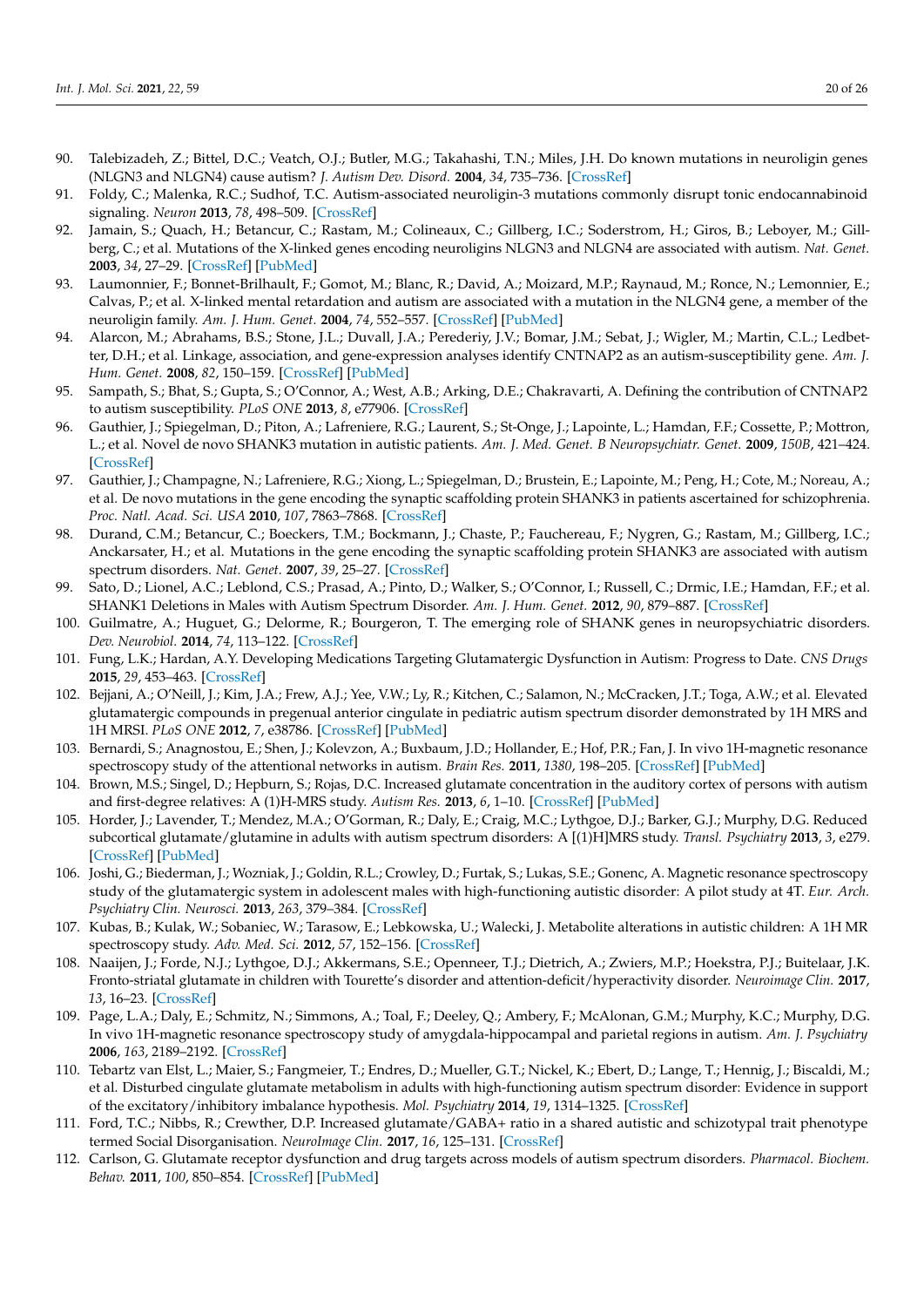- <span id="page-20-0"></span>113. Citri, A.; Malenka, R.C. Synaptic Plasticity: Multiple Forms, Functions, and Mechanisms. *Neuropsychopharmacology* **2008**, *33*, 18–41. [\[CrossRef\]](http://dx.doi.org/10.1038/sj.npp.1301559) [\[PubMed\]](http://www.ncbi.nlm.nih.gov/pubmed/17728696)
- <span id="page-20-1"></span>114. Yang, Y.; Lu, J.; Zuo, Y. Changes of Synaptic Structures Associated with Learning, Memory and Diseases. *Brain Sci. Adv.* **2018**, *4*, 99–117. [\[CrossRef\]](http://dx.doi.org/10.26599/BSA.2018.2018.9050012)
- <span id="page-20-2"></span>115. Kano, M.; Watanabe, T. Developmental synapse remodeling in the cerebellum and visual thalamus [version 1; peer review: 2 approved]. *F1000Research* **2019**, *8*. [\[CrossRef\]](http://dx.doi.org/10.12688/f1000research.18903.1)
- <span id="page-20-3"></span>116. Robain, O.; Bideau, I.; Farkas, E. Developmental changes of synapses in the cerebellar cortex of the rat. A quantitative analysis. *Brain Res.* **1981**, *206*, 1–8. [\[CrossRef\]](http://dx.doi.org/10.1016/0006-8993(81)90095-0)
- <span id="page-20-4"></span>117. Lohmann, C.; Kessels, H.W. The developmental stages of synaptic plasticity. *J. Physiol.* **2014**, *592*, 13–31. [\[CrossRef\]](http://dx.doi.org/10.1113/jphysiol.2012.235119)
- 118. Farhy-Tselnicker, I.; Allen, N.J. Astrocytes, neurons, synapses: A tripartite view on cortical circuit development. *Neural Dev.* **2018**, *13*, 7. [\[CrossRef\]](http://dx.doi.org/10.1186/s13064-018-0104-y)
- <span id="page-20-5"></span>119. Prokop, A.; Meinertzhagen, I.A. Development and structure of synaptic contacts in Drosophila. *Semin. Cell Dev. Biol.* **2006**, *17*, 20–30. [\[CrossRef\]](http://dx.doi.org/10.1016/j.semcdb.2005.11.010)
- <span id="page-20-6"></span>120. Benavides-Piccione, R.; Fernaud-Espinosa, I.; Robles, V.; Yuste, R.; DeFelipe, J. Age-based comparison of human dendritic spine structure using complete three-dimensional reconstructions. *Cereb. Cortex* **2013**, *23*, 1798–1810. [\[CrossRef\]](http://dx.doi.org/10.1093/cercor/bhs154)
- <span id="page-20-7"></span>121. Markus, E.J.; Petit, T.L.; LeBoutillier, J.C. Synaptic structural changes during development and aging. *Brain Res.* **1987**, *432*, 239–248. [\[CrossRef\]](http://dx.doi.org/10.1016/0165-3806(87)90048-4)
- <span id="page-20-8"></span>122. Russo, S.J.; Dietz, D.M.; Dumitriu, D.; Morrison, J.H.; Malenka, R.C.; Nestler, E.J. The addicted synapse: Mechanisms of synaptic and structural plasticity in nucleus accumbens. *Trends Neurosci.* **2010**, *33*, 267–276. [\[CrossRef\]](http://dx.doi.org/10.1016/j.tins.2010.02.002) [\[PubMed\]](http://www.ncbi.nlm.nih.gov/pubmed/20207024)
- <span id="page-20-9"></span>123. Roberts, R.C.; Barksdale, K.A.; Roche, J.K.; Lahti, A.C. Decreased synaptic and mitochondrial density in the postmortem anterior cingulate cortex in schizophrenia. *Schizophr. Res.* **2015**, *168*, 543–553. [\[CrossRef\]](http://dx.doi.org/10.1016/j.schres.2015.07.016)
- <span id="page-20-10"></span>124. Aganova, E.A.; Uranova, N.A. Morphometric analysis of synaptic contacts in the anterior limbic cortex in the endogenous psychoses. *Neurosci. Behav. Physiol.* **1992**, *22*, 59–65. [\[CrossRef\]](http://dx.doi.org/10.1007/BF01186670) [\[PubMed\]](http://www.ncbi.nlm.nih.gov/pubmed/1614620)
- <span id="page-20-11"></span>125. Kolomeets, N.S.; Orlovskaya, D.D.; Rachmanova, V.I.; Uranova, N.A. Ultrastructural alterations in hippocampal mossy fiber synapses in schizophrenia: A postmortem morphometric study. *Synapse* **2005**, *57*, 47–55. [\[CrossRef\]](http://dx.doi.org/10.1002/syn.20153) [\[PubMed\]](http://www.ncbi.nlm.nih.gov/pubmed/15858835)
- <span id="page-20-12"></span>126. Kolomeets, N.S.; Orlovskaya, D.D.; Uranova, N.A. Decreased numerical density of CA3 hippocampal mossy fiber synapses in schizophrenia. *Synapse* **2007**, *61*, 615–621. [\[CrossRef\]](http://dx.doi.org/10.1002/syn.20405) [\[PubMed\]](http://www.ncbi.nlm.nih.gov/pubmed/17476682)
- <span id="page-20-13"></span>127. Roberts, R.C.; Roche, J.K.; Conley, R.R. Synaptic differences in the postmortem striatum of subjects with schizophrenia: A stereological ultrastructural analysis. *Synapse* **2005**, *56*, 185–197. [\[CrossRef\]](http://dx.doi.org/10.1002/syn.20144)
- <span id="page-20-25"></span>128. Roberts, R.C.; Roche, J.K.; Conley, R.R. Synaptic differences in the patch matrix compartments of subjects with schizophrenia: A postmortem ultrastructural study of the striatum. *Neurobiol. Dis.* **2005**, *20*, 324–335. [\[CrossRef\]](http://dx.doi.org/10.1016/j.nbd.2005.03.015)
- <span id="page-20-14"></span>129. Roberts, R.C.; Roche, R.J.; Somerville, S.M.; Conley, R.R. Ultrastructural distinctions between treatment responders and nonresponders in schizophrenia: Postmortem studies of the striatum. In *Mental Illnesses—Evaluation, Treatments, and Implications*; InTech: London, UK, 2012; pp. 261–286.
- <span id="page-20-15"></span>130. McCollum, L.A.; Walker, C.K.; Roche, J.K.; Roberts, R.C. Elevated Excitatory Input to the Nucleus Accumbens in Schizophrenia: A Postmortem Ultrastructural Study. *Schizophr. Bull.* **2015**, *41*, 1123–1132. [\[CrossRef\]](http://dx.doi.org/10.1093/schbul/sbv030)
- <span id="page-20-16"></span>131. Xu, Y.; Deng, C.; Zheng, Y.; Liu, N.; Fu, B. Applying vinpocetine to reverse synaptic ultrastructure by regulating BDNF-related PSD-95 in alleviating schizophrenia-like deficits in rat. *Compr. Psychiatry* **2019**, *94*, 152122. [\[CrossRef\]](http://dx.doi.org/10.1016/j.comppsych.2019.152122)
- <span id="page-20-17"></span>132. Chen, X.W.; Feng, Y.Q.; Hao, C.J.; Guo, X.L.; He, X.; Zhou, Z.Y.; Guo, N.; Huang, H.P.; Xiong, W.; Zheng, H.; et al. DTNBP1, a schizophrenia susceptibility gene, affects kinetics of transmitter release. *J. Cell Biol.* **2008**, *181*, 791–801. [\[CrossRef\]](http://dx.doi.org/10.1083/jcb.200711021)
- <span id="page-20-18"></span>133. Zikopoulos, B.; Barbas, H. Changes in prefrontal axons may disrupt the network in autism. *J. Neurosci.* **2010**, *30*, 14595–14609. [\[CrossRef\]](http://dx.doi.org/10.1523/JNEUROSCI.2257-10.2010) [\[PubMed\]](http://www.ncbi.nlm.nih.gov/pubmed/21048117)
- <span id="page-20-19"></span>134. Gassowska-Dobrowolska, M.; Cieslik, M.; Czapski, G.A.; Jesko, H.; Frontczak-Baniewicz, M.; Gewartowska, M.; Dominiak, A.; Polowy, R.; Filipkowski, R.K.; Babiec, L.; et al. Prenatal Exposure to Valproic Acid Affects Microglia and Synaptic Ultrastructure in a Brain-Region-Specific Manner in Young-Adult Male Rats: Relevance to Autism Spectrum Disorders. *Int. J. Mol. Sci.* **2020**, *21*, 3576. [\[CrossRef\]](http://dx.doi.org/10.3390/ijms21103576) [\[PubMed\]](http://www.ncbi.nlm.nih.gov/pubmed/32443651)
- <span id="page-20-20"></span>135. Lobzhanidze, G.; Japaridze, N.; Lordkipanidze, T.; Rzayev, F.; MacFabe, D.; Zhvania, M. Behavioural and brain ultrastructural changes following the systemic administration of propionic acid in adolescent male rats. Further development of a rodent model of autism. *Int. J. Dev. Neurosci.* **2020**, *80*, 139–156. [\[CrossRef\]](http://dx.doi.org/10.1002/jdn.10011) [\[PubMed\]](http://www.ncbi.nlm.nih.gov/pubmed/31997401)
- <span id="page-20-21"></span>136. Sato, Y.; Okabe, S. Nano-scale analysis of synapse morphology in an autism mouse model with 15q11-13 copy number variation using focused ion beam milling and scanning electron microscopy. *Microscopy* **2019**, *68*, 122–132. [\[CrossRef\]](http://dx.doi.org/10.1093/jmicro/dfy128) [\[PubMed\]](http://www.ncbi.nlm.nih.gov/pubmed/30371805)
- <span id="page-20-22"></span>137. Hung, A.Y.; Futai, K.; Sala, C.; Valtschanoff, J.G.; Ryu, J.; Woodworth, M.A.; Kidd, F.L.; Sung, C.C.; Miyakawa, T.; Bear, M.F.; et al. Smaller dendritic spines, weaker synaptic transmission, but enhanced spatial learning in mice lacking Shank1. *J. Neurosci.* **2008**, *28*, 1697–1708. [\[CrossRef\]](http://dx.doi.org/10.1523/JNEUROSCI.3032-07.2008) [\[PubMed\]](http://www.ncbi.nlm.nih.gov/pubmed/18272690)
- <span id="page-20-23"></span>138. Peca, J.; Feliciano, C.; Ting, J.T.; Wang, W.; Wells, M.F.; Venkatraman, T.N.; Lascola, C.D.; Fu, Z.; Feng, G. Shank3 mutant mice display autistic-like behaviours and striatal dysfunction. *Nature* **2011**, *472*, 437–442. [\[CrossRef\]](http://dx.doi.org/10.1038/nature09965)
- <span id="page-20-24"></span>139. Morimura, N.; Yasuda, H.; Yamaguchi, K.; Katayama, K.I.; Hatayama, M.; Tomioka, N.H.; Odagawa, M.; Kamiya, A.; Iwayama, Y.; Maekawa, M.; et al. Autism-like behaviours and enhanced memory formation and synaptic plasticity in Lrfn2/SALM1-deficient mice. *Nat. Commun.* **2017**, *8*, 15800. [\[CrossRef\]](http://dx.doi.org/10.1038/ncomms15800)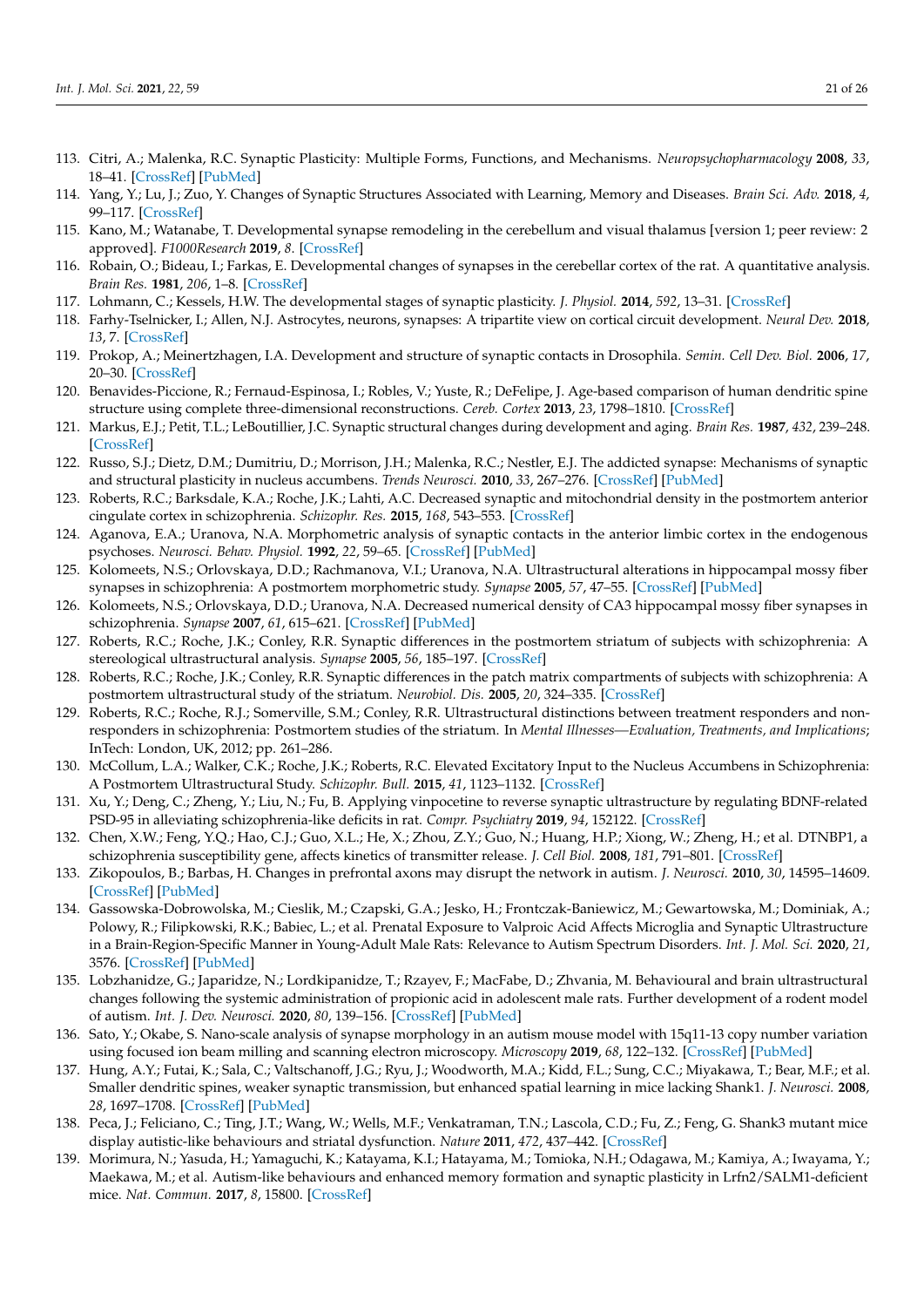- <span id="page-21-0"></span>140. Shih, P.Y.; Hsieh, B.Y.; Lin, M.H.; Huang, T.N.; Tsai, C.Y.; Pong, W.L.; Lee, S.P.; Hsueh, Y.P. CTTNBP2 Controls Synaptic Expression of Zinc-Related Autism-Associated Proteins and Regulates Synapse Formation and Autism-like Behaviors. *Cell Rep.* **2020**, *31*, 107700. [\[CrossRef\]](http://dx.doi.org/10.1016/j.celrep.2020.107700)
- <span id="page-21-1"></span>141. Ma, J.; Zhang, L.Q.; He, Z.X.; He, X.X.; Wang, Y.J.; Jian, Y.L.; Wang, X.; Zhang, B.B.; Su, C.; Lu, J.; et al. Autism candidate gene DIP2A regulates spine morphogenesis via acetylation of cortactin. *PLoS Biol.* **2019**, *17*, e3000461. [\[CrossRef\]](http://dx.doi.org/10.1371/journal.pbio.3000461)
- <span id="page-21-2"></span>142. Ranneva, S.V.; Maksimov, V.F.; Korostyshevskaja, I.M.; Lipina, T.V. Lack of synaptic protein, calsyntenin-2, impairs morphology of synaptic complexes in mice. *Synapse* **2020**, *74*, e22132. [\[CrossRef\]](http://dx.doi.org/10.1002/syn.22132)
- <span id="page-21-3"></span>143. Kang, M.S.; Choi, T.Y.; Ryu, H.G.; Lee, D.; Lee, S.H.; Choi, S.Y.; Kim, K.T. Autism-like behavior caused by deletion of vacciniarelated kinase 3 is improved by TrkB stimulation. *J. Exp. Med.* **2017**, *214*, 2947–2966. [\[CrossRef\]](http://dx.doi.org/10.1084/jem.20160974) [\[PubMed\]](http://www.ncbi.nlm.nih.gov/pubmed/28899869)
- <span id="page-21-4"></span>144. He, C.X.; Portera-Cailliau, C. The trouble with spines in fragile X syndrome: Density, maturity and plasticity. *Neuroscience* **2013**, *251*, 120–128. [\[CrossRef\]](http://dx.doi.org/10.1016/j.neuroscience.2012.03.049) [\[PubMed\]](http://www.ncbi.nlm.nih.gov/pubmed/22522472)
- <span id="page-21-5"></span>145. Jawaid, S.; Kidd, G.J.; Wang, J.; Swetlik, C.; Dutta, R.; Trapp, B.D. Alterations in CA1 hippocampal synapses in a mouse model of fragile X syndrome. *Glia* **2018**, *66*, 789–800. [\[CrossRef\]](http://dx.doi.org/10.1002/glia.23284)
- <span id="page-21-6"></span>146. Padmashri, R.; Reiner, B.C.; Suresh, A.; Spartz, E.; Dunaevsky, A. Altered Structural and Functional Synaptic Plasticity with Motor Skill Learning in a Mouse Model of Fragile X Syndrome. *J. Neurosci.* **2013**, *33*, 19715–19723. [\[CrossRef\]](http://dx.doi.org/10.1523/JNEUROSCI.2514-13.2013)
- <span id="page-21-7"></span>147. Bailey, C.H.; Chen, M. Morphological basis of long-term habituation and sensitization in Aplysia. *Science* **1983**, *220*, 91–93. [\[CrossRef\]](http://dx.doi.org/10.1126/science.6828885)
- <span id="page-21-8"></span>148. Muller, M.; Liu, K.S.; Sigrist, S.J.; Davis, G.W. RIM controls homeostatic plasticity through modulation of the readily-releasable vesicle pool. *J. Neurosci.* **2012**, *32*, 16574–16585. [\[CrossRef\]](http://dx.doi.org/10.1523/JNEUROSCI.0981-12.2012)
- <span id="page-21-9"></span>149. Goel, P.; Li, X.; Dickman, D. Estimation of the Readily Releasable Synaptic Vesicle Pool at the Drosophila Larval Neuromuscular Junction. *Bio-Protocol* **2019**, *9*. [\[CrossRef\]](http://dx.doi.org/10.21769/BioProtoc.3127)
- <span id="page-21-10"></span>150. Lazarevic, V.; Schone, C.; Heine, M.; Gundelfinger, E.D.; Fejtova, A. Extensive remodeling of the presynaptic cytomatrix upon homeostatic adaptation to network activity silencing. *J. Neurosci.* **2011**, *31*, 10189–10200. [\[CrossRef\]](http://dx.doi.org/10.1523/JNEUROSCI.2088-11.2011)
- <span id="page-21-11"></span>151. Soares, C.; Lee, K.F.H.; Beique, J.C. Metaplasticity at CA1 Synapses by Homeostatic Control of Presynaptic Release Dynamics. *Cell Rep.* **2017**, *21*, 1293–1303. [\[CrossRef\]](http://dx.doi.org/10.1016/j.celrep.2017.10.025)
- <span id="page-21-12"></span>152. Savtchenko, L.P.; Rusakov, D.A. The optimal height of the synaptic cleft. *Proc. Natl. Acad. Sci. USA* **2007**, *104*, 1823–1828. [\[CrossRef\]](http://dx.doi.org/10.1073/pnas.0606636104)
- <span id="page-21-13"></span>153. Glebov, O.O.; Cox, S.; Humphreys, L.; Burrone, J. Neuronal activity controls transsynaptic geometry. *Sci. Rep.* **2016**, *6*, 22703. [\[CrossRef\]](http://dx.doi.org/10.1038/srep22703) [\[PubMed\]](http://www.ncbi.nlm.nih.gov/pubmed/26951792)
- <span id="page-21-14"></span>154. Matsuzaki, M.; Ellis-Davies, G.C.; Nemoto, T.; Miyashita, Y.; Iino, M.; Kasai, H. Dendritic spine geometry is critical for AMPA receptor expression in hippocampal CA1 pyramidal neurons. *Nat. Neurosci.* **2001**, *4*, 1086–1092. [\[CrossRef\]](http://dx.doi.org/10.1038/nn736) [\[PubMed\]](http://www.ncbi.nlm.nih.gov/pubmed/11687814)
- <span id="page-21-15"></span>155. Kasai, H.; Matsuzaki, M.; Noguchi, J.; Yasumatsu, N.; Nakahara, H. Structure-stability-function relationships of dendritic spines. *Trends Neurosci.* **2003**, *26*, 360–368. [\[CrossRef\]](http://dx.doi.org/10.1016/S0166-2236(03)00162-0)
- <span id="page-21-16"></span>156. Arellano, J.I.; Benavides-Piccione, R.; Defelipe, J.; Yuste, R. Ultrastructure of dendritic spines: Correlation between synaptic and spine morphologies. *Front. Neurosci.* **2007**, *1*, 131–143. [\[CrossRef\]](http://dx.doi.org/10.3389/neuro.01.1.1.010.2007)
- <span id="page-21-17"></span>157. Holderith, N.; Lorincz, A.; Katona, G.; Rozsa, B.; Kulik, A.; Watanabe, M.; Nusser, Z. Release probability of hippocampal glutamatergic terminals scales with the size of the active zone. *Nat. Neurosci.* **2012**, *15*, 988–997. [\[CrossRef\]](http://dx.doi.org/10.1038/nn.3137)
- <span id="page-21-18"></span>158. Quinn, D.P.; Kolar, A.; Harris, S.A.; Wigerius, M.; Fawcett, J.P.; Krueger, S.R. The Stability of Glutamatergic Synapses Is Independent of Activity Level, but Predicted by Synapse Size. *Front. Cell Neurosci.* **2019**, *13*, 291. [\[CrossRef\]](http://dx.doi.org/10.3389/fncel.2019.00291)
- <span id="page-21-19"></span>159. Mayford, M.; Siegelbaum, S.A.; Kandel, E.R. Synapses and memory storage. *Cold Spring Harb. Perspect. Biol.* **2012**, *4*. [\[CrossRef\]](http://dx.doi.org/10.1101/cshperspect.a005751)
- <span id="page-21-20"></span>160. Kasai, H.; Fukuda, M.; Watanabe, S.; Hayashi-Takagi, A.; Noguchi, J. Structural dynamics of dendritic spines in memory and cognition. *Trends Neurosci.* **2010**, *33*, 121–129. [\[CrossRef\]](http://dx.doi.org/10.1016/j.tins.2010.01.001)
- <span id="page-21-21"></span>161. Matsuzaki, M.; Honkura, N.; Ellis-Davies, G.C.; Kasai, H. Structural basis of long-term potentiation in single dendritic spines. *Nature* **2004**, *429*, 761–766. [\[CrossRef\]](http://dx.doi.org/10.1038/nature02617)
- <span id="page-21-22"></span>162. Minerbi, A.; Kahana, R.; Goldfeld, L.; Kaufman, M.; Marom, S.; Ziv, N.E. Long-Term Relationships between Synaptic Tenacity, Synaptic Remodeling, and Network Activity. *PLoS Biol.* **2009**, *7*, e1000136. [\[CrossRef\]](http://dx.doi.org/10.1371/journal.pbio.1000136)
- <span id="page-21-23"></span>163. Mongillo, G.; Rumpel, S.; Loewenstein, Y. Intrinsic volatility of synaptic connections—A challenge to the synaptic trace theory of memory. *Curr. Opin Neurobiol.* **2017**, *46*, 7–13. [\[CrossRef\]](http://dx.doi.org/10.1016/j.conb.2017.06.006) [\[PubMed\]](http://www.ncbi.nlm.nih.gov/pubmed/28710971)
- <span id="page-21-24"></span>164. Susman, L.; Brenner, N.; Barak, O. Stable memory with unstable synapses. *Nat. Commun.* **2019**, *10*, 4441. [\[CrossRef\]](http://dx.doi.org/10.1038/s41467-019-12306-2) [\[PubMed\]](http://www.ncbi.nlm.nih.gov/pubmed/31570719)
- <span id="page-21-25"></span>165. Merchan-Perez, A.; Rodriguez, J.R.; Gonzalez, S.; Robles, V.; Defelipe, J.; Larranaga, P.; Bielza, C. Three-dimensional spatial distribution of synapses in the neocortex: A dual-beam electron microscopy study. *Cereb. Cortex* **2014**, *24*, 1579–1588. [\[CrossRef\]](http://dx.doi.org/10.1093/cercor/bht018) [\[PubMed\]](http://www.ncbi.nlm.nih.gov/pubmed/23365213)
- 166. Santuy, A.; Tomas-Roca, L.; Rodriguez, J.R.; Gonzalez-Soriano, J.; Zhu, F.; Qiu, Z.; Grant, S.G.N.; DeFelipe, J.; Merchan-Perez, A. Estimation of the number of synapses in the hippocampus and brain-wide by volume electron microscopy and genetic labeling. *Sci. Rep.* **2020**, *10*, 14014. [\[CrossRef\]](http://dx.doi.org/10.1038/s41598-020-70859-5) [\[PubMed\]](http://www.ncbi.nlm.nih.gov/pubmed/32814795)
- <span id="page-21-27"></span>167. Santuy, A.; Rodriguez, J.R.; DeFelipe, J.; Merchan-Perez, A. Study of the Size and Shape of Synapses in the Juvenile Rat Somatosensory Cortex with 3D Electron Microscopy. *eNeuro* **2018**, *5*. [\[CrossRef\]](http://dx.doi.org/10.1523/ENEURO.0377-17.2017) [\[PubMed\]](http://www.ncbi.nlm.nih.gov/pubmed/29387782)
- <span id="page-21-26"></span>168. Santuy, A.; Rodriguez, J.R.; DeFelipe, J.; Merchan-Perez, A. Volume electron microscopy of the distribution of synapses in the neuropil of the juvenile rat somatosensory cortex. *Brain Struct. Funct.* **2018**, *223*, 77–90. [\[CrossRef\]](http://dx.doi.org/10.1007/s00429-017-1470-7) [\[PubMed\]](http://www.ncbi.nlm.nih.gov/pubmed/28721455)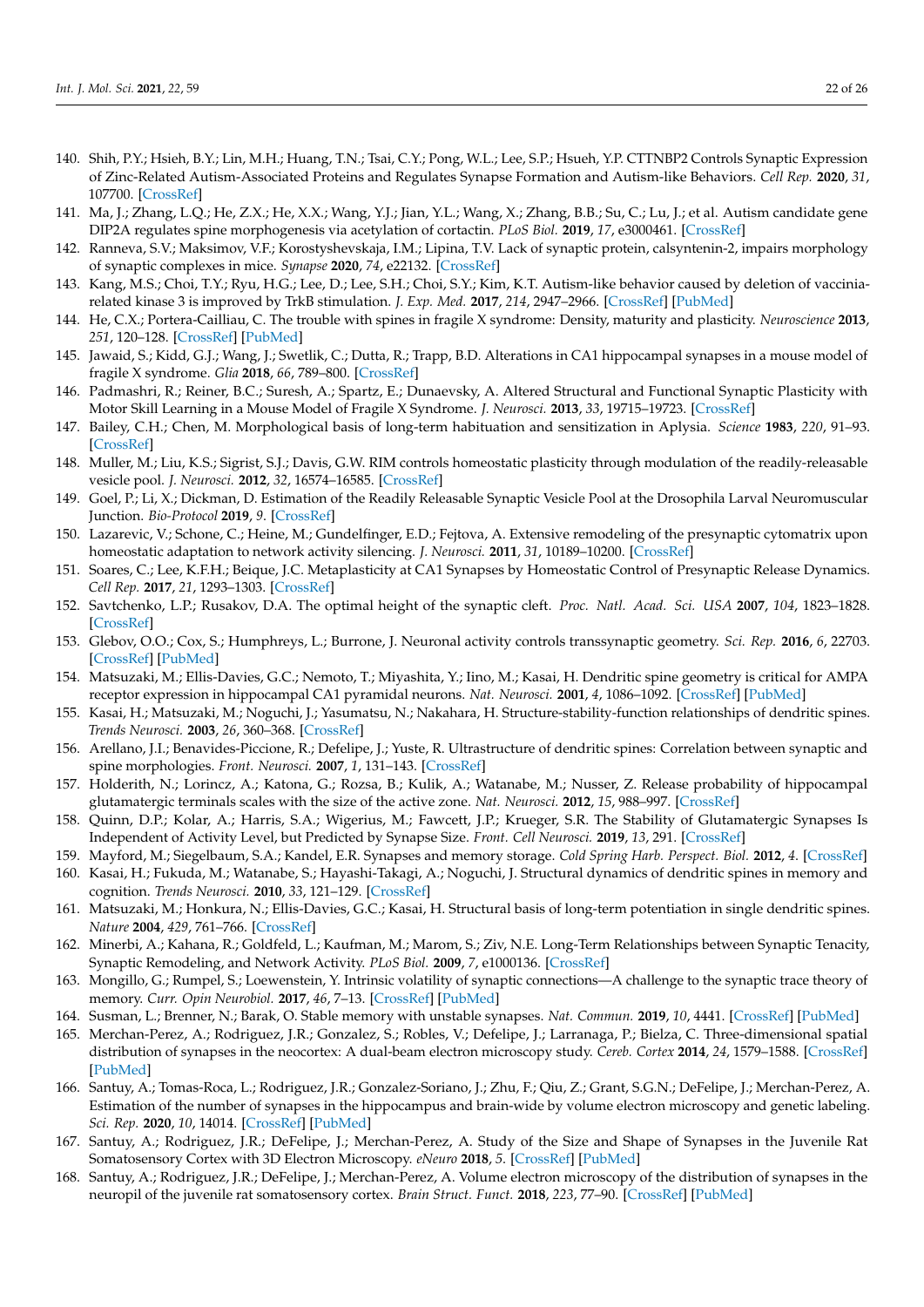- <span id="page-22-0"></span>169. Lefort, S.; Tomm, C.; Floyd Sarria, J.C.; Petersen, C.C. The excitatory neuronal network of the C2 barrel column in mouse primary somatosensory cortex. *Neuron* **2009**, *61*, 301–316. [\[CrossRef\]](http://dx.doi.org/10.1016/j.neuron.2008.12.020)
- <span id="page-22-1"></span>170. Song, S.; Sjostrom, P.J.; Reigl, M.; Nelson, S.; Chklovskii, D.B. Highly nonrandom features of synaptic connectivity in local cortical circuits. *PLoS Biol.* **2005**, *3*, e68. [\[CrossRef\]](http://dx.doi.org/10.1371/journal.pbio.0030068)
- <span id="page-22-2"></span>171. Mizuseki, K.; Buzsaki, G. Preconfigured, skewed distribution of firing rates in the hippocampus and entorhinal cortex. *Cell Rep.* **2013**, *4*, 1010–1021. [\[CrossRef\]](http://dx.doi.org/10.1016/j.celrep.2013.07.039)
- <span id="page-22-3"></span>172. Buzsaki, G.; Mizuseki, K. The log-dynamic brain: How skewed distributions affect network operations. *Nat. Rev. Neurosci.* **2014**, *15*, 264–278. [\[CrossRef\]](http://dx.doi.org/10.1038/nrn3687)
- <span id="page-22-4"></span>173. Montes, J.; Pena, J.M.; DeFelipe, J.; Herreras, O.; Merchan-Perez, A. The influence of synaptic size on AMPA receptor activation: A Monte Carlo model. *PLoS ONE* **2015**, *10*, e0130924. [\[CrossRef\]](http://dx.doi.org/10.1371/journal.pone.0130924) [\[PubMed\]](http://www.ncbi.nlm.nih.gov/pubmed/26107874)
- <span id="page-22-5"></span>174. Franks, K.M.; Bartol, T.M., Jr.; Sejnowski, T.J. A Monte Carlo model reveals independent signaling at central glutamatergic synapses. *Biophys. J.* **2002**, *83*, 2333–2348. [\[CrossRef\]](http://dx.doi.org/10.1016/S0006-3495(02)75248-X)
- <span id="page-22-6"></span>175. Gulledge, A.T.; Carnevale, N.T.; Stuart, G.J. Electrical advantages of dendritic spines. *PLoS ONE* **2012**, *7*, e36007. [\[CrossRef\]](http://dx.doi.org/10.1371/journal.pone.0036007) [\[PubMed\]](http://www.ncbi.nlm.nih.gov/pubmed/22532875)
- <span id="page-22-7"></span>176. Araya, R. Input transformation by dendritic spines of pyramidal neurons. *Front. Neuroanat.* **2014**, *8*, 141. [\[CrossRef\]](http://dx.doi.org/10.3389/fnana.2014.00141) [\[PubMed\]](http://www.ncbi.nlm.nih.gov/pubmed/25520626)
- <span id="page-22-8"></span>177. Major, G.; Larkum, M.E.; Schiller, J. Active properties of neocortical pyramidal neuron dendrites. *Annu. Rev. Neurosci.* **2013**, *36*, 1–24. [\[CrossRef\]](http://dx.doi.org/10.1146/annurev-neuro-062111-150343) [\[PubMed\]](http://www.ncbi.nlm.nih.gov/pubmed/23841837)
- <span id="page-22-9"></span>178. Eyal, G.; Mansvelder, H.D.; de Kock, C.P.; Segev, I. Dendrites impact the encoding capabilities of the axon. *J. Neurosci.* **2014**, *34*, 8063–8071. [\[CrossRef\]](http://dx.doi.org/10.1523/JNEUROSCI.5431-13.2014)
- <span id="page-22-10"></span>179. Kharazia, V.N.; Weinberg, R.J. Immunogold localization of AMPA and NMDA receptors in somatic sensory cortex of albino rat. *J. Comp. Neurol.* **1999**, *412*, 292–302. [\[CrossRef\]](http://dx.doi.org/10.1002/(SICI)1096-9861(19990920)412:2<292::AID-CNE8>3.0.CO;2-G)
- <span id="page-22-11"></span>180. Nusser, Z.; Lujan, R.; Laube, G.; Roberts, J.D.; Molnar, E.; Somogyi, P. Cell type and pathway dependence of synaptic AMPA receptor number and variability in the hippocampus. *Neuron* **1998**, *21*, 545–559. [\[CrossRef\]](http://dx.doi.org/10.1016/S0896-6273(00)80565-6)
- <span id="page-22-12"></span>181. Racca, C.; Stephenson, F.A.; Streit, P.; Roberts, J.D.; Somogyi, P. NMDA receptor content of synapses in stratum radiatum of the hippocampal CA1 area. *J. Neurosci.* **2000**, *20*, 2512–2522. [\[CrossRef\]](http://dx.doi.org/10.1523/JNEUROSCI.20-07-02512.2000)
- <span id="page-22-13"></span>182. Calverley, R.K.; Jones, D.G. Determination of the numerical density of perforated synapses in rat neocortex. *Cell Tissue Res.* **1987**, *248*, 399–407. [\[CrossRef\]](http://dx.doi.org/10.1007/BF00218208)
- 183. Geinisman, Y.; Morrell, F.; de Toledo-Morrell, L. Axospinous synapses with segmented postsynaptic densities: A morphologically distinct synaptic subtype contributing to the number of profiles of 'perforated' synapses visualized in random sections. *Brain Res.* **1987**, *423*, 179–188. [\[CrossRef\]](http://dx.doi.org/10.1016/0006-8993(87)90838-9)
- 184. Harris, K.M.; Jensen, F.E.; Tsao, B. Three-dimensional structure of dendritic spines and synapses in rat hippocampus (CA1) at postnatal day 15 and adult ages: Implications for the maturation of synaptic physiology and long-term potentiation. *J. Neurosci.* **1992**, *12*, 2685–2705. [\[CrossRef\]](http://dx.doi.org/10.1523/JNEUROSCI.12-07-02685.1992) [\[PubMed\]](http://www.ncbi.nlm.nih.gov/pubmed/1613552)
- <span id="page-22-14"></span>185. Jones, D.G.; Calverley, R.K. Perforated and non-perforated synapses in rat neocortex: Three-dimensional reconstructions. *Brain Res.* **1991**, *556*, 247–258. [\[CrossRef\]](http://dx.doi.org/10.1016/0006-8993(91)90312-J)
- <span id="page-22-15"></span>186. Geinisman, Y.; deToledo-Morrell, L.; Morrell, F.; Heller, R.E.; Rossi, M.; Parshall, R.F. Structural synaptic correlate of long-term potentiation: Formation of axospinous synapses with multiple, completely partitioned transmission zones. *Hippocampus* **1993**, *3*, 435–445. [\[CrossRef\]](http://dx.doi.org/10.1002/hipo.450030405)
- <span id="page-22-16"></span>187. Toni, N.; Buchs, P.A.; Nikonenko, I.; Povilaitite, P.; Parisi, L.; Muller, D. Remodeling of synaptic membranes after induction of long-term potentiation. *J. Neurosci.* **2001**, *21*, 6245–6251. [\[CrossRef\]](http://dx.doi.org/10.1523/JNEUROSCI.21-16-06245.2001)
- <span id="page-22-17"></span>188. Ganeshina, O.; Berry, R.W.; Petralia, R.S.; Nicholson, D.A.; Geinisman, Y. Synapses with a segmented, completely partitioned postsynaptic density express more AMPA receptors than other axospinous synaptic junctions. *Neuroscience* **2004**, *125*, 615–623. [\[CrossRef\]](http://dx.doi.org/10.1016/j.neuroscience.2004.02.025)
- <span id="page-22-18"></span>189. Dyson, S.E.; Jones, D.G. Quantitation of terminal parameters and their inter-relationships in maturing central synapses: A perspective for experimental studies. *Brain Res.* **1980**, *183*, 43–59. [\[CrossRef\]](http://dx.doi.org/10.1016/0006-8993(80)90118-3)
- <span id="page-22-19"></span>190. Jones, D.G.; Devon, R.M. An ultrastructural study into the effects of pentobarbitone on synaptic organization. *Brain Res.* **1978**, *147*, 47–63. [\[CrossRef\]](http://dx.doi.org/10.1016/0006-8993(78)90771-0)
- <span id="page-22-20"></span>191. Oorschot, D.E.; Jones, D.G. A quantitative ultrastructural study of the effects of phenylacetate on synaptic organization in the developing rat cerebral cortex. *Dev. Neurosci.* **1983**, *6*, 45–57. [\[CrossRef\]](http://dx.doi.org/10.1159/000112331)
- <span id="page-22-21"></span>192. Calverley, R.K.; Jones, D.G. A serial-section study of perforated synapses in rat neocortex. *Cell Tissue Res.* **1987**, *247*, 565–572. [\[CrossRef\]](http://dx.doi.org/10.1007/BF00215750)
- <span id="page-22-22"></span>193. Jones, D.G.; Dyson, S.E. The influence of protein restriction, rehabilitation and changing nutritional status on synaptic development: A quantitative study in rat brain. *Brain Res.* **1981**, *208*, 97–111. [\[CrossRef\]](http://dx.doi.org/10.1016/0006-8993(81)90623-5)
- <span id="page-22-23"></span>194. Medvedev, N.I.; Popov, V.I.; Dallerac, G.; Davies, H.A.; Laroche, S.; Kraev, I.V.; Rodriguez Arellano, J.J.; Doyere, V.; Stewart, M.G. Alterations in synaptic curvature in the dentate gyrus following induction of long-term potentiation, long-term depression, and treatment with the *N*-methyl-D-aspartate receptor antagonist CPP. *Neuroscience* **2010**, *171*, 390–397. [\[CrossRef\]](http://dx.doi.org/10.1016/j.neuroscience.2010.09.014) [\[PubMed\]](http://www.ncbi.nlm.nih.gov/pubmed/20849931)
- <span id="page-22-24"></span>195. Marrone, D.F.; Petit, T.L. The role of synaptic morphology in neural plasticity: Structural interactions underlying synaptic power. *Brain Res. Brain Res. Rev.* **2002**, *38*, 291–308. [\[CrossRef\]](http://dx.doi.org/10.1016/S0165-0173(01)00147-3)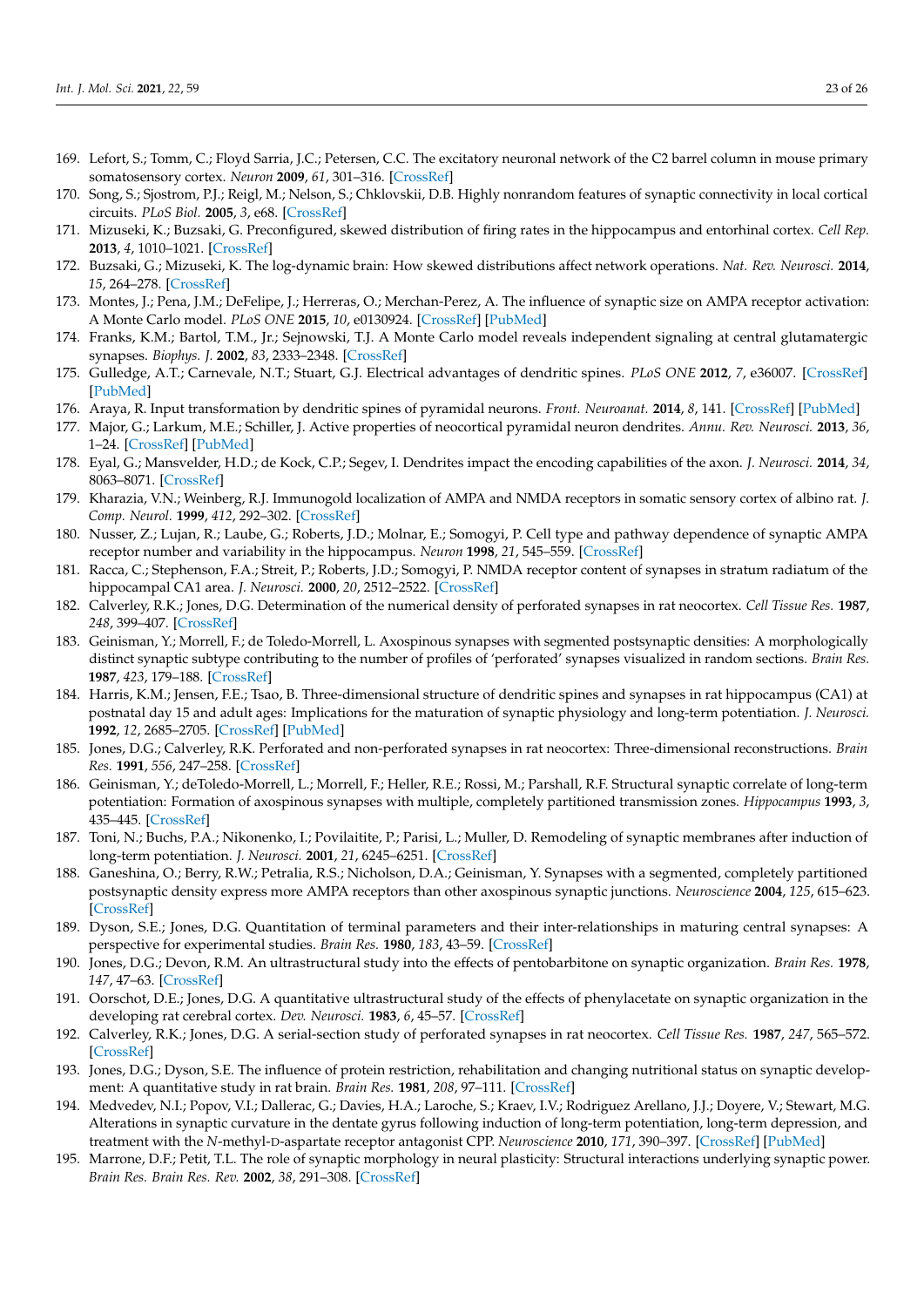- <span id="page-23-0"></span>196. Tao-Cheng, J.H. Stimulation induces gradual increases in the thickness and curvature of postsynaptic density of hippocampal CA1 neurons in slice cultures. *Mol. Brain* **2019**, *12*, 44. [\[CrossRef\]](http://dx.doi.org/10.1186/s13041-019-0468-x)
- <span id="page-23-1"></span>197. Alonso-Nanclares, L.; Gonzalez-Soriano, J.; Rodriguez, J.R.; DeFelipe, J. Gender differences in human cortical synaptic density. *Proc. Natl. Acad. Sci. USA* **2008**, *105*, 14615–14619. [\[CrossRef\]](http://dx.doi.org/10.1073/pnas.0803652105)
- <span id="page-23-2"></span>198. Beaulieu, C.; Colonnier, M. A laminar analysis of the number of round-asymmetrical and flat-symmetrical synapses on spines, dendritic trunks, and cell bodies in area 17 of the cat. *J. Comp. Neurol.* **1985**, *231*, 180–189. [\[CrossRef\]](http://dx.doi.org/10.1002/cne.902310206)
- <span id="page-23-3"></span>199. Micheva, K.D.; Beaulieu, C. Quantitative aspects of synaptogenesis in the rat barrel field cortex with special reference to GABA circuitry. *J. Comp. Neurol.* **1996**, *373*, 340–354. [\[CrossRef\]](http://dx.doi.org/10.1002/(SICI)1096-9861(19960923)373:3<340::AID-CNE3>3.0.CO;2-2)
- <span id="page-23-4"></span>200. Bosch, C.; Martinez, A.; Masachs, N.; Teixeira, C.M.; Fernaud, I.; Ulloa, F.; Perez-Martinez, E.; Lois, C.; Comella, J.X.; DeFelipe, J.; et al. FIB/SEM technology and high-throughput 3D reconstruction of dendritic spines and synapses in GFP-labeled adult-generated neurons. *Front. Neuroanat.* **2015**, *9*, 60. [\[CrossRef\]](http://dx.doi.org/10.3389/fnana.2015.00060)
- <span id="page-23-9"></span>201. Jones, E.G.; Powell, T.P. Morphological variations in the dendritic spines of the neocortex. *J. Cell Sci.* **1969**, *5*, 509–529.
- 202. Petrak, L.J.; Harris, K.M.; Kirov, S.A. Synaptogenesis on mature hippocampal dendrites occurs via filopodia and immature spines during blocked synaptic transmission. *J. Comp. Neurol.* **2005**, *484*, 183–190. [\[CrossRef\]](http://dx.doi.org/10.1002/cne.20468)
- <span id="page-23-5"></span>203. Popov, V.I.; Deev, A.A.; Klimenko, O.A.; Kraev l, V.; Kuz'minykh, S.B.; Medvedev, N.I.; Patrushev, I.V.; Popov, R.V.; Rogachevskii, V.V.; Khutsiyan, S.S.; et al. Three-dimensional reconstruction of synapses and dendritic spines in the rat and ground squirrel hippocampus: New structural-functional paradigms for synaptic function. *Neurosci. Behav. Physiol.* **2005**, *35*, 333–341. [\[CrossRef\]](http://dx.doi.org/10.1007/s11055-005-0030-4) [\[PubMed\]](http://www.ncbi.nlm.nih.gov/pubmed/15929558)
- <span id="page-23-6"></span>204. Knott, G.W.; Holtmaat, A.; Wilbrecht, L.; Welker, E.; Svoboda, K. Spine growth precedes synapse formation in the adult neocortex in vivo. *Nat. Neurosci.* **2006**, *9*, 1117–1124. [\[CrossRef\]](http://dx.doi.org/10.1038/nn1747) [\[PubMed\]](http://www.ncbi.nlm.nih.gov/pubmed/16892056)
- <span id="page-23-7"></span>205. Radwanska, K.; Medvedev, N.I.; Pereira, G.S.; Engmann, O.; Thiede, N.; Moraes, M.F.; Villers, A.; Irvine, E.E.; Maunganidze, N.S.; Pyza, E.M.; et al. Mechanism for long-term memory formation when synaptic strengthening is impaired. *Proc. Natl. Acad. Sci. USA* **2011**, *108*, 18471–18475. [\[CrossRef\]](http://dx.doi.org/10.1073/pnas.1109680108)
- 206. Giese, K.P.; Aziz, W.; Kraev, I.; Stewart, M.G. Generation of multi-innervated dendritic spines as a novel mechanism of long-term memory formation. *Neurobiol. Learn. Mem.* **2015**, *124*, 48–51. [\[CrossRef\]](http://dx.doi.org/10.1016/j.nlm.2015.04.009) [\[PubMed\]](http://www.ncbi.nlm.nih.gov/pubmed/25933505)
- <span id="page-23-8"></span>207. Toni, N.; Buchs, P.A.; Nikonenko, I.; Bron, C.R.; Muller, D. LTP promotes formation of multiple spine synapses between a single axon terminal and a dendrite. *Nature* **1999**, *402*, 421–425. [\[CrossRef\]](http://dx.doi.org/10.1038/46574)
- <span id="page-23-10"></span>208. Kozorovitskiy, Y.; Gross, C.G.; Kopil, C.; Battaglia, L.; McBreen, M.; Stranahan, A.M.; Gould, E. Experience induces structural and biochemical changes in the adult primate brain. *Proc. Natl. Acad. Sci. USA* **2005**, *102*, 17478–17482. [\[CrossRef\]](http://dx.doi.org/10.1073/pnas.0508817102) [\[PubMed\]](http://www.ncbi.nlm.nih.gov/pubmed/16299105)
- <span id="page-23-11"></span>209. Moser, M.B.; Trommald, M.; Andersen, P. An increase in dendritic spine density on hippocampal CA1 pyramidal cells following spatial learning in adult rats suggests the formation of new synapses. *Proc. Natl. Acad. Sci. USA* **1994**, *91*, 12673–12675. [\[CrossRef\]](http://dx.doi.org/10.1073/pnas.91.26.12673)
- <span id="page-23-12"></span>210. Brockett, A.T.; LaMarca, E.A.; Gould, E. Physical exercise enhances cognitive flexibility as well as astrocytic and synaptic markers in the medial prefrontal cortex. *PLoS ONE* **2015**, *10*, e0124859. [\[CrossRef\]](http://dx.doi.org/10.1371/journal.pone.0124859)
- <span id="page-23-13"></span>211. Leuner, B.; Falduto, J.; Shors, T.J. Associative memory formation increases the observation of dendritic spines in the hippocampus. *J. Neurosci.* **2003**, *23*, 659–665. [\[CrossRef\]](http://dx.doi.org/10.1523/JNEUROSCI.23-02-00659.2003)
- <span id="page-23-14"></span>212. Patel, S.N.; Stewart, M.G. Changes in the number and structure of dendritic spines 25 hours after passive avoidance training in the domestic chick, Gallus domesticus. *Brain Res.* **1988**, *449*, 34–46. [\[CrossRef\]](http://dx.doi.org/10.1016/0006-8993(88)91021-9)
- <span id="page-23-15"></span>213. Attwell, D.; Laughlin, S.B. An energy budget for signaling in the grey matter of the brain. *J. Cereb. Blood Flow Metab.* **2001**, *21*, 1133–1145. [\[CrossRef\]](http://dx.doi.org/10.1097/00004647-200110000-00001)
- <span id="page-23-20"></span>214. Harris, J.J.; Jolivet, R.; Attwell, D. Synaptic energy use and supply. *Neuron* **2012**, *75*, 762–777. [\[CrossRef\]](http://dx.doi.org/10.1016/j.neuron.2012.08.019)
- <span id="page-23-21"></span>215. Li, Z.; Okamoto, K.; Hayashi, Y.; Sheng, M. The importance of dendritic mitochondria in the morphogenesis and plasticity of spines and synapses. *Cell* **2004**, *119*, 873–887. [\[CrossRef\]](http://dx.doi.org/10.1016/j.cell.2004.11.003)
- <span id="page-23-16"></span>216. MacAskill, A.F.; Atkin, T.A.; Kittler, J.T. Mitochondrial trafficking and the provision of energy and calcium buffering at excitatory synapses. *Eur. J. Neurosci.* **2010**, *32*, 231–240. [\[CrossRef\]](http://dx.doi.org/10.1111/j.1460-9568.2010.07345.x)
- <span id="page-23-17"></span>217. Howarth, C.; Gleeson, P.; Attwell, D. Updated energy budgets for neural computation in the neocortex and cerebellum. *J. Cereb. Blood Flow Metab.* **2012**, *32*, 1222–1232. [\[CrossRef\]](http://dx.doi.org/10.1038/jcbfm.2012.35)
- <span id="page-23-18"></span>218. Rowland, K.C.; Irby, N.K.; Spirou, G.A. Specialized synapse-associated structures within the calyx of Held. *J. Neurosci.* **2000**, *20*, 9135–9144. [\[CrossRef\]](http://dx.doi.org/10.1523/JNEUROSCI.20-24-09135.2000)
- <span id="page-23-19"></span>219. Cai, Q.; Sheng, Z.H. Mitochondrial transport and docking in axons. *Exp. Neurol.* **2009**, *218*, 257–267. [\[CrossRef\]](http://dx.doi.org/10.1016/j.expneurol.2009.03.024)
- 220. Devine, M.J.; Kittler, J.T. Mitochondria at the neuronal presynapse in health and disease. *Nat. Rev. Neurosci.* **2018**, *19*, 63–80. [\[CrossRef\]](http://dx.doi.org/10.1038/nrn.2017.170)
- 221. Chang, D.T.; Honick, A.S.; Reynolds, I.J. Mitochondrial trafficking to synapses in cultured primary cortical neurons. *J. Neurosci.* **2006**, *26*, 7035–7045. [\[CrossRef\]](http://dx.doi.org/10.1523/JNEUROSCI.1012-06.2006)
- <span id="page-23-22"></span>222. Obashi, K.; Okabe, S. Regulation of mitochondrial dynamics and distribution by synapse position and neuronal activity in the axon. *Eur. J. Neurosci.* **2013**, *38*, 2350–2363. [\[CrossRef\]](http://dx.doi.org/10.1111/ejn.12263)
- 223. MacAskill, A.F.; Kittler, J.T. Control of mitochondrial transport and localization in neurons. *Trends Cell Biol.* **2010**, *20*, 102–112. [\[CrossRef\]](http://dx.doi.org/10.1016/j.tcb.2009.11.002)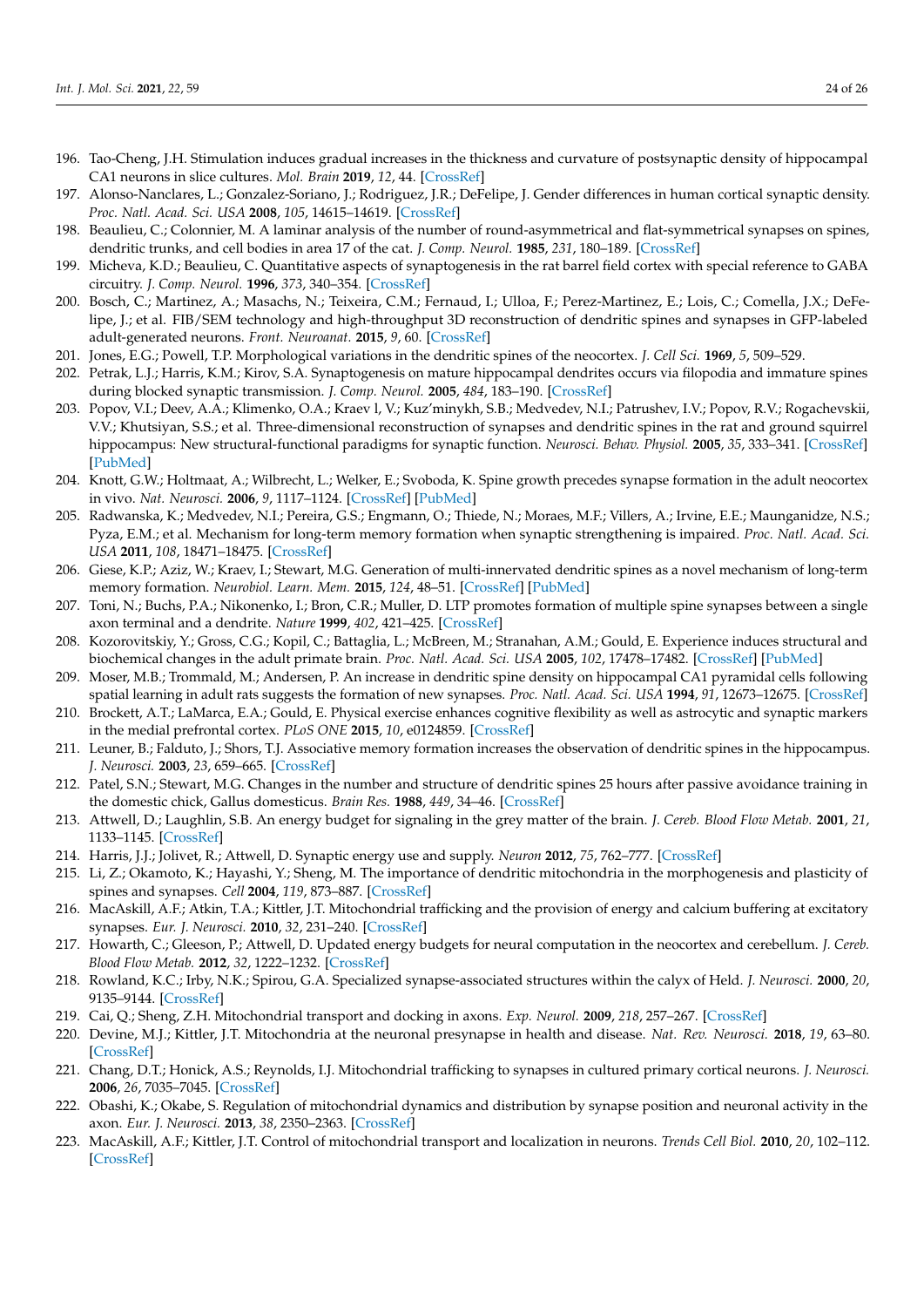- 224. Takihara, Y.; Inatani, M.; Eto, K.; Inoue, T.; Kreymerman, A.; Miyake, S.; Ueno, S.; Nagaya, M.; Nakanishi, A.; Iwao, K.; et al. In vivo imaging of axonal transport of mitochondria in the diseased and aged mammalian CNS. *Proc. Natl. Acad. Sci. USA* **2015**, *112*, 10515–10520. [\[CrossRef\]](http://dx.doi.org/10.1073/pnas.1509879112)
- <span id="page-24-0"></span>225. Schwarz, T.L. Mitochondrial trafficking in neurons. *Cold Spring Harb. Perspect Biol.* **2013**, *5*. [\[CrossRef\]](http://dx.doi.org/10.1101/cshperspect.a011304)
- <span id="page-24-1"></span>226. Santuy, A.; Turegano-Lopez, M.; Rodriguez, J.R.; Alonso-Nanclares, L.; DeFelipe, J.; Merchan-Perez, A. A Quantitative Study on the Distribution of Mitochondria in the Neuropil of the Juvenile Rat Somatosensory Cortex. *Cereb. Cortex* **2018**, *28*, 3673–3684. [\[CrossRef\]](http://dx.doi.org/10.1093/cercor/bhy159)
- <span id="page-24-2"></span>227. Rodriguez-Moreno, J.; Rollenhagen, A.; Arlandis, J.; Santuy, A.; Merchan-Perez, A.; DeFelipe, J.; Lubke, J.H.R.; Clasca, F. Quantitative 3D Ultrastructure of Thalamocortical Synapses from the "Lemniscal" Ventral Posteromedial Nucleus in Mouse Barrel Cortex. *Cereb. Cortex* **2018**, *28*, 3159–3175. [\[CrossRef\]](http://dx.doi.org/10.1093/cercor/bhx187)
- <span id="page-24-3"></span>228. Rintoul, G.L.; Filiano, A.J.; Brocard, J.B.; Kress, G.J.; Reynolds, I.J. Glutamate decreases mitochondrial size and movement in primary forebrain neurons. *J. Neurosci.* **2003**, *23*, 7881–7888. [\[CrossRef\]](http://dx.doi.org/10.1523/JNEUROSCI.23-21-07881.2003)
- <span id="page-24-4"></span>229. David, G.; Barrett, E.F. Stimulation-evoked increases in cytosolic  $\lceil Ca^{2+} \rceil$  in mouse motor nerve terminals are limited by mitochondrial uptake and are temperature-dependent. *J. Neurosci.* **2000**, *20*, 7290–7296. [\[CrossRef\]](http://dx.doi.org/10.1523/JNEUROSCI.20-19-07290.2000)
- <span id="page-24-5"></span>230. David, G.; Barrett, E.F. Mitochondrial  $Ca^{2+}$  uptake prevents desynchronization of quantal release and minimizes depletion during repetitive stimulation of mouse motor nerve terminals. *J. Physiol.* **2003**, *548*, 425–438. [\[CrossRef\]](http://dx.doi.org/10.1113/jphysiol.2002.035196)
- <span id="page-24-6"></span>231. Li, H.; Chen, Y.; Jones, A.F.; Sanger, R.H.; Collis, L.P.; Flannery, R.; McNay, E.C.; Yu, T.; Schwarzenbacher, R.; Bossy, B.; et al. Bcl-xL induces Drp1-dependent synapse formation in cultured hippocampal neurons. *Proc. Natl. Acad. Sci. USA* **2008**, *105*, 2169–2174. [\[CrossRef\]](http://dx.doi.org/10.1073/pnas.0711647105)
- <span id="page-24-7"></span>232. Roberts, R.C.; McCollum, L.A.; Schoonover, K.E.; Mabry, S.J.; Roche, J.K.; Lahti, A.C. Ultrastructural evidence for glutamatergic dysregulation in schizophrenia. *Schizophr. Res.* **2020**. [\[CrossRef\]](http://dx.doi.org/10.1016/j.schres.2020.01.016)
- <span id="page-24-8"></span>233. Koski, L.; Petrides, M. Time-related changes in task performance after lesions restricted to the frontal cortex. *Neuropsychologia* **2001**, *39*, 268–281. [\[CrossRef\]](http://dx.doi.org/10.1016/S0028-3932(00)00110-X)
- <span id="page-24-9"></span>234. Barch, D.M.; Braver, T.S.; Akbudak, E.; Conturo, T.; Ollinger, J.; Snyder, A. Anterior cingulate cortex and response conflict: Effects of response modality and processing domain. *Cereb. Cortex* **2001**, *11*, 837–848. [\[CrossRef\]](http://dx.doi.org/10.1093/cercor/11.9.837) [\[PubMed\]](http://www.ncbi.nlm.nih.gov/pubmed/11532889)
- <span id="page-24-10"></span>235. Kerns, J.G.; Cohen, J.D.; MacDonald, A.W., 3rd; Cho, R.Y.; Stenger, V.A.; Carter, C.S. Anterior cingulate conflict monitoring and adjustments in control. *Science* **2004**, *303*, 1023–1026. [\[CrossRef\]](http://dx.doi.org/10.1126/science.1089910) [\[PubMed\]](http://www.ncbi.nlm.nih.gov/pubmed/14963333)
- <span id="page-24-11"></span>236. Braver, T.S.; Barch, D.M.; Gray, J.R.; Molfese, D.L.; Snyder, A. Anterior cingulate cortex and response conflict: Effects of frequency, inhibition and errors. *Cereb. Cortex* **2001**, *11*, 825–836. [\[CrossRef\]](http://dx.doi.org/10.1093/cercor/11.9.825)
- <span id="page-24-12"></span>237. Mathalon, D.H.; Fedor, M.; Faustman, W.O.; Gray, M.; Askari, N.; Ford, J.M. Response-monitoring dysfunction in schizophrenia: An event-related brain potential study. *J. Abnorm. Psychol.* **2002**, *111*, 22–41. [\[CrossRef\]](http://dx.doi.org/10.1037/0021-843X.111.1.22)
- <span id="page-24-13"></span>238. Bush, G.; Luu, P.; Posner, M.I. Cognitive and emotional influences in anterior cingulate cortex. *Trends Cogn. Sci.* **2000**, *4*, 215–222. [\[CrossRef\]](http://dx.doi.org/10.1016/S1364-6613(00)01483-2)
- <span id="page-24-14"></span>239. Sowell, E.R.; Thompson, P.M.; Toga, A.W. Mapping Changes in the Human Cortex throughout the Span of Life. *Neuroscientist* **2004**, *10*, 372–392. [\[CrossRef\]](http://dx.doi.org/10.1177/1073858404263960)
- <span id="page-24-15"></span>240. Eltokhi, A.; Janmaat, I.E.; Genedi, M.; Haarman, B.C.M.; Sommer, I.E.C. Dysregulation of synaptic pruning as a possible link between intestinal microbiota dysbiosis and neuropsychiatric disorders. *J. Neurosci. Res.* **2020**, *98*, 1335–1369. [\[CrossRef\]](http://dx.doi.org/10.1002/jnr.24616)
- <span id="page-24-16"></span>241. Graybiel, A.M.; Ragsdale, C.W., Jr. Histochemically distinct compartments in the striatum of human, monkeys, and cat demonstrated by acetylthiocholinesterase staining. *Proc. Natl. Acad. Sci. USA* **1978**, *75*, 5723–5726. [\[CrossRef\]](http://dx.doi.org/10.1073/pnas.75.11.5723)
- <span id="page-24-17"></span>242. Flaherty, A.W.; Graybiel, A.M. Two input systems for body representations in the primate striatal matrix: Experimental evidence in the squirrel monkey. *J. Neurosci.* **1993**, *13*, 1120. [\[CrossRef\]](http://dx.doi.org/10.1523/JNEUROSCI.13-03-01120.1993)
- <span id="page-24-18"></span>243. Eblen, F.; Graybiel, A.M. Highly restricted origin of prefrontal cortical inputs to striosomes in the macaque monkey. *J. Neurosci.* **1995**, *15*, 5999–6013. [\[CrossRef\]](http://dx.doi.org/10.1523/JNEUROSCI.15-09-05999.1995) [\[PubMed\]](http://www.ncbi.nlm.nih.gov/pubmed/7666184)
- <span id="page-24-19"></span>244. Goldman-Rakic, P.S. The cortical dopamine system: Role in memory and cognition. *Adv. Pharmacol.* **1998**, *42*, 707–711. [\[CrossRef\]](http://dx.doi.org/10.1016/s1054-3589(08)60846-7) [\[PubMed\]](http://www.ncbi.nlm.nih.gov/pubmed/9327997)
- <span id="page-24-20"></span>245. Groenewegen, H.J.; Trimble, M. The Ventral Striatum as an Interface Between the Limbic and Motor Systems. *CNS Spectrums* **2007**, *12*, 887–892. [\[CrossRef\]](http://dx.doi.org/10.1017/S1092852900015650) [\[PubMed\]](http://www.ncbi.nlm.nih.gov/pubmed/18163034)
- <span id="page-24-21"></span>246. Rosen, A.M.; Spellman, T.; Gordon, J.A. Electrophysiological endophenotypes in rodent models of schizophrenia and psychosis. *Biol. Psychiatry* **2015**, *77*, 1041–1049. [\[CrossRef\]](http://dx.doi.org/10.1016/j.biopsych.2015.03.021) [\[PubMed\]](http://www.ncbi.nlm.nih.gov/pubmed/25910423)
- <span id="page-24-22"></span>247. Peykov, S.; Berkel, S.; Schoen, M.; Weiss, K.; Degenhardt, F.; Strohmaier, J.; Weiss, B.; Proepper, C.; Schratt, G.; Nöthen, M.M.; et al. Identification and functional characterization of rare SHANK2 variants in schizophrenia. *Mol. Psychiatry* **2015**, *20*, 1489–1498. [\[CrossRef\]](http://dx.doi.org/10.1038/mp.2014.172) [\[PubMed\]](http://www.ncbi.nlm.nih.gov/pubmed/25560758)
- <span id="page-24-23"></span>248. Uppal, N.; Puri, R.; Yuk, F.; Janssen, W.G.; Bozdagi-Gunal, O.; Harony-Nicolas, H.; Dickstein, D.L.; Buxbaum, J.D.; Hof, P.R. Ultrastructural analyses in the hippocampus CA1 field in Shank3-deficient mice. *Mol. Autism* **2015**, *6*, 41. [\[CrossRef\]](http://dx.doi.org/10.1186/s13229-015-0036-x) [\[PubMed\]](http://www.ncbi.nlm.nih.gov/pubmed/26137200)
- <span id="page-24-24"></span>249. Lie, E.; Li, Y.; Kim, R.; Kim, E. SALM/Lrfn Family Synaptic Adhesion Molecules. *Front. Mol. Neurosci.* **2018**, *11*, 105. [\[CrossRef\]](http://dx.doi.org/10.3389/fnmol.2018.00105)
- <span id="page-24-25"></span>250. Shih, P.Y.; Hsieh, B.Y.; Tsai, C.Y.; Lo, C.A.; Chen, B.E.; Hsueh, Y.P. Autism-linked mutations of CTTNBP2 reduce social interaction and impair dendritic spine formation via diverse mechanisms. *Acta Neuropathol. Commun.* **2020**, *8*, 185. [\[CrossRef\]](http://dx.doi.org/10.1186/s40478-020-01053-x) [\[PubMed\]](http://www.ncbi.nlm.nih.gov/pubmed/33168105)